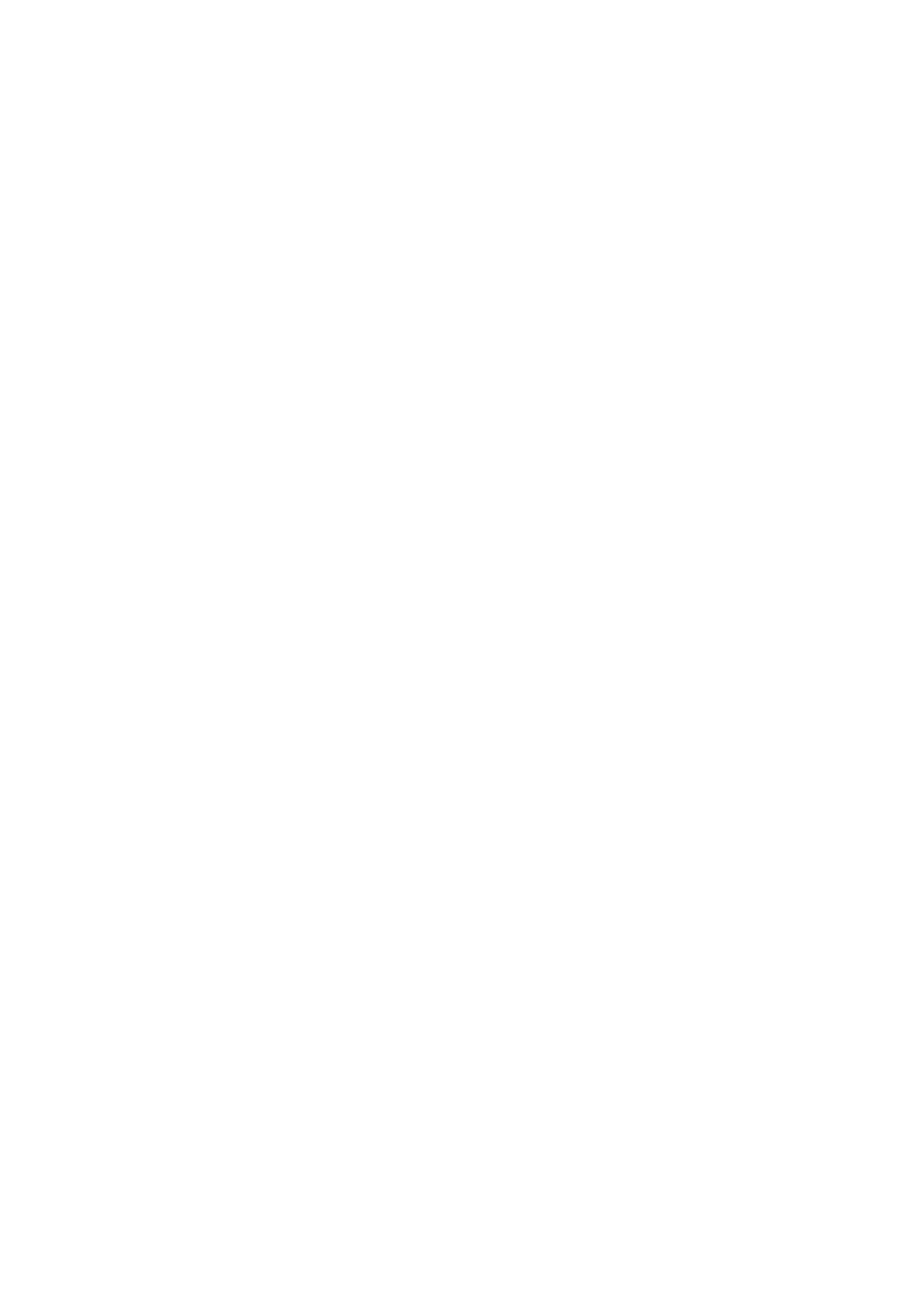

**Queensland** 

## **Heavy Vehicle (General) National Regulation**

|                   |                                                                                                                                  | Page           |
|-------------------|----------------------------------------------------------------------------------------------------------------------------------|----------------|
| Part 1            | Preliminary                                                                                                                      |                |
| 1                 |                                                                                                                                  | 5              |
| $\overline{c}$    |                                                                                                                                  | 5              |
| Part 2            | <b>PBS provisions</b>                                                                                                            |                |
| <b>Division 1</b> | Preliminary                                                                                                                      |                |
| 3                 | Definitions for Pt 2 $\dots$ , $\dots$ , $\dots$ , $\dots$ , $\dots$ , $\dots$ , $\dots$ , $\dots$ , $\dots$ , $\dots$ , $\dots$ | 5              |
| <b>Division 2</b> | PBS design approvals                                                                                                             |                |
| 4                 | Application for PBS design approval                                                                                              | 6              |
| 5                 |                                                                                                                                  | 7              |
| 6                 |                                                                                                                                  | $\overline{7}$ |
| 7                 |                                                                                                                                  | $\overline{7}$ |
| 8                 | Approval—noncompliance with infrastructure standard                                                                              | 8              |
| 9                 | Approval—noncompliance that poses no additional risk                                                                             | 8              |
| 10                |                                                                                                                                  | 10             |
| 11                | Approval must state particular conditions for design for vehicle fitted with                                                     | 10             |
| 12                | Refusal of application for PBS design approval                                                                                   | 12             |
| <b>Division 3</b> | PBS vehicle approvals                                                                                                            |                |
| 13                | Application for PBS vehicle approval                                                                                             | 12             |
| 14                | Additional requirement for particular applications                                                                               | 12             |
| 15                |                                                                                                                                  | 13             |
| 16                |                                                                                                                                  | 13             |
| 17                |                                                                                                                                  | 13             |
| 18                | Refusal of application for PBS vehicle approval                                                                                  | 13             |
| <b>Division 4</b> | Cancelling or modifying approvals                                                                                                |                |
| 19                | Application for cancellation or modification of approval                                                                         | 14             |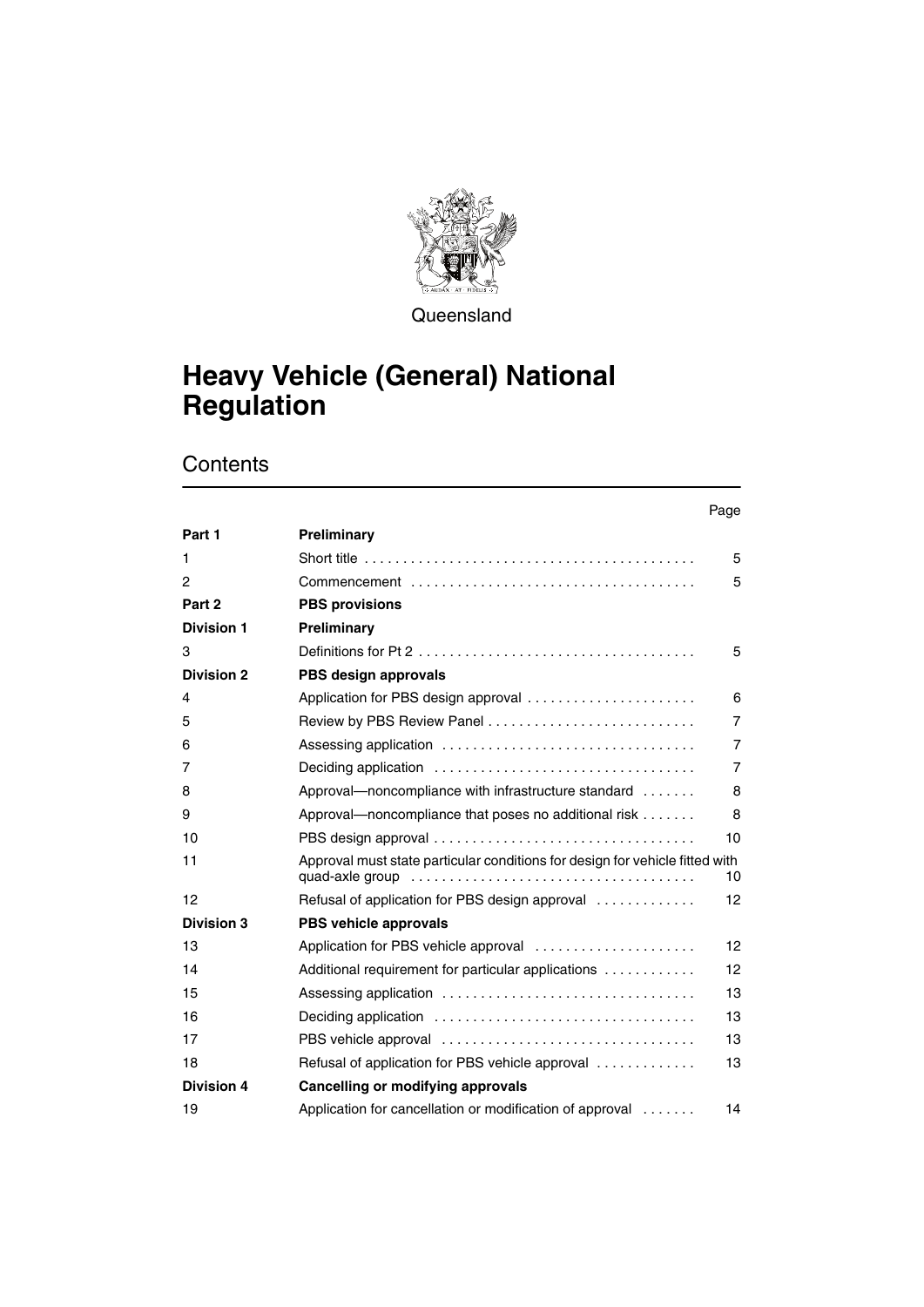| 20                | Review by PBS Review Panel of application to modify                     | 14 |
|-------------------|-------------------------------------------------------------------------|----|
| 21                | Requirements for deciding application                                   | 15 |
| 22                | Grounds for cancellation or modification on Regulator's initiative      | 15 |
| 23                | Procedure for cancellation or modification on Regulator's initiative    | 16 |
| <b>Division 5</b> | PBS assessors and PBS vehicle certifiers                                |    |
| 24                | Appointment and monitoring of PBS assessors under Assessor              | 17 |
| 25                | Appointment of PBS vehicle certifiers under Vehicle Certification Rules |    |
|                   |                                                                         | 18 |
| 26                | Requirement to consult with PBS Review Panel                            | 19 |
| 27                | Auditing PBS vehicle certifiers                                         | 19 |
| Division 6        | <b>Miscellaneous</b>                                                    |    |
| 28                | Vehicle standards-exemptions for PBS vehicles                           | 19 |
| Part 3            | <b>Approved vehicle examiners</b>                                       |    |
| 29                |                                                                         | 20 |
| 30                | Approval of an approved vehicle examiner                                | 22 |
| 31                | Authorisation to approve modification                                   | 23 |
| Part 4            | <b>Enforcement</b>                                                      |    |
| 32                |                                                                         | 23 |
| 33                |                                                                         | 24 |
| 34                | Application to Registrar of Personal Property Securities                | 24 |
| 35                |                                                                         | 25 |
| Part 5            | <b>Annual report provisions</b>                                         |    |
| 36                |                                                                         | 25 |
| 37                |                                                                         | 25 |
| 38                | Australian Accounting Standards and Australian Auditing Standards       | 26 |
| 39                |                                                                         | 26 |
| 40                | Application of Auditor-General Act                                      | 27 |
| 41                | Production of authorisation                                             | 27 |
| 42                | Annual report to include performance assurance report                   | 27 |
| 43                | Auditor not subject to direction                                        | 28 |
| Part 6            | <b>Oversight of Regulator and Board</b>                                 |    |
| <b>Division 1</b> | Preliminary                                                             |    |
| 44                |                                                                         | 28 |
| 45                | Enforcement jurisdiction for applied Acts                               | 29 |
| 46                | Modifications generally applicable to applied Acts                      | 29 |
|                   |                                                                         |    |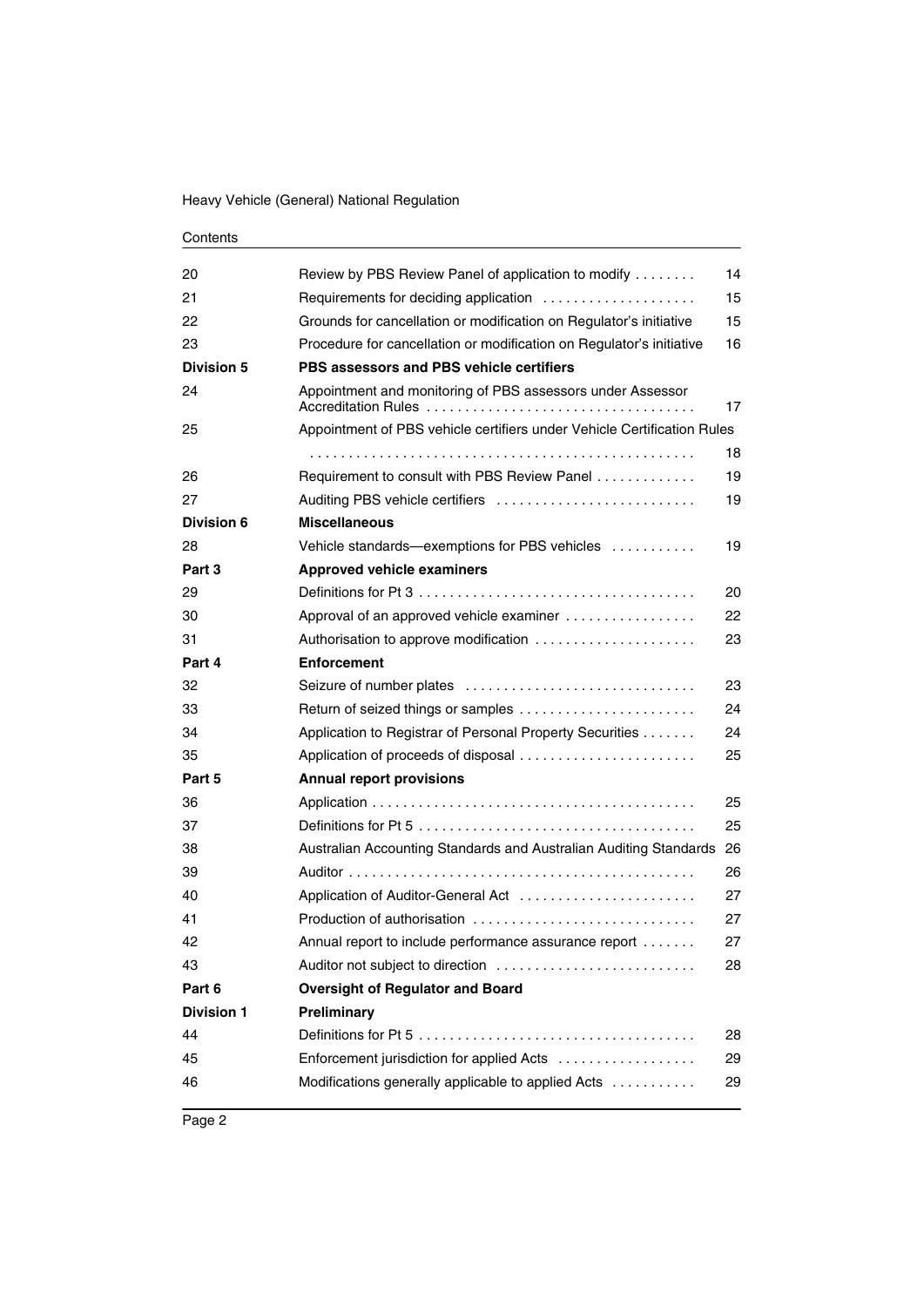| <b>Division 2</b> | <b>Information Privacy Act 2009 (Queensland)</b>                         |    |
|-------------------|--------------------------------------------------------------------------|----|
| 47                |                                                                          | 30 |
| 48                | Queensland entities to perform functions and exercise jurisdiction for   | 30 |
| 49                |                                                                          | 31 |
| 50                | Modifications of particular provisions                                   | 31 |
| <b>Division 3</b> | Public Records Act 2002 (Queensland)                                     |    |
| 51                |                                                                          | 33 |
| 52                | Queensland entities to perform functions for participating jurisdictions |    |
|                   |                                                                          | 33 |
| 53                |                                                                          | 34 |
| <b>Division 4</b> | <b>Right to Information Act 2009 (Queensland)</b>                        |    |
| 54                |                                                                          | 35 |
| 55                | Queensland entities to perform functions and exercise jurisdiction for   | 35 |
| 56                |                                                                          | 36 |
| 57                | Modifications of particular provisions                                   | 37 |
| Part 7            | <b>Savings and transitional provisions</b>                               |    |
| <b>Division 1</b> | Preliminary                                                              |    |
| 58                |                                                                          | 39 |
| 59                |                                                                          | 39 |
| <b>Division 2</b> | General                                                                  |    |
| 60                | Expedited procedure for road manager's consent for renewal of mass or    | 40 |
| 61                | Accreditations not granted under former legislation                      | 40 |
| 62                | Approved vehicle examiner transitional provision                         | 41 |
| 63                | Continuation of use of existing work diary                               | 41 |
| <b>Division 3</b> | <b>PBS provisions</b>                                                    |    |
| 64                | Continuation of existing design approvals                                | 42 |
| 65                | Continuation of final PRP approvals                                      | 42 |
| 66                | Extent to which continuation of current PBS scheme affected              | 42 |
| <b>Division 4</b> | Replacement of particular exemptions and authorisations                  |    |
| 67                |                                                                          | 42 |
| 68                |                                                                          | 43 |
| 69                |                                                                          | 43 |
| Part 8            | <b>Other provisions</b>                                                  |    |
| 70                | Increase of penalty amounts                                              | 45 |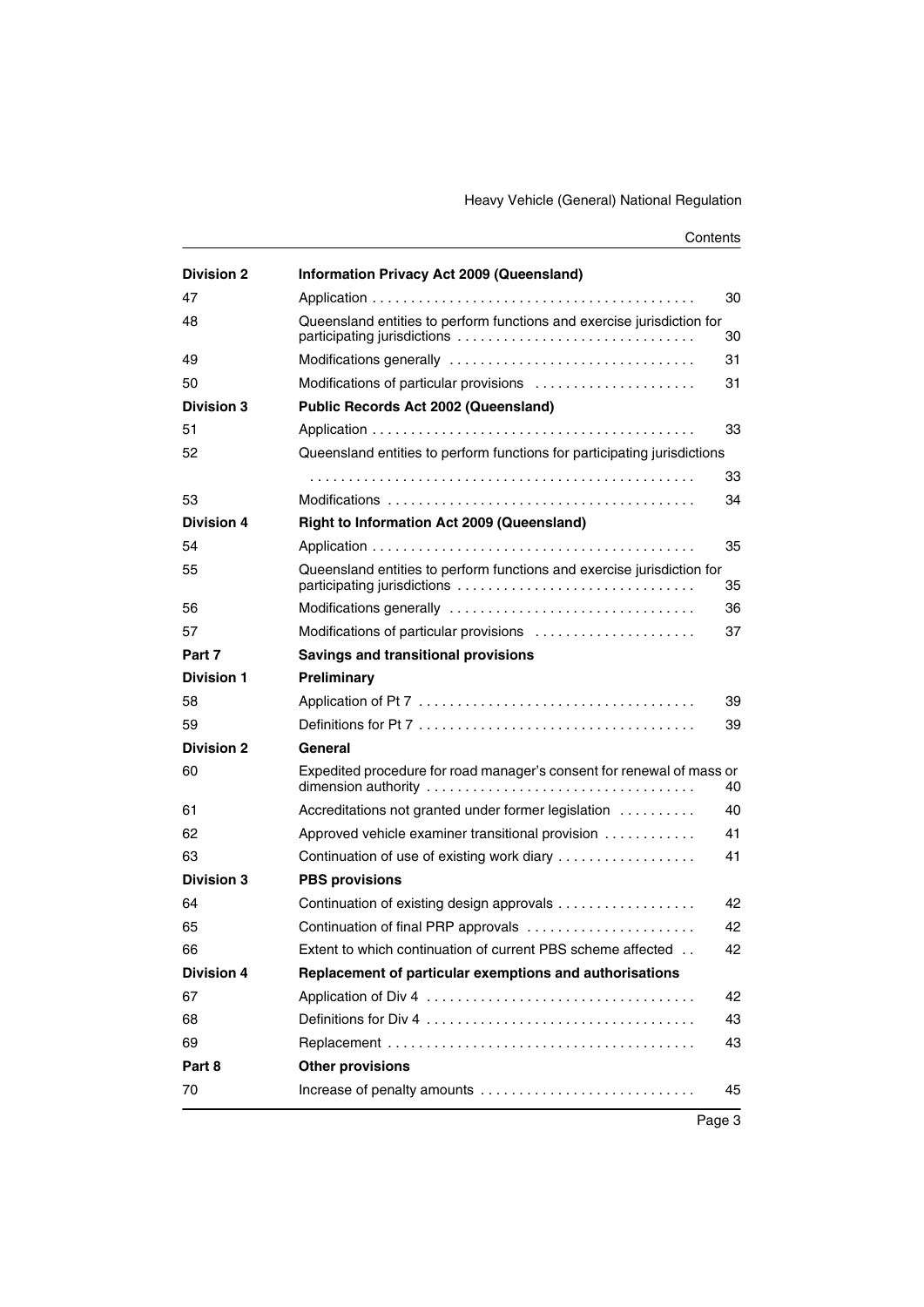Heavy Vehicle (General) National Regulation

| 71         | <b>Lees</b> |  |
|------------|-------------|--|
| Schedule 1 | Fees        |  |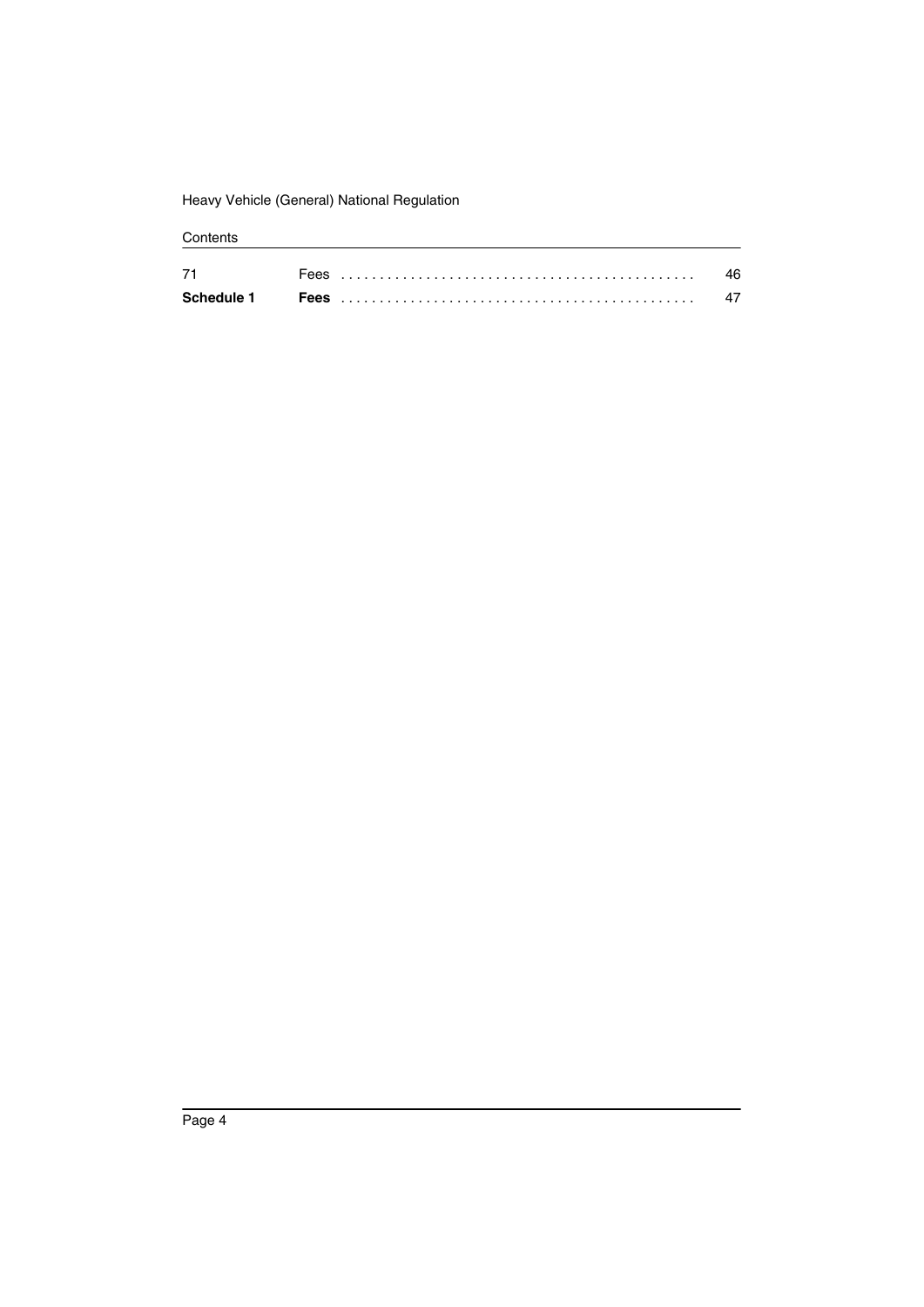## **Heavy Vehicle (General) National Regulation**

## <span id="page-6-0"></span>**Part 1** Preliminary

## <span id="page-6-2"></span>**1 Short title**

<span id="page-6-3"></span><span id="page-6-1"></span>This Regulation may be cited as the *Heavy Vehicle (General) National Regulation*.

## <span id="page-6-4"></span>**2 Commencement**

<span id="page-6-5"></span>A provision of this Regulation commences in a participating jurisdiction on the day on which the provision of the Law for the purposes of which the provision is made commences in that jurisdiction.

*Note—*

<span id="page-6-7"></span>In this Regulation, a reference to 'the Law' is a reference to the Heavy Vehicle National Law. See section 12(2) of Schedule 1 of the Heavy Vehicle National Law.

## <span id="page-6-6"></span>**Part 2 PBS provisions**

## <span id="page-6-8"></span>**Division 1 Preliminary**

## <span id="page-6-10"></span>**3 Definitions for Pt 2**

<span id="page-6-11"></span><span id="page-6-9"></span>In this Part—

*Assessor Accreditation Rules* means the Assessor Accreditation Rules (July 2007) made by the National Transport Commission, as amended from time to time.

*Guidelines for Determining National Operating Conditions* means the Guidelines for Determining National Operating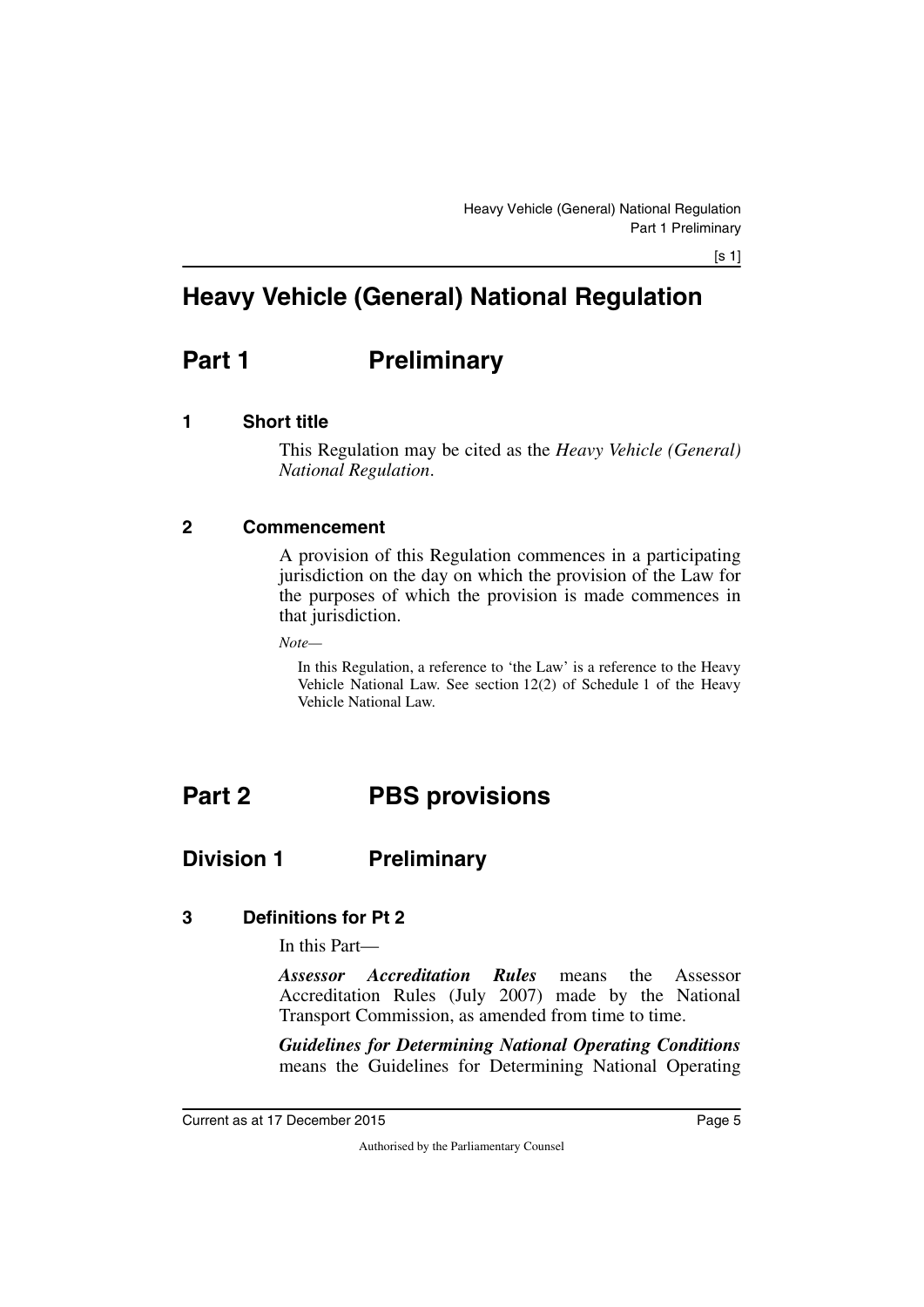[s 4]

Conditions (July 2007) made by the National Transport Commission, as amended from time to time.

*infrastructure standard* has the meaning given by rule 22 of the Standards and Vehicle Assessment Rules.

*operating condition* means an operating condition made under the Guidelines for Determining National Operating Conditions.

*PBS assessor* means a PBS assessor accredited under Part 2, Division 5.

*PBS vehicle certifier* means a PBS vehicle certifier accredited under Part 2, Division 5.

*physical testing requirement* see section 10(2).

*Standards and Vehicle Assessment Rules* means the Standards and Vehicle Assessment Rules as at 10 November 2008 made by the National Transport Commission, as amended from time to time.

<span id="page-7-1"></span>*Vehicle Certification Rules* means the Vehicle Certification Rules (July 2007) made by the National Transport Commission, as amended from time to time.

## <span id="page-7-0"></span>**Division 2 PBS design approvals**

## <span id="page-7-2"></span>**4 Application for PBS design approval**

- <span id="page-7-3"></span>(1) An application for a PBS design approval made under section 22 of the Law must be—
	- (a) in the approved form; and
	- (b) accompanied by—
		- (i) an assessment of the design the subject of the application, carried out by a PBS assessor; and
		- (ii) the prescribed fee for the application.
- (2) The Regulator may, by notice given to the applicant for the PBS design approval, require the applicant to give the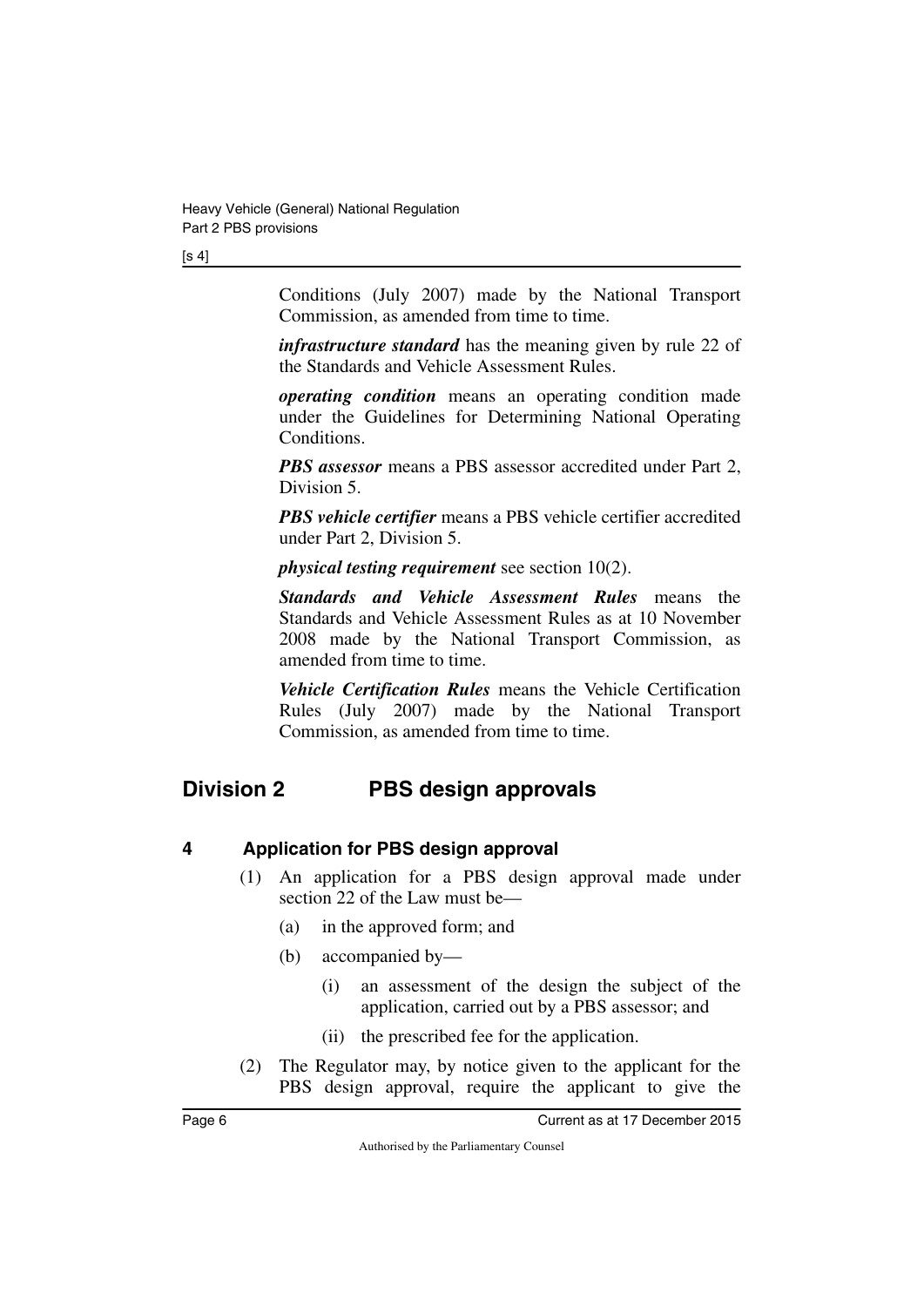$[s 5]$ 

Regulator any additional information the Regulator reasonably requires to decide the application.

*Example of additional information—*

The Regulator may ask the applicant to obtain additional parameter sensitivity analyses conducted by a PBS assessor in relation to the design.

## <span id="page-8-0"></span>**5 Review by PBS Review Panel**

- <span id="page-8-1"></span>(1) Before approving or rejecting an application for PBS design approval, the Regulator must give a copy of the application to the PBS Review Panel.
- (2) The PBS Review Panel must, as soon as practicable after receiving the application—
	- (a) review the application having regard to—
		- (i) any approved guidelines relevant to the grant of PBS design approvals; and
		- (ii) the Standards and Vehicle Assessment Rules; and
		- (iii) any operating conditions relevant to the application; and
	- (b) advise and make recommendations to the Regulator about the matters mentioned in paragraph (a).

## <span id="page-8-2"></span>**6 Assessing application**

<span id="page-8-3"></span>For the purposes of section 22(2)(b) of the Law, the Standards and Vehicle Assessment Rules are prescribed.

## <span id="page-8-4"></span>**7 Deciding application**

<span id="page-8-5"></span>The Regulator must decide an application for a PBS design approval as soon as practicable after receiving the PBS Review Panel's advice and recommendations under section 5.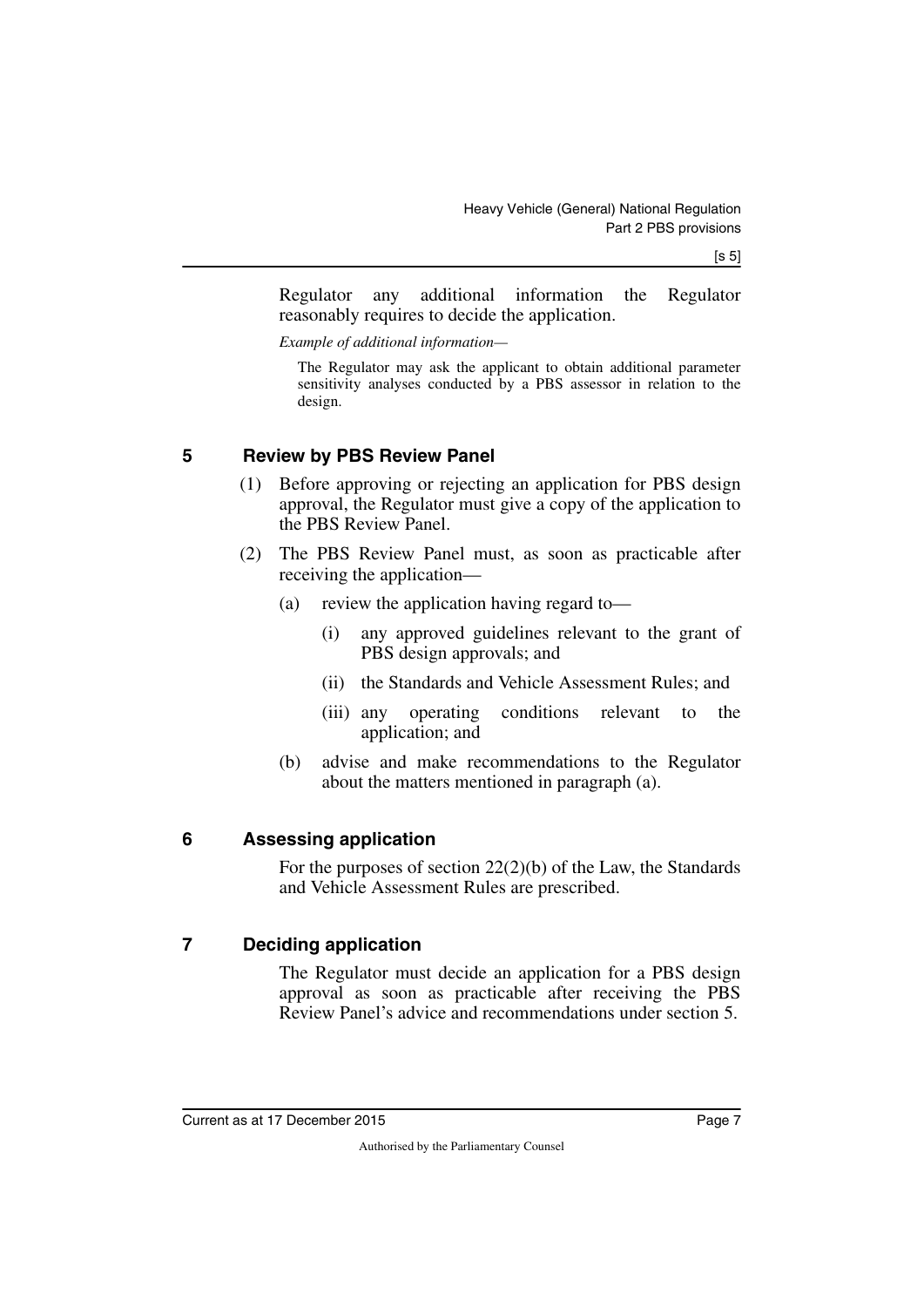#### [s 8]

## <span id="page-9-0"></span>**8 Approval—noncompliance with infrastructure standard**

- <span id="page-9-1"></span>(1) This section applies in relation to an application for a PBS design approval if the Regulator considers it is likely that a heavy vehicle built to the design the subject of the application will not comply with the Standards and Vehicle Assessment Rules only because it will not comply with 1 or more infrastructure standards.
- (2) If the Regulator approves the application, the approval must state that any PBS vehicle approval for a heavy vehicle built to the design is subject to a condition that the vehicle may only be operated under an agreement made with—
	- (a) if a road authority for a jurisdiction is responsible for the roads on which the vehicle is likely to be operating—each responsible road authority; and
	- (b) if 1 or more road managers are responsible for the roads on which the vehicle is likely to be operating—each responsible road manager.

## <span id="page-9-2"></span>**9 Approval—noncompliance that poses no additional risk**

- <span id="page-9-3"></span>(1) This section applies in relation to an application for a PBS design approval if the Regulator considers that a heavy vehicle built to the design the subject of the application—
	- (a) is not likely to comply with 1 or more standards under the Standards and Vehicle Assessment Rules; and
	- (b) will not pose any additional risk to safety or infrastructure than would be posed by a heavy vehicle—
		- (i) that does comply with the standards; or
		- (ii) that would comply with the standards if particular conditions were imposed on the use of the vehicle and were complied with.

#### *Examples—*

1 The Regulator may consider that while a heavy vehicle built to a design does not comply with a standard under the Standards and Vehicle Assessment Rules, it will not pose any greater risk than a heavy vehicle that complies with the standard because it will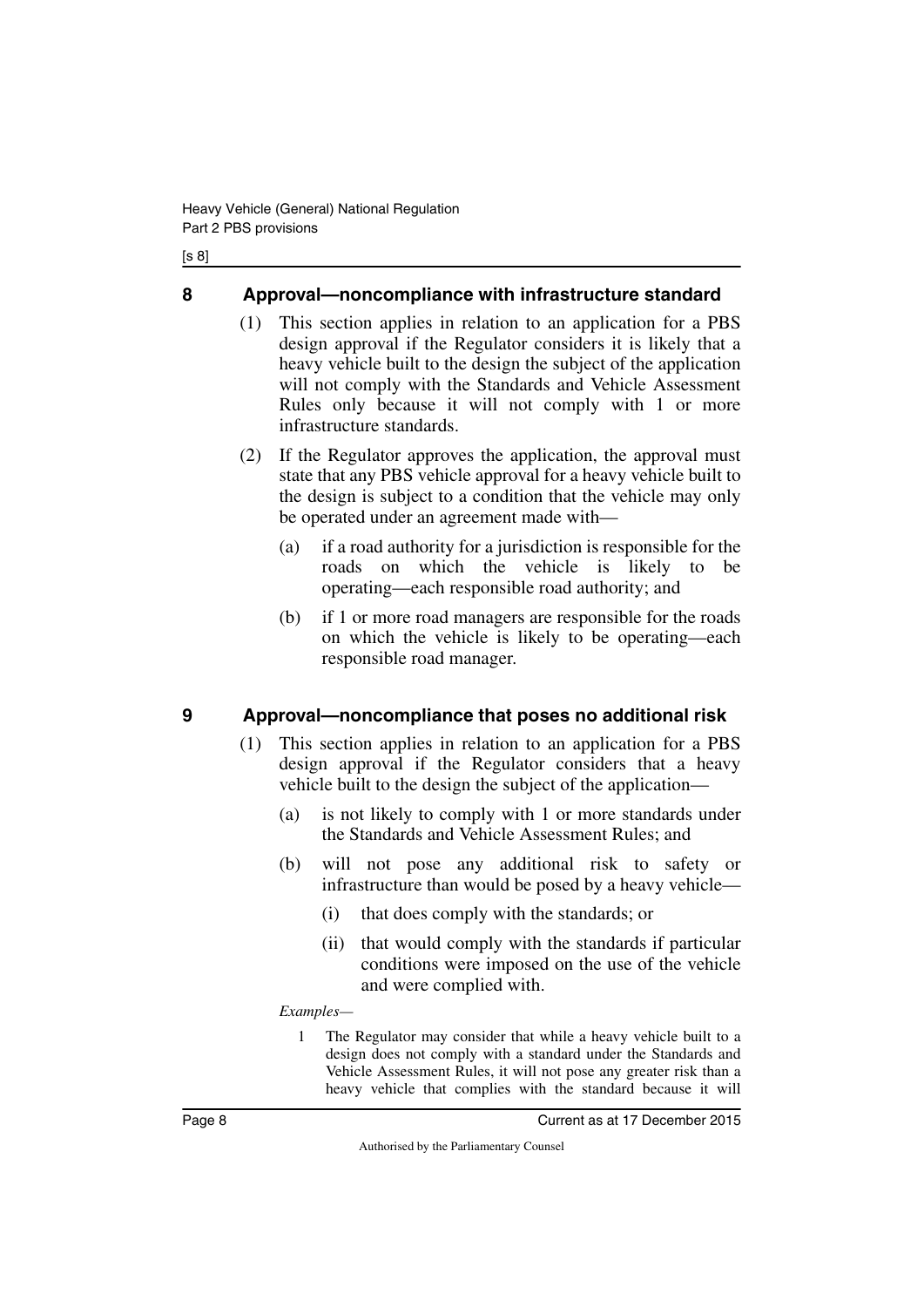considerably exceed the requirements of another related standard in a way that offsets the failure to comply with the standard.

- 2 The Regulator may consider that a heavy vehicle built to a design does not comply with safety standard C2 (Gradeability) under the Standards and Vehicle Assessment Rules. However, it is only intended to run on relatively flat roads and can do so as safely as a vehicle that complies with that standard if its operation is restricted to specified roads that are known to be relatively flat.
- 3 The Regulator may consider that a heavy vehicle built to a design does not comply with a standard under the Standards and Vehicle Assessment Rules. However, the design does meet the purpose and intent of the standard and the vehicle will not pose any greater risk than a vehicle that complies with the standard.
- (2) If the Regulator approves an application to which subsection  $(1)(b)(ii)$  applies, the approval must state that any PBS vehicle approval given for a heavy vehicle built to the design is subject to the particular conditions referred to in that subsection.
- (3) If the Regulator approves an application to which subsection  $(1)(b)(i)$  or  $(ii)$  applies, the Regulator must publish the following on the Regulator's website—
	- (a) the type of heavy vehicle to which the design relates;
	- (b) the standards under the Standards and Vehicle Assessment Rules with which a heavy vehicle built to the design is not likely to comply;
	- (c) the reasons the Regulator considers the noncompliance will not pose any additional risk to safety or infrastructure as described in subsection (1)(b);
	- (d) if the approval states that a PBS vehicle approval given for a heavy vehicle built to the design is subject to particular conditions under subsection (2)—a brief description of the conditions.
- (4) Subsection (3) does not authorise the Regulator to disclose any identifying details of the applicant, the design to which the approval relates, or any other confidential or commercially sensitive information.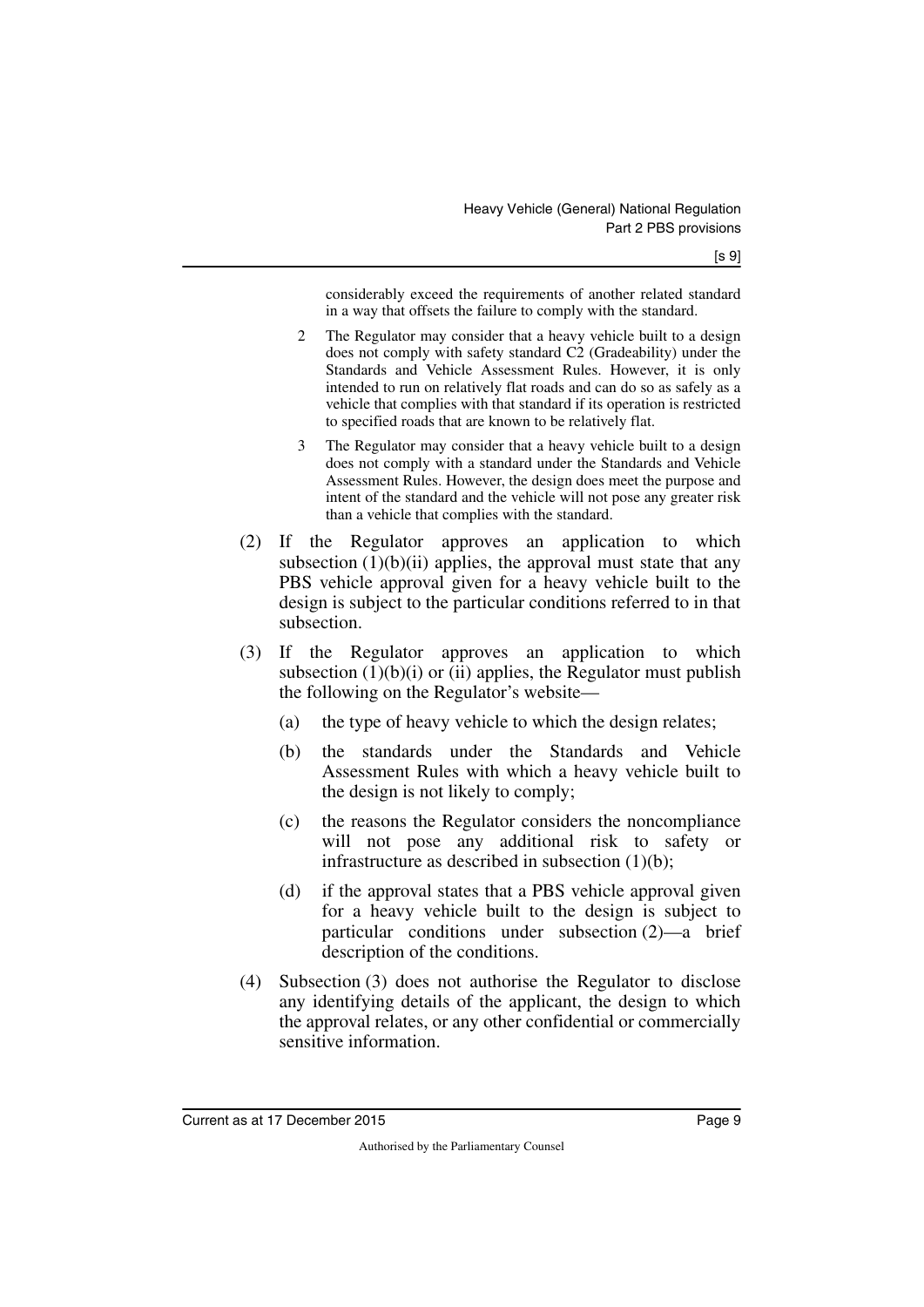#### [s 10]

## <span id="page-11-0"></span>**10 PBS design approval**

- <span id="page-11-1"></span>(1) A PBS design approval must state—
	- (a) the name and address of the person to whom the approval is given; and
	- (b) for an approval of an application mentioned in section 8 or 9—the standards with which the design is not likely to comply.
- (2) Also, the approval must state the following (each a *physical testing requirement*)—
	- (a) if the design the subject of the approval has features that the Regulator considers are significantly novel—that before a heavy vehicle built to the design is certified by a PBS vehicle certifier, the vehicle must be assessed by physical testing carried out by a PBS assessor to determine whether the vehicle complies with the Standards and Vehicle Assessment Rules;
	- (b) if the approval relates to an application to which section 9(1)(b) applies—that a heavy vehicle built to the design must be assessed by physical testing carried out by a PBS assessor to determine whether the vehicle will pose any additional risk to safety or infrastructure as described in that section.

### <span id="page-11-3"></span><span id="page-11-2"></span>**11 Approval must state particular conditions for design for vehicle fitted with quad-axle group**

- (1) This section applies to a PBS design approval if the design to which the approval relates is for a type of heavy vehicle fitted with a quad-axle group.
- (2) The approval must state that any PBS vehicle approval given for a heavy vehicle built to the design that allows a mass of more than 20t on the quad-axle group is subject to the following conditions—
	- (a) the quad-axle group must be fitted with a certified road-friendly suspension system;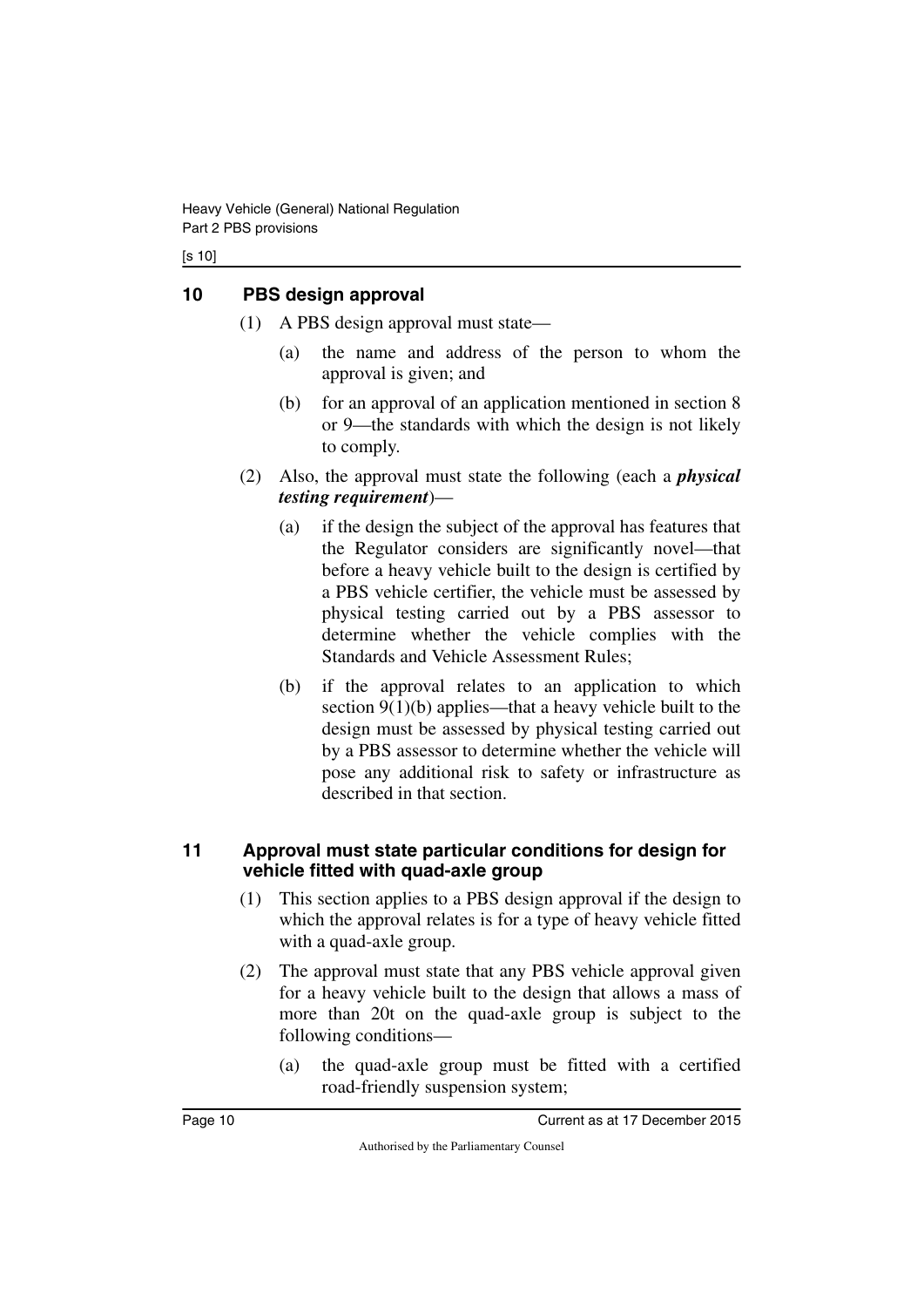- (b) all axles in the quad-axle group must be fitted with dual tyres;
- (c) the axles in the quad-axle group must relate to each other through a load-sharing suspension system within the meaning given by section 33(2) of Schedule 2 of the *Heavy Vehicle (Vehicle Standards) National Regulation*;
- (d) if the quad-axle group is fitted with a retractable axle, the retractable axle must comply with ADR 43/04;
- (e) the quad-axle group must be fitted with either—
	- (i) a steerable axle with no less than 12º steering articulation and an effective automatic centering mechanism; or
	- (ii) another steering mechanism proven to be effective in mitigating the impacts of road scrubbing by tyres;
- (f) a maintenance management accreditation and mass management accreditation of the vehicle must be in force for the operator of the vehicle;
- (g) the accreditation labels for the maintenance management accreditation and mass management accreditation issued for the vehicle under section 466 of the Law—
	- (i) must be attached to the vehicle in a way that the information on the labels is readable from outside the vehicle; and
	- (ii) must not be wholly or partly obscured, defaced or otherwise not legible; and
	- (iii) if the vehicle is a combination—must be affixed to the most forward vehicle.
- (3) In this section—

*certified road-friendly suspension system* has the meaning given by section 3 of the *Heavy Vehicle (Mass, Dimension and Loading) National Regulation*.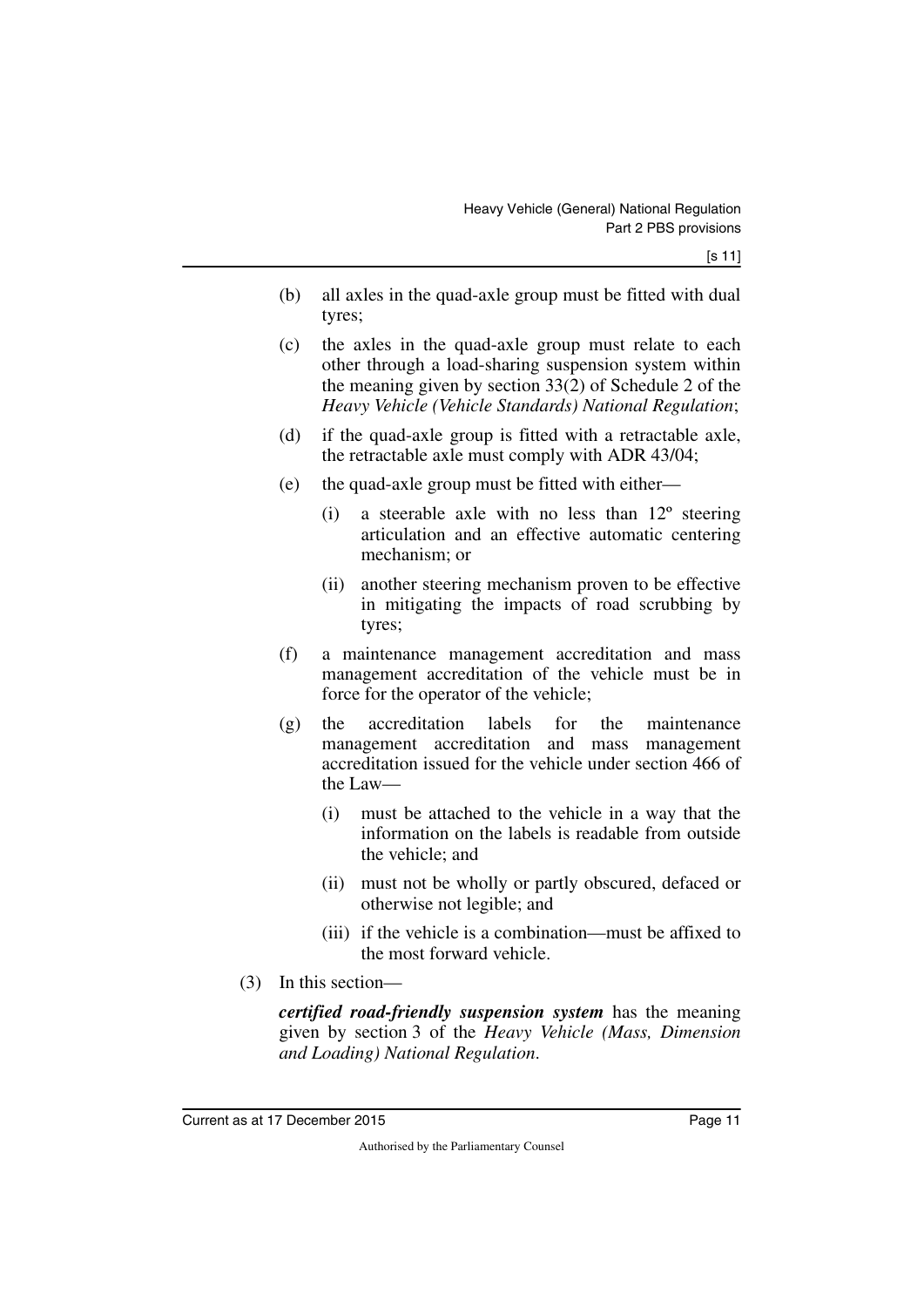#### [s 12]

*steerable axle* means a single axle that connects the wheels of a vehicle to a steering mechanism for the vehicle.

## <span id="page-13-0"></span>**12 Refusal of application for PBS design approval**

<span id="page-13-3"></span><span id="page-13-1"></span>If the Regulator refuses an application for a PBS design approval, the Regulator must give the applicant an information notice for the decision to refuse the application.

## <span id="page-13-2"></span>**Division 3 PBS vehicle approvals**

## <span id="page-13-4"></span>**13 Application for PBS vehicle approval**

- <span id="page-13-5"></span>(1) An application for a PBS vehicle approval made under section 23 of the Law must be—
	- (a) in the approved form; and
	- (b) accompanied by—
		- (i) the PBS design approval for the design to which the heavy vehicle is built, and any documentation associated with or relevant to the approval; and
		- (ii) a certificate for the vehicle given by a PBS vehicle certifier under the Vehicle Certification Rules; and
		- (iii) the prescribed fee for the application.
- (2) The Regulator may, by notice given to the applicant for the PBS vehicle approval, require the applicant to give the Regulator any other additional information the Regulator reasonably requires to decide the application.

## <span id="page-13-6"></span>**14 Additional requirement for particular applications**

<span id="page-13-7"></span>(1) This section applies to an application for a PBS vehicle approval if the PBS design approval for the design to which the vehicle is built includes a physical testing requirement under section 10(2).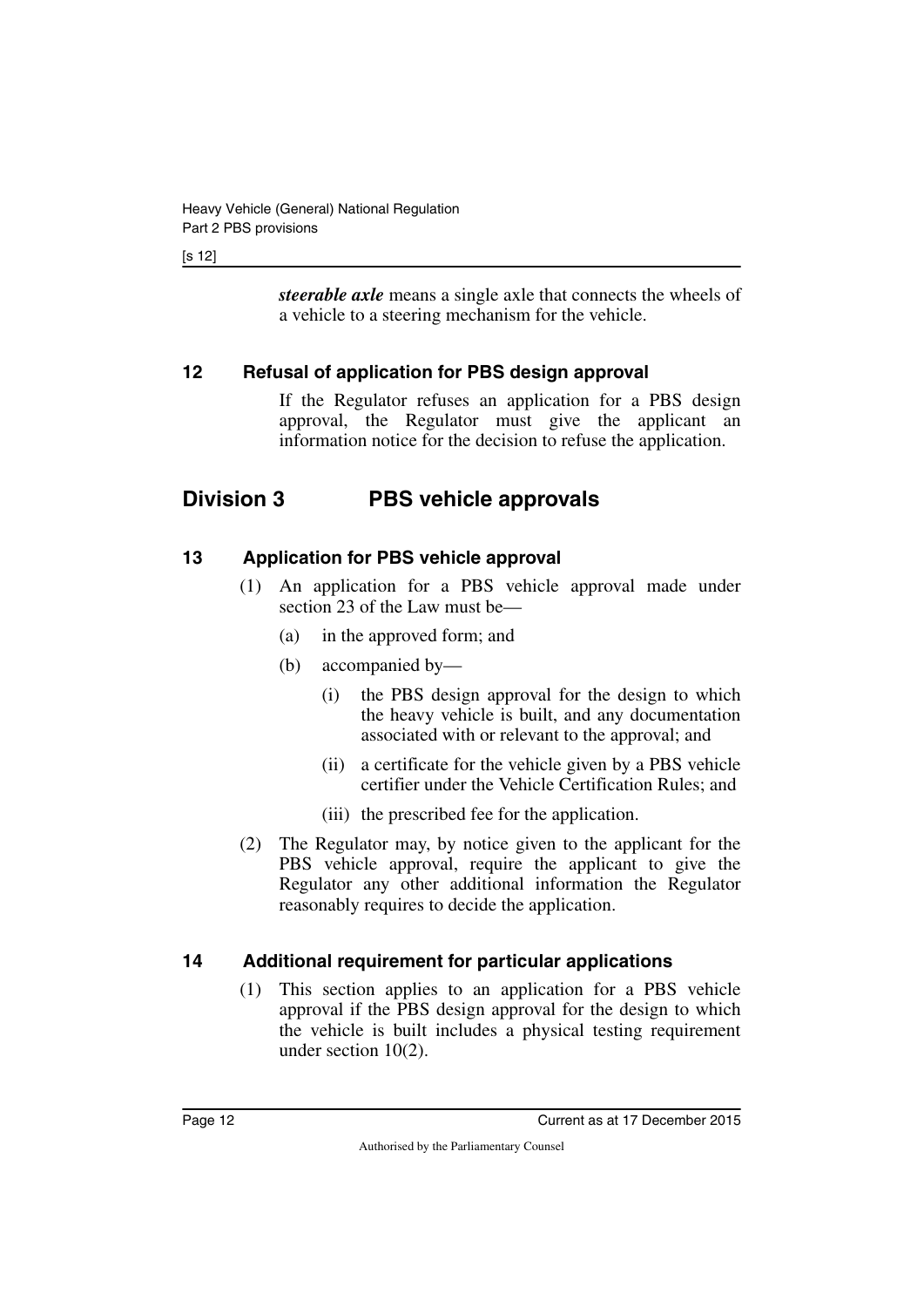[s 15]

- (2) The application for the PBS vehicle approval may be made only if, before the vehicle is certified by a PBS vehicle certifier, the applicant complies with the physical testing requirement.
- (3) A copy of the assessment carried out by a PBS assessor under the physical testing requirement must accompany the application for the PBS vehicle approval.

### <span id="page-14-0"></span>**15 Assessing application**

<span id="page-14-1"></span>For the purposes of section 23(2)(b) of the Law, the Vehicle Certification Rules are prescribed.

## <span id="page-14-2"></span>**16 Deciding application**

<span id="page-14-3"></span>The Regulator must decide an application for a PBS vehicle approval as soon as practicable after receiving it.

## <span id="page-14-4"></span>**17 PBS vehicle approval**

<span id="page-14-5"></span>A PBS vehicle approval must state—

- (a) the name and address of the person to whom the approval is given; and
- (b) if the vehicle is built to a design the subject of a PBS design approval that was approved under section 8 or 9—the standards with which the vehicle does not comply; and
- (c) a description of the vehicle the subject of the approval, including its key dimensions and components.

## <span id="page-14-6"></span>**18 Refusal of application for PBS vehicle approval**

<span id="page-14-7"></span>If the Regulator refuses an application for a PBS vehicle approval, the Regulator must give the applicant an information notice for the decision to refuse the application.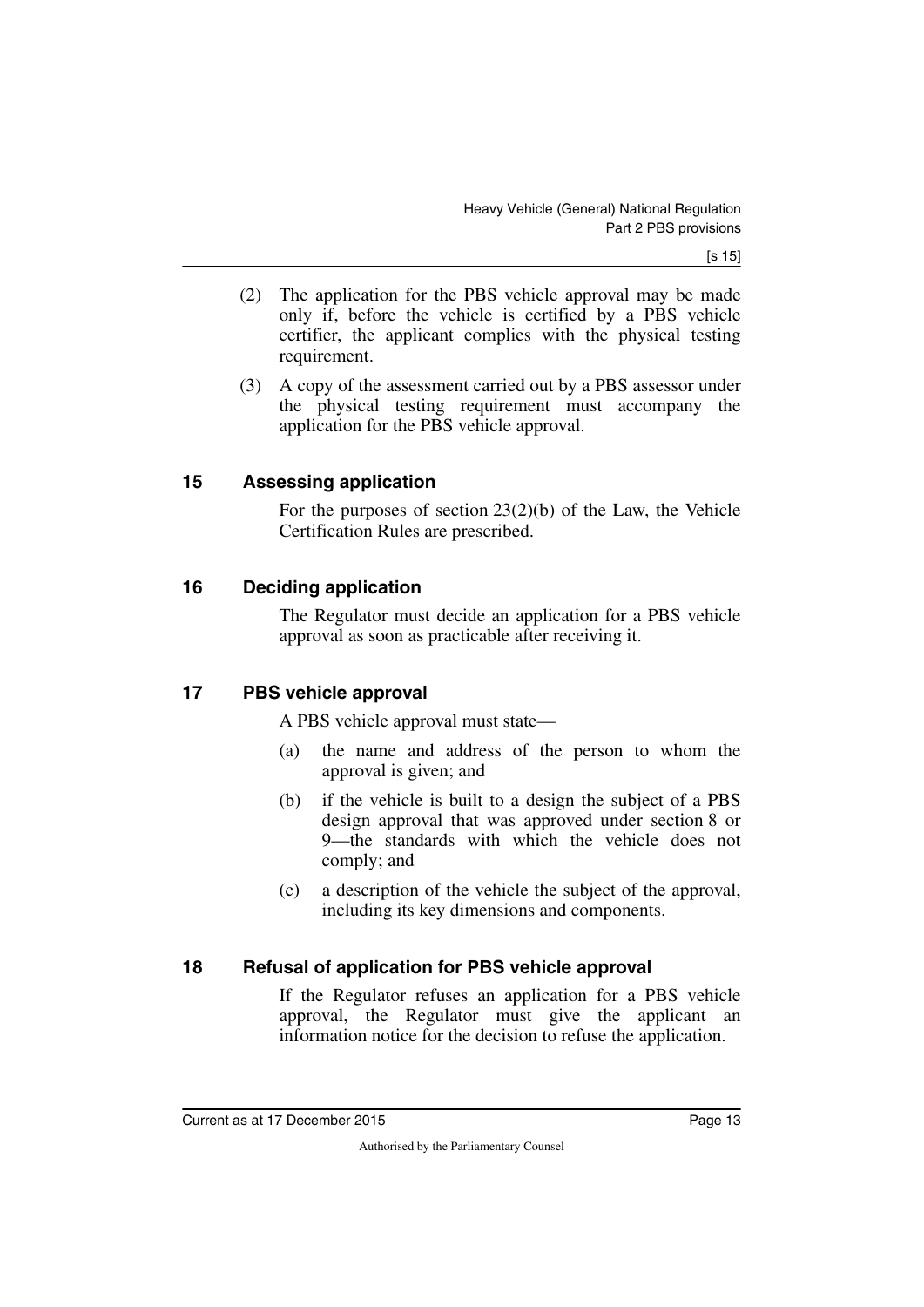## <span id="page-15-0"></span>**Division 4 Cancelling or modifying approvals**

## <span id="page-15-2"></span>**19 Application for cancellation or modification of approval**

- <span id="page-15-3"></span><span id="page-15-1"></span>(1) The holder of a PBS design approval or PBS vehicle approval may apply to the Regulator to cancel or modify the approval.
- (2) The application must—
	- (a) be in the approved form; and
	- (b) be accompanied by—
		- (i) a copy of the approval the subject of the application; and
		- (ii) the prescribed fee for the application; and
	- (c) if the application is to modify a PBS design approval—
		- (i) state clearly the modification sought and the reasons for the modification; and
		- (ii) be accompanied by an assessment of the proposed modification carried out by a PBS assessor under the Standards and Vehicle Assessment Rules.
- (3) The Regulator may, by notice given to the applicant, require the applicant to give the Regulator any additional information the Regulator reasonably requires to decide the application.

## <span id="page-15-4"></span>**20 Review by PBS Review Panel of application to modify**

- <span id="page-15-5"></span>(1) This section applies in relation to an application to modify a PBS design approval.
- (2) Before deciding the application, the Regulator must give a copy of the application to the PBS Review Panel.
- (3) The PBS Review Panel must, as soon as practicable after receiving the application—
	- (a) review the application having regard to the matters stated in section  $5(2)(a)$ ; and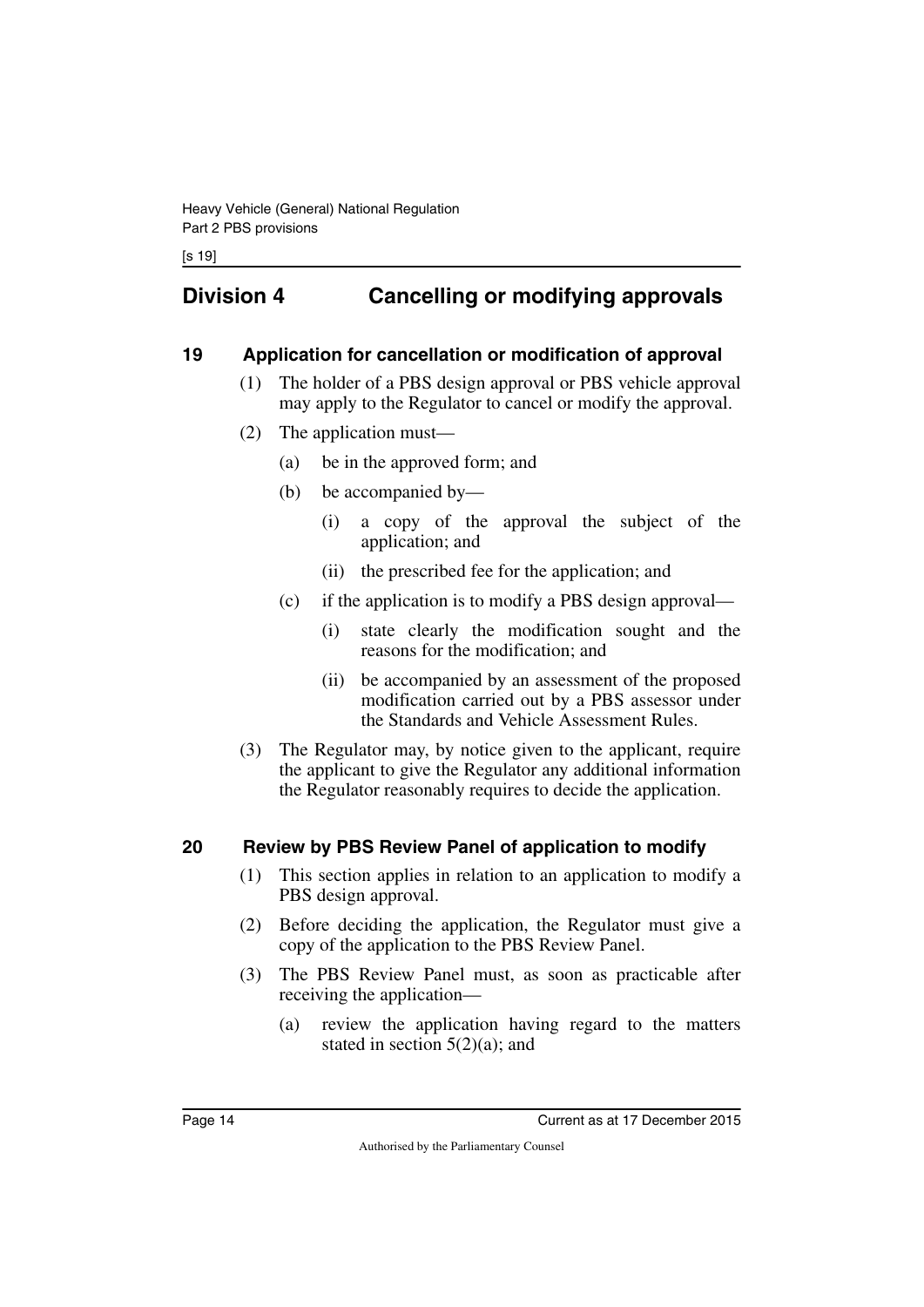(b) advise and make recommendations to the Regulator about the matters mentioned in that section.

## <span id="page-16-0"></span>**21 Requirements for deciding application**

- <span id="page-16-1"></span>(1) The Regulator must decide an application made under section 19 as soon as practicable after receiving—
	- (a) for an application to cancel a PBS design approval or PBS vehicle approval—the application; or
	- (b) for an application to modify a PBS design approval or PBS vehicle approval—the PBS Review Panel's advice and recommendations under section 20.
- (2) If the Regulator approves an application to modify a PBS design approval, the Regulator must give the applicant a replacement approval.
- (3) A cancellation or modification approved under this section takes effect—
	- (a) when notice of the approval of the application is given to the applicant; or
	- (b) if a later time is stated in the approval, at the later time.
- <span id="page-16-3"></span>(4) If the Regulator refuses the application, the Regulator must give the applicant an information notice for the decision.

#### <span id="page-16-2"></span>**22 Grounds for cancellation or modification on Regulator's initiative**

Each of the following is a ground for cancelling or modifying a PBS design approval or PBS vehicle approval under section 23—

- (a) the approval was given because of a document or representation that was false or misleading;
- (b) the holder of the approval fails to comply with a condition of the approval;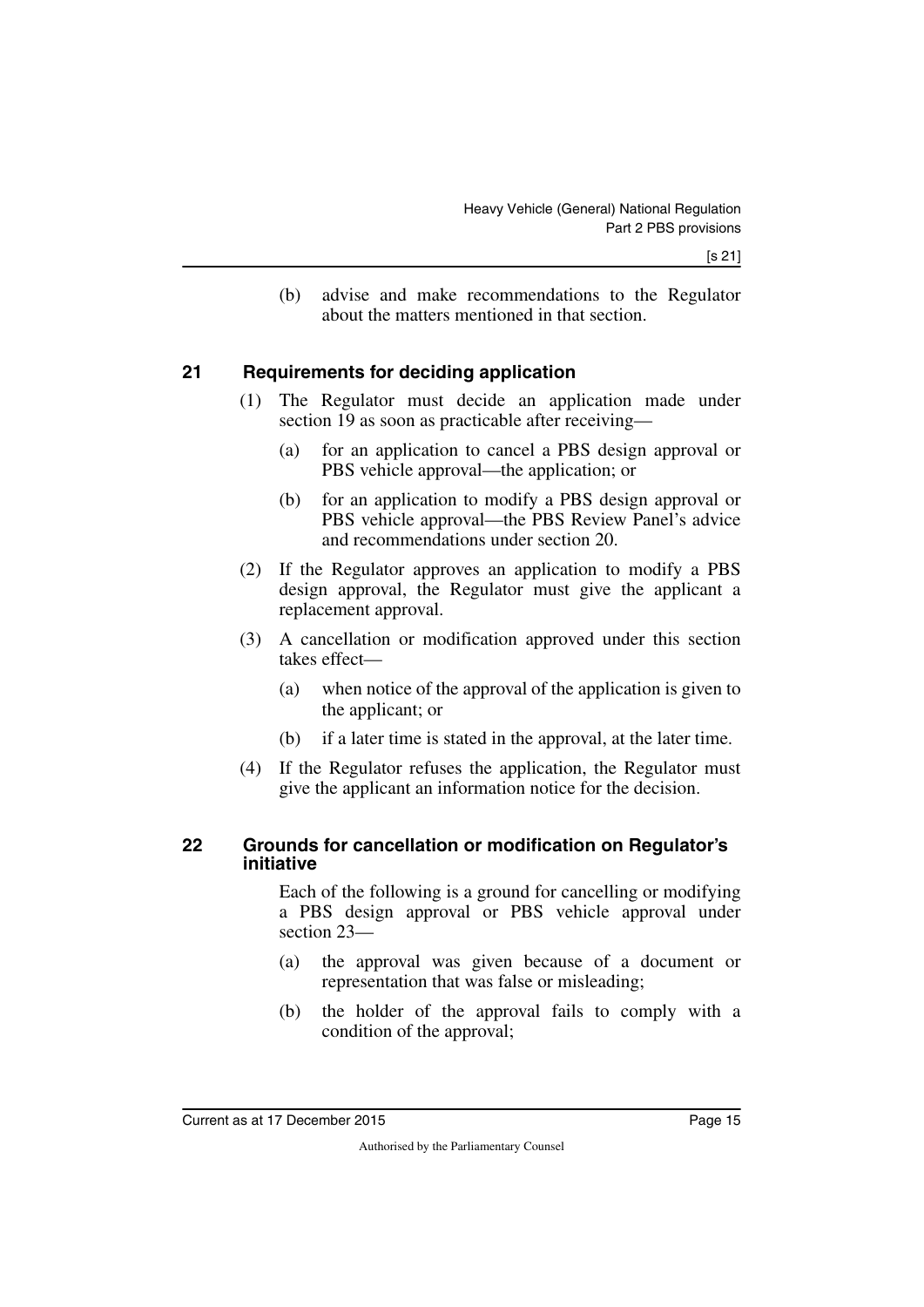(c) for a PBS vehicle approval—the vehicle does not comply with the PBS design approval to which it was built.

*Examples for paragraph (c)—*

- 1 The vehicle no longer complies with a standard because, since the PBS vehicle approval was given, the vehicle has been modified or has not been properly maintained.
- 2 The road performance of the vehicle does not meet the standard for the design the subject of the PBS design approval to which the vehicle was built.
- 3 After a PBS vehicle approval is given for a vehicle, the vehicle is found not to comply with the PBS design approval to which it was built because the PBS certifier who certified the vehicle failed to comply with the Vehicle Certification Rules.

### <span id="page-17-1"></span><span id="page-17-0"></span>**23 Procedure for cancellation or modification on Regulator's initiative**

- (1) If the Regulator considers a ground mentioned in section 22 exists to cancel or modify a PBS design approval or PBS vehicle approval (the *proposed action*), the Regulator must give the holder of the approval a notice—
	- (a) stating the proposed action; and
	- (b) stating the ground for the proposed action; and
	- (c) outlining the facts and circumstances forming the basis for the ground; and
	- (d) inviting the holder to make, within a stated time of at least 14 days after the notice is given to the holder, written representations about why the proposed action should not be taken.
- (2) If, after considering all written representations made under subsection (1)(d), the Regulator still considers a ground exists to take the proposed action, the Regulator may—
	- (a) if the proposed action was to cancel the approval—cancel the approval; or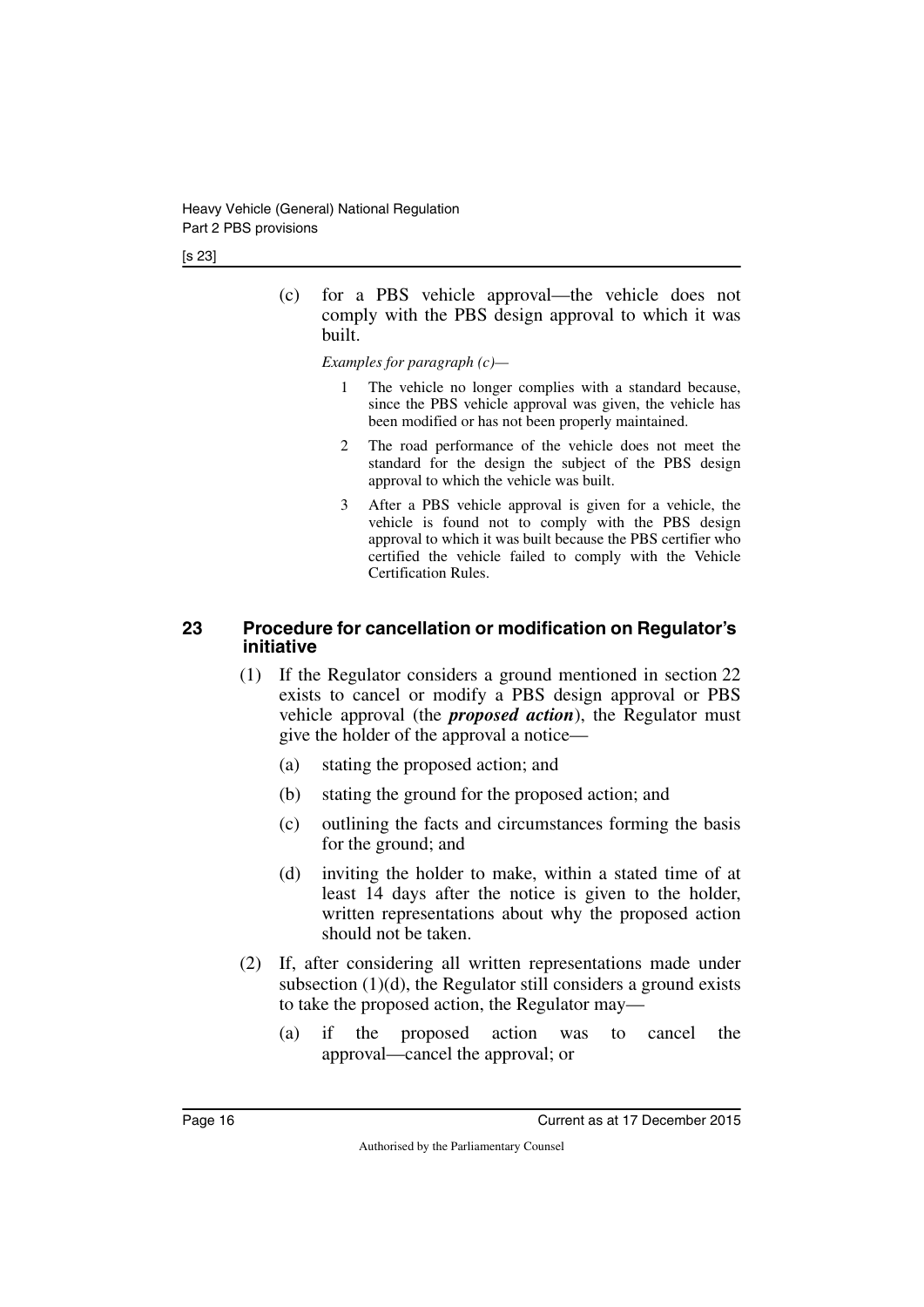- (b) if the proposed action was to modify the approval—modify the approval, including, for example, by imposing additional conditions on the approval.
- (3) The Regulator must—
	- (a) give the holder an information notice for the decision to cancel or modify the approval; and
	- (b) notify the road authority for each participating jurisdiction of the cancellation or modification.
- <span id="page-18-1"></span>(4) The cancellation or modification takes effect—
	- (a) when the information notice is given to the holder; or
	- (b) if a later time is stated in the information notice, at the later time.

## <span id="page-18-0"></span>**Division 5 PBS assessors and PBS vehicle certifiers**

### <span id="page-18-3"></span><span id="page-18-2"></span>**24 Appointment and monitoring of PBS assessors under Assessor Accreditation Rules**

- (1) The Regulator may do the following in relation to a person—
	- (a) appoint the person as a PBS assessor;
	- (b) renew the person's appointment as a PBS assessor;
	- (c) deal with complaints against the person as a PBS assessor;
	- (d) suspend the person's appointment as a PBS assessor;
	- (e) terminate the person's appointment as a PBS assessor;
	- (f) if the person is appointed as a PBS assessor—monitor and audit the person.
- (2) The Assessor Accreditation Rules apply to the Regulator and the person in relation to a matter mentioned in subsection (1)—
	- $(a)$  as if—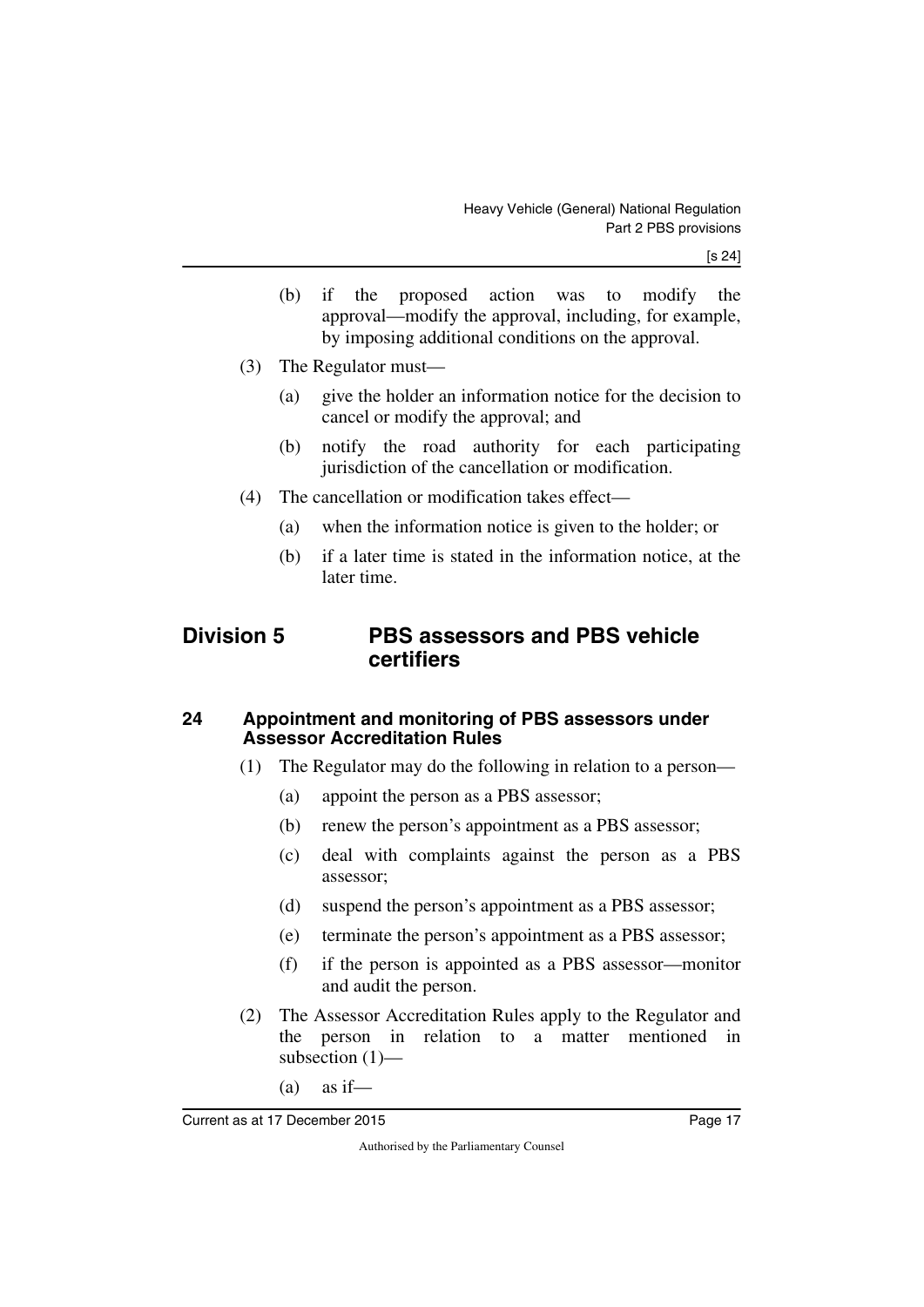- (i) a reference to the Panel, Chairperson of the Panel or Secretariat were a reference to the Regulator; and
- (ii) a reference to an assessor were a reference to a PBS assessor; and
- (iii) a reference to the Scheme were a reference to this Part; and
- (iv) a reference to an accreditation were a reference to an appointment; and
- <span id="page-19-1"></span>(b) with any other necessary or appropriate modifications.

### <span id="page-19-0"></span>**25 Appointment of PBS vehicle certifiers under Vehicle Certification Rules**

- (1) The Regulator may do the following in relation to a person—
	- (a) appoint the person as a PBS vehicle certifier;
	- (b) renew the person's appointment as a PBS vehicle certifier;
	- (c) suspend the person's appointment as a PBS vehicle certifier;
	- (d) terminate the person's appointment as a PBS vehicle certifier.
- (2) The Vehicle Certification Rules apply to the Regulator and the person in relation to the appointment, renewal, suspension or termination—
	- $(a)$  as if—
		- (i) a reference to the Panel, Chairperson of the Panel or Secretariat were a reference to the Regulator; and
		- (ii) a reference to a certifier were a reference to a PBS certifier; and
		- (iii) a reference to the Scheme were a reference to this Part; and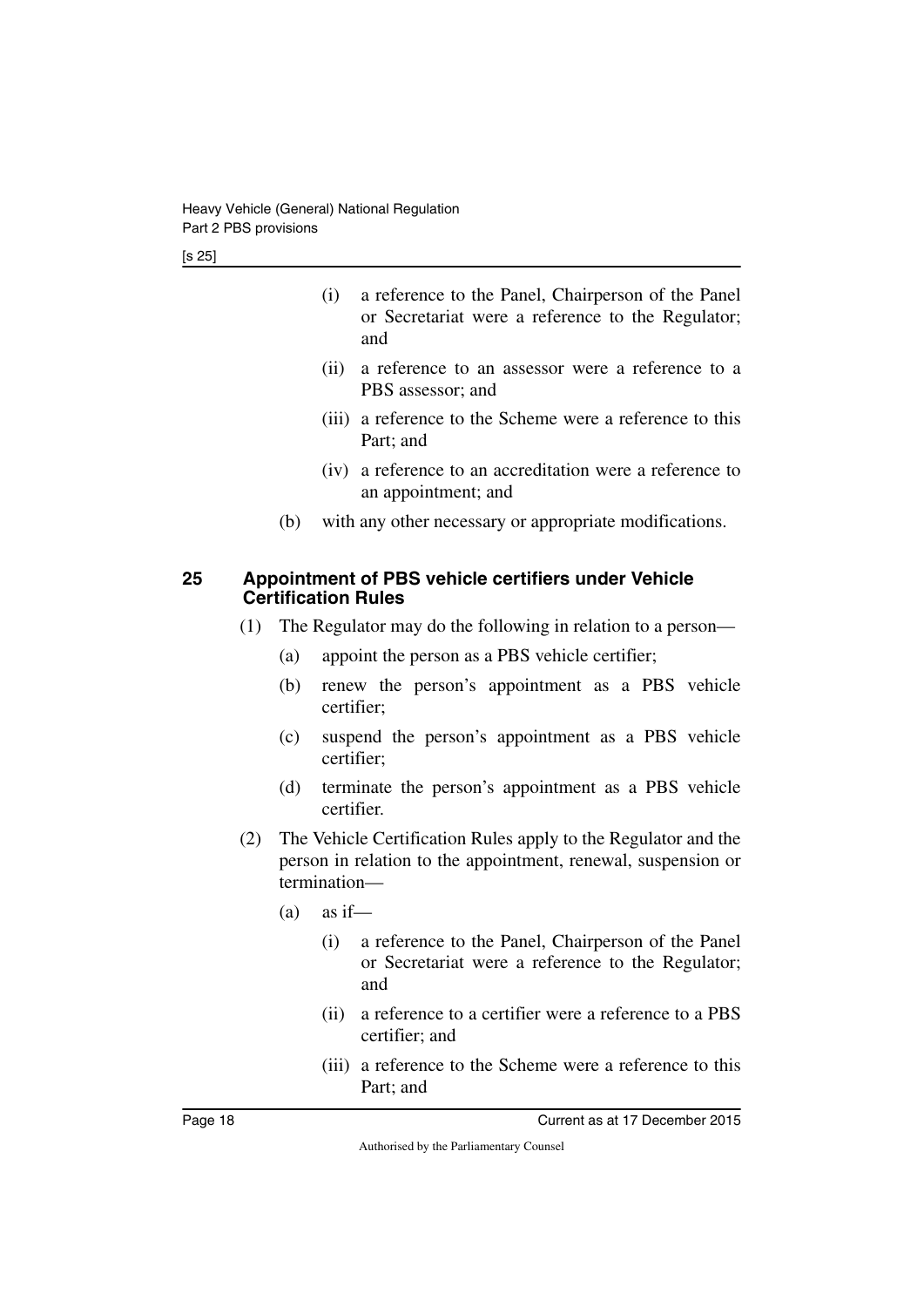- (iv) a reference to an accreditation were a reference to an appointment; and
- (b) with any other necessary or appropriate modifications.

## <span id="page-20-0"></span>**26 Requirement to consult with PBS Review Panel**

- <span id="page-20-1"></span>(1) Before appointing a person as a PBS assessor or PBS certifier under this Division, the Regulator must consult with the PBS Review Panel about the proposed appointment.
- (2) Failure to comply with subsection (1) does not affect the validity of an appointment.

## <span id="page-20-2"></span>**27 Auditing PBS vehicle certifiers**

<span id="page-20-5"></span><span id="page-20-3"></span>The Regulator may audit a PBS vehicle certifier for compliance with the Vehicle Certification Rules.

## <span id="page-20-4"></span>**Division 6 Miscellaneous**

### <span id="page-20-6"></span>**28 Vehicle standards—exemptions for PBS vehicles**

<span id="page-20-7"></span>For the purposes of section 24 of the Law, each of the following vehicle standards are prescribed —

- (a) the following clauses of ADR 43 prescribed as vehicle standards under section 2 of Schedule 1 of the *Heavy Vehicle (Vehicle Standards) National Regulation*—
	- clause 6.1 (Length)
	- clause 6.2 (Rear overhang)
	- clause 6.3 (Height)
	- clause 6.5 (Width)
	- clause 9.4 (Retractable axles)
	- clause 9.5 (Retractable axles);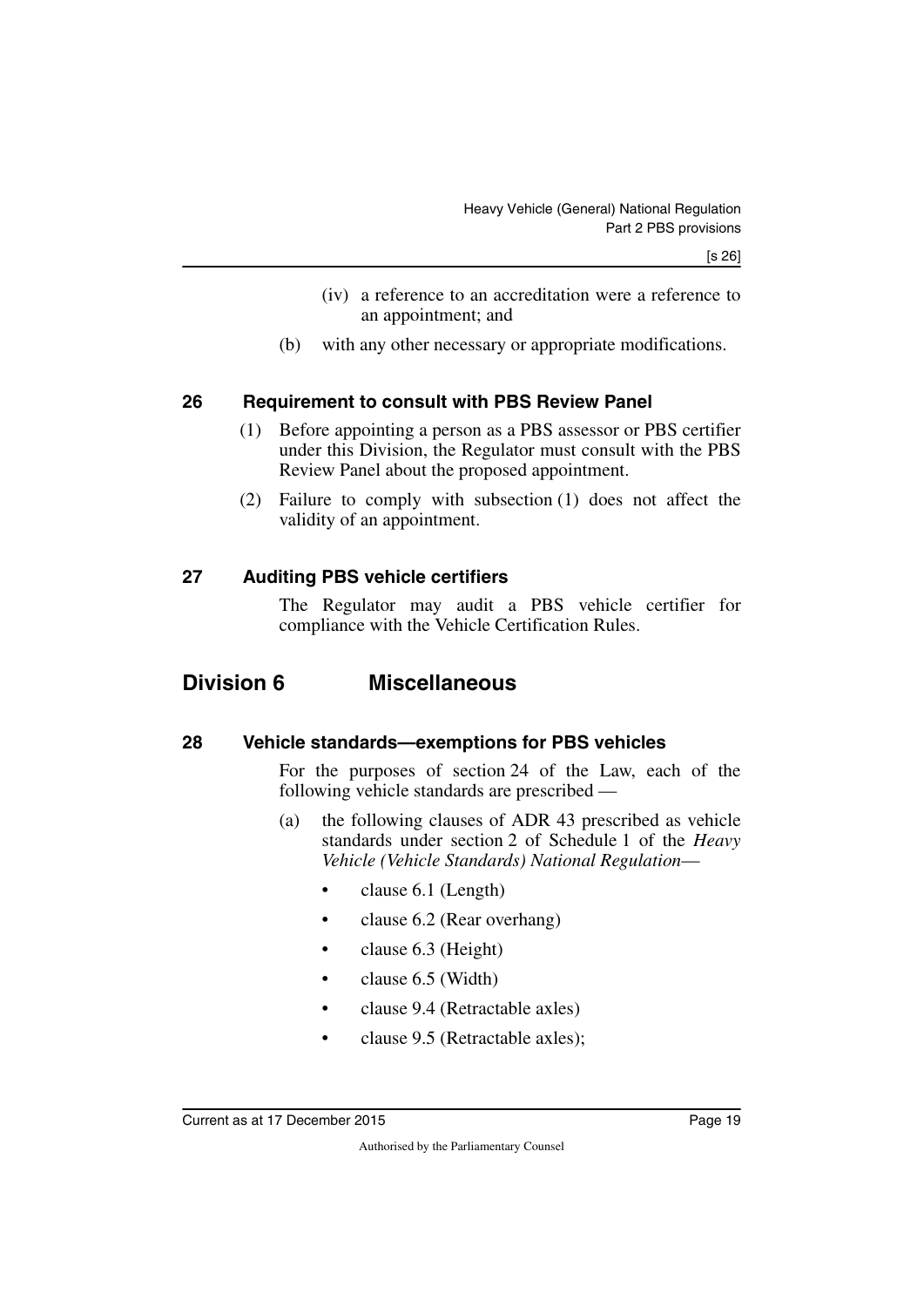[s 29]

- (b) clause 5.3 (Tow coupling overhang) of ADR 62 prescribed as a vehicle standard under section 2 of Schedule 1 of the *Heavy Vehicle (Vehicle Standards) National Regulation*;
- (c) clause 5.1 (Tow coupling location) of ADR 63 prescribed as a vehicle standard under section 2 of Schedule 1 of the *Heavy Vehicle (Vehicle Standards) National Regulation*;
- (d) the following provisions of the *Heavy Vehicle (Mass, Dimension and Loading) National Regulation* prescribed as vehicle standards under section 34 of Schedule 2 of the *Heavy Vehicle (Vehicle Standards) National Regulation—*
	- section 3 of Schedule 6 (Length—general)
	- section 4 of Schedule 6 (Length—trailers)
	- section 5 of Schedule 6 (Length—rear overhang)
	- section 6 of Schedule 6 (Length—trailer drawbars)
	- section 7 of Schedule 6 (Width)
	- section 8 of Schedule 6 (Height);
- (e) the following provisions of the *Heavy Vehicle (Vehicle Standards) National Regulation—*
	- section 29(b) and (c) of Schedule 3 (Attachment of couplings and drawbar eyes on road trains)
	- section 31 of Schedule 3 (Tow coupling overhang on road trains).

## <span id="page-21-0"></span>**Part 3 Approved vehicle examiners**

## <span id="page-21-2"></span>**29 Definitions for Pt 3**

<span id="page-21-3"></span><span id="page-21-1"></span>In this Part—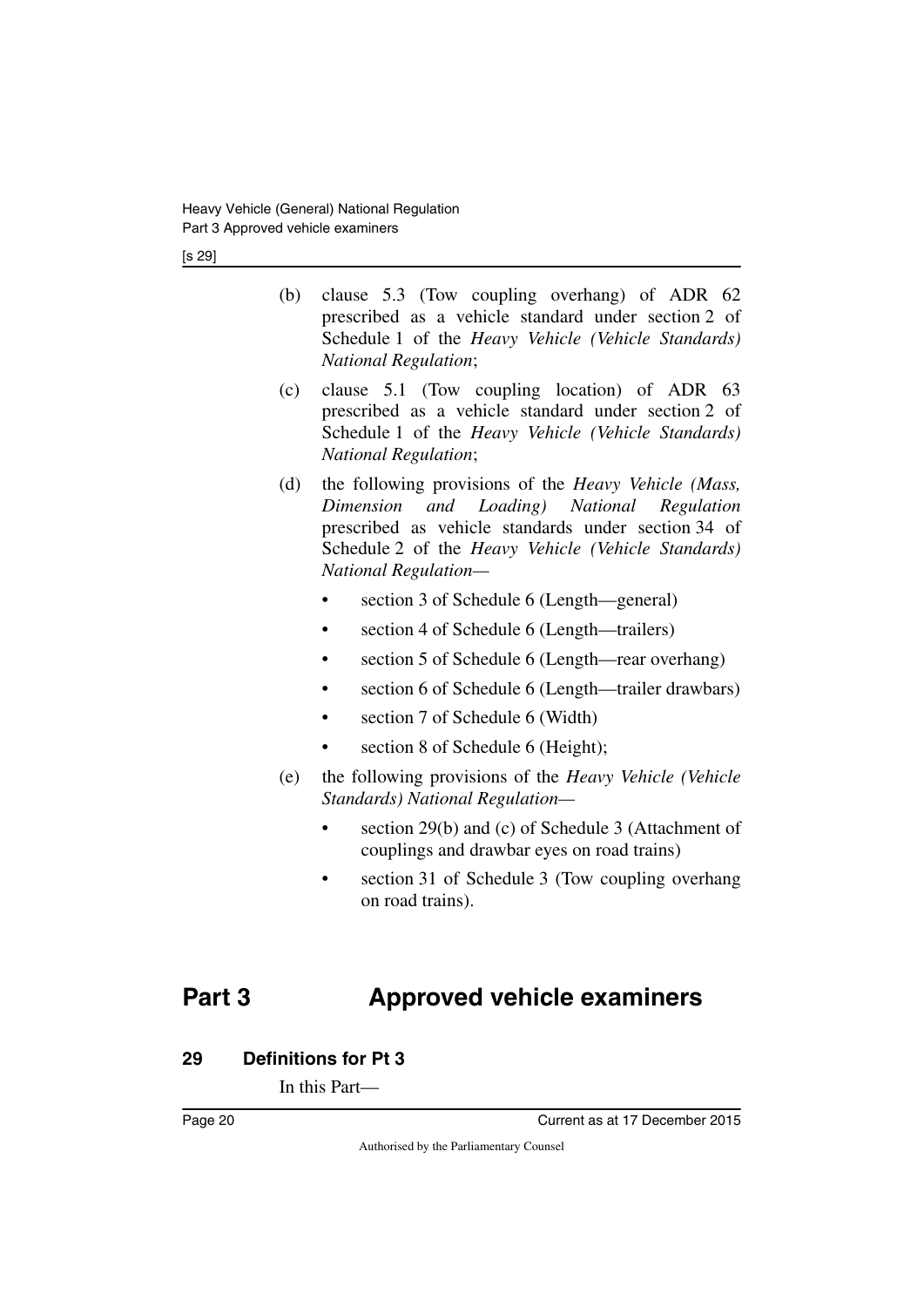*authorised*, to perform a function, means—

- (a) approved, appointed or otherwise authorised to perform the function; or
- (b) authorised to perform the function because of an appointment to, or employment in, an office, position or role; or
- (c) given recognition in any form for the purpose of the performance of the function.

#### *AVE jurisdictional scheme* means—

- (a) a law of a participating jurisdiction, other than the Heavy Vehicle National Law as applied in the jurisdiction; or
- (b) any contract, agreement, document, arrangement, understanding or practice that has effect under the laws of a participating jurisdiction;

under which a person is authorised to perform a function that is the same as or equivalent to a function an approved vehicle examiner may perform under the Law.

*conditions*, on which a person may perform a function, includes requirements, restrictions and terms, whether imposed by law or under an authorisation to perform the function.

*disciplinary provisions* means provisions relating to discipline and disciplinary procedures.

*relevant scheme*, in relation to an approved vehicle examiner under section 30(1), has the meaning given by the subsection.

*responsible entities*, for the performance of a function by a person, means entities having responsibility for the performance of the function by the person, including directors, managers and employees.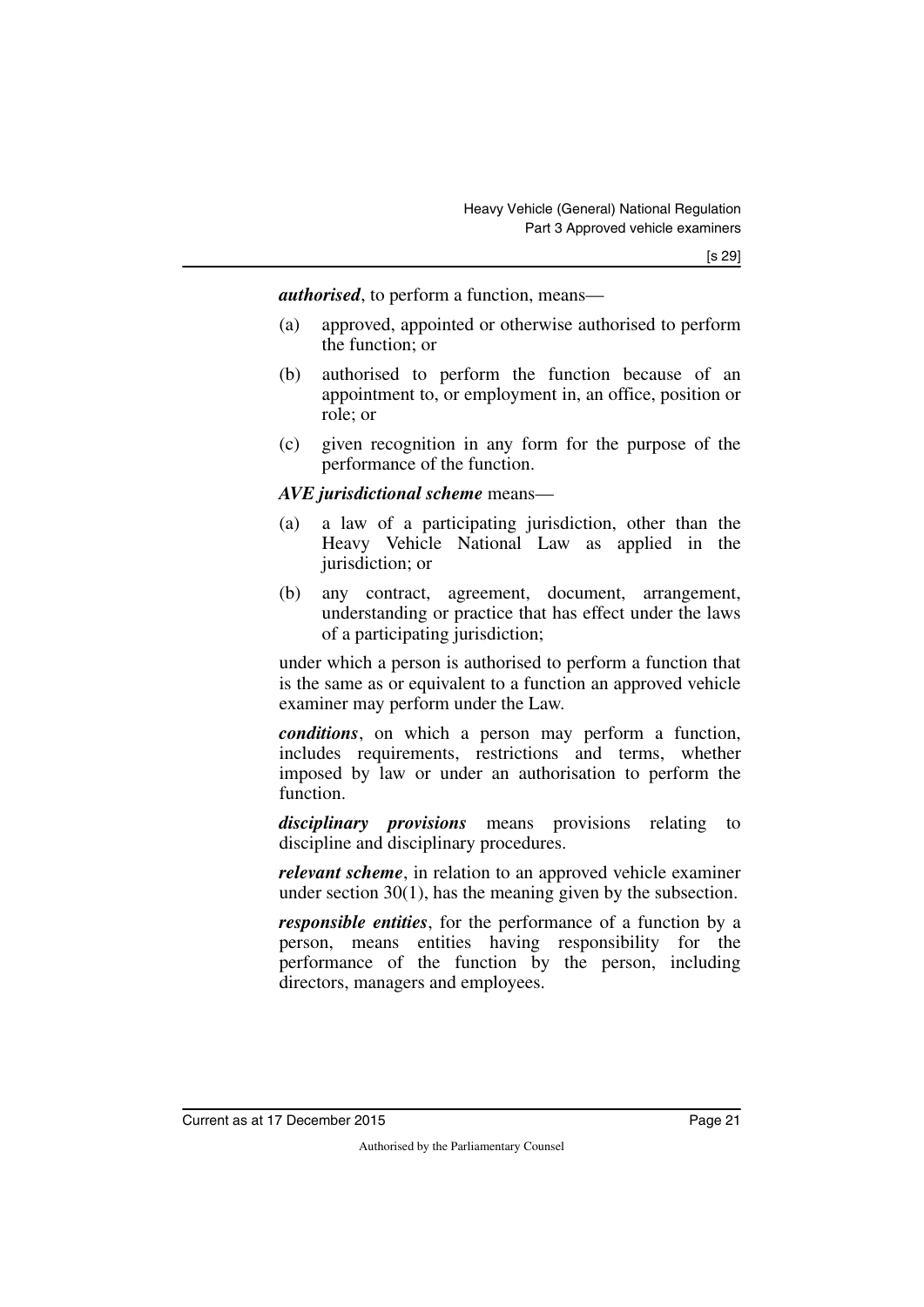[s 30]

## <span id="page-23-0"></span>**30 Approval of an approved vehicle examiner**

- <span id="page-23-1"></span>(1) A person is an approved vehicle examiner in relation to a particular function (the *approved function*) conferred on approved vehicle examiners under the Law if the person is authorised to perform the same or equivalent function (the *jurisdictional function*) under an AVE jurisdictional scheme (the *relevant scheme*).
- (2) The relevant scheme applies in relation to—
	- (a) the approval of the person under subsection (1); and
	- (b) the conditions on which the person may perform the approved function;

in the same way as it applies in relation to—

- (c) the person's authorisation under the relevant scheme; and
- (d) the conditions on which the person may perform the jurisdictional function.

*Examples—*

- 1 If, under the relevant scheme, a person is authorised to examine vehicles only of a particular make or type, the person may perform a function as an approved vehicle examiner under subsection (1) to examine vehicles only of the same make or type.
- 2 If, under the relevant scheme, a person is required to use, for a particular purpose, particular equipment only, the person in performing a function as an approved vehicle examiner under subsection (1) is required to use equipment of the same type for the same purpose.
- (3) The relevant scheme applies in relation to the amendment, suspension or cancellation of the approval conferred by subsection (1), including under disciplinary provisions mentioned in subsection (4).
- (4) Disciplinary provisions under the relevant scheme apply in relation to—
	- (a) the person in relation to the approved function; and
	- (b) responsible entities for the approved function;

in the same way as they apply in relation to—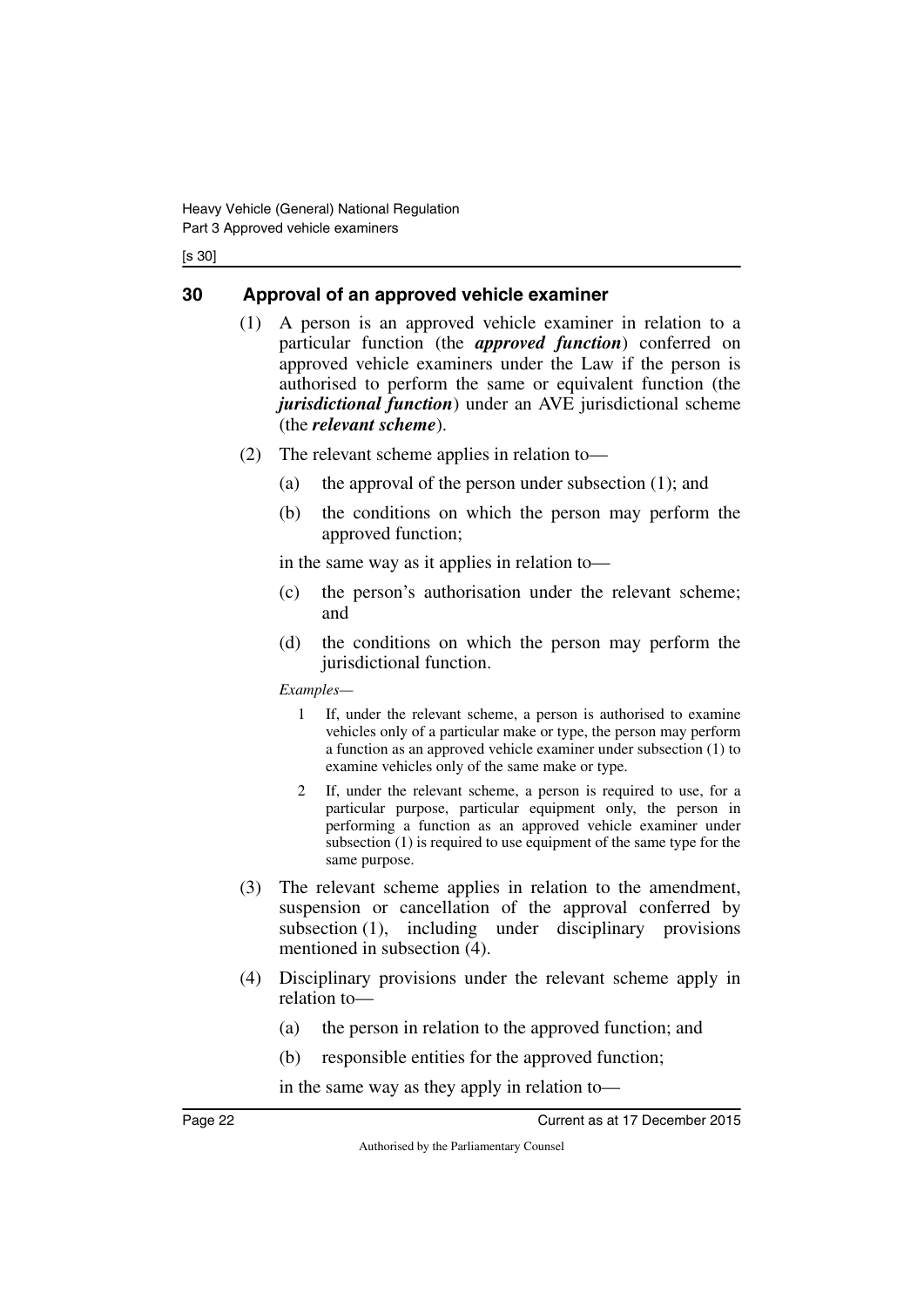- (c) the person in relation to the jurisdictional function; and
- (d) responsible entities for the jurisdictional function.
- (5) If the person's authorisation to perform the jurisdictional function ceases or is suspended under the relevant scheme, the person's approval as an approved vehicle examiner in relation to the approved function also ceases or is suspended.

## <span id="page-24-0"></span>**31 Authorisation to approve modification**

- <span id="page-24-1"></span>(1) This section applies for the purposes of, and subject to, section 86 of the Law.
- (2) An approved vehicle examiner may approve a modification of a heavy vehicle only if—
	- (a) the person is authorised to approve the same modification under the relevant scheme (the *relevant scheme modification*); and
	- (b) the approval is given in compliance with—
		- (i) the provisions of the relevant scheme applying in relation to the relevant scheme modification; and
		- (ii) the conditions on which the person may perform the function of approving the modification.

## <span id="page-24-2"></span>**Part 4 Enforcement**

### <span id="page-24-4"></span>**32 Seizure of number plates**

<span id="page-24-5"></span><span id="page-24-3"></span>For the purposes of section  $551(5)(b)$  of the Law, an appropriate authority is an authority of a participating jurisdiction responsible for issuing number plates.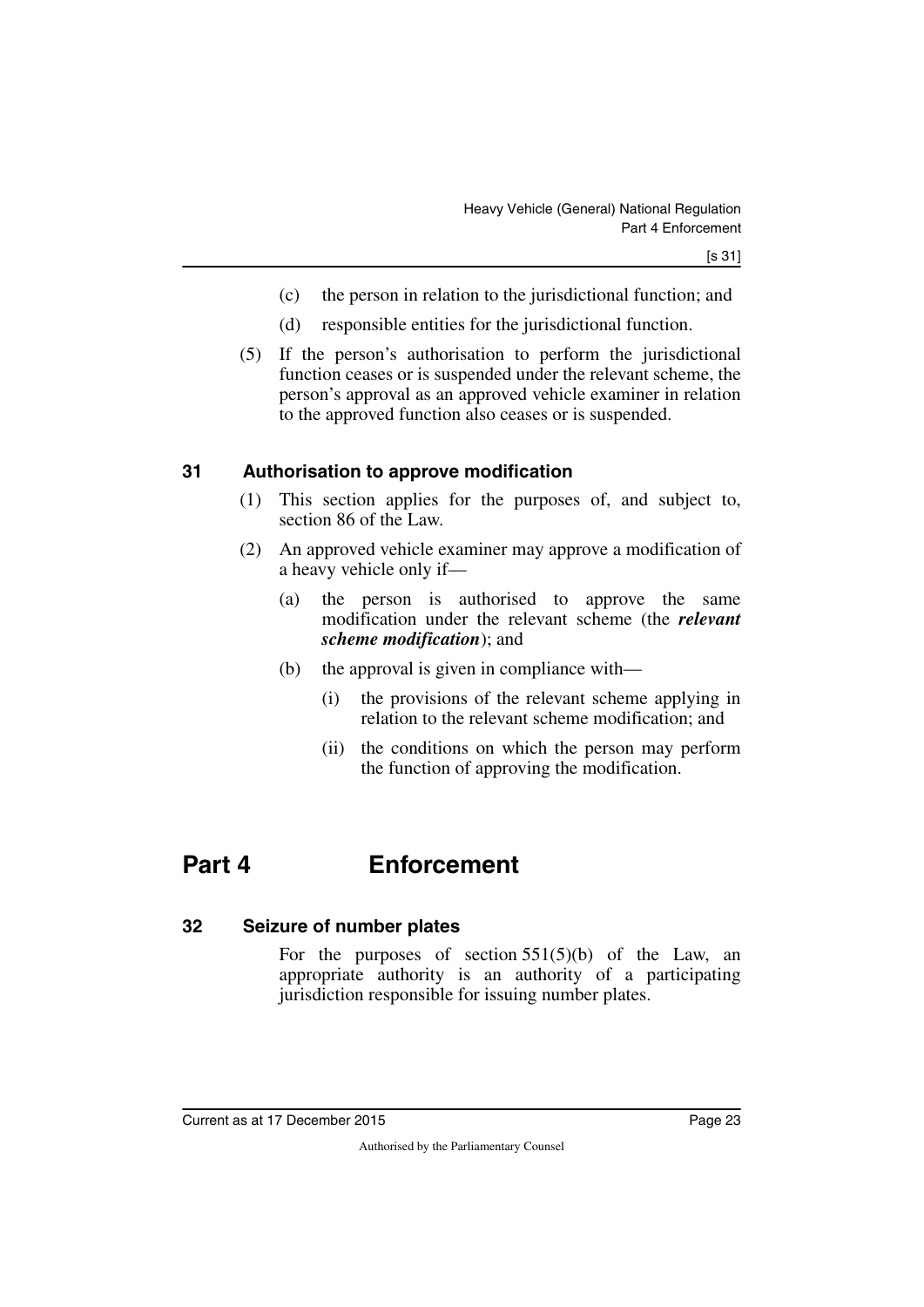[s 33]

## <span id="page-25-0"></span>**33 Return of seized things or samples**

- <span id="page-25-1"></span>(1) This section applies for the purposes of section 556(5) of the Law.
- (2) An applicant, other than an authorised officer, must serve a copy of the application on the Regulator as soon as practicable after the application is made.
- (3) The application can not be heard unless the applicant satisfies the relevant tribunal or court that the Regulator has been served.
- (4) On service of the application, the Regulator becomes a party to the proceeding and may be, but is not required to be, represented at the hearing.

## <span id="page-25-2"></span>**34 Application to Registrar of Personal Property Securities**

- <span id="page-25-3"></span>(1) Subsection (2) applies if—
	- (a) a thing or sample becomes the property of the Regulator under section 563 of the Law; and
	- (b) there is a registered interest in relation to the thing or sample; and
	- (c) any appeal period has ended.
- (2) The Regulator must do anything necessary under the *Personal Property Securities Act 2009* of the Commonwealth to record in the Register the Regulator's ownership or to remove the registration.
- (3) In this section—

## *appeal period* means—

- (a) any period in which a review in relation to a forfeiture must be started; and
- (b) if a review is started, any further period until the end of the review and the end of any period in which an appeal may be started against a review decision; and
- (c) if an appeal is started, any further period until the appeal is ended.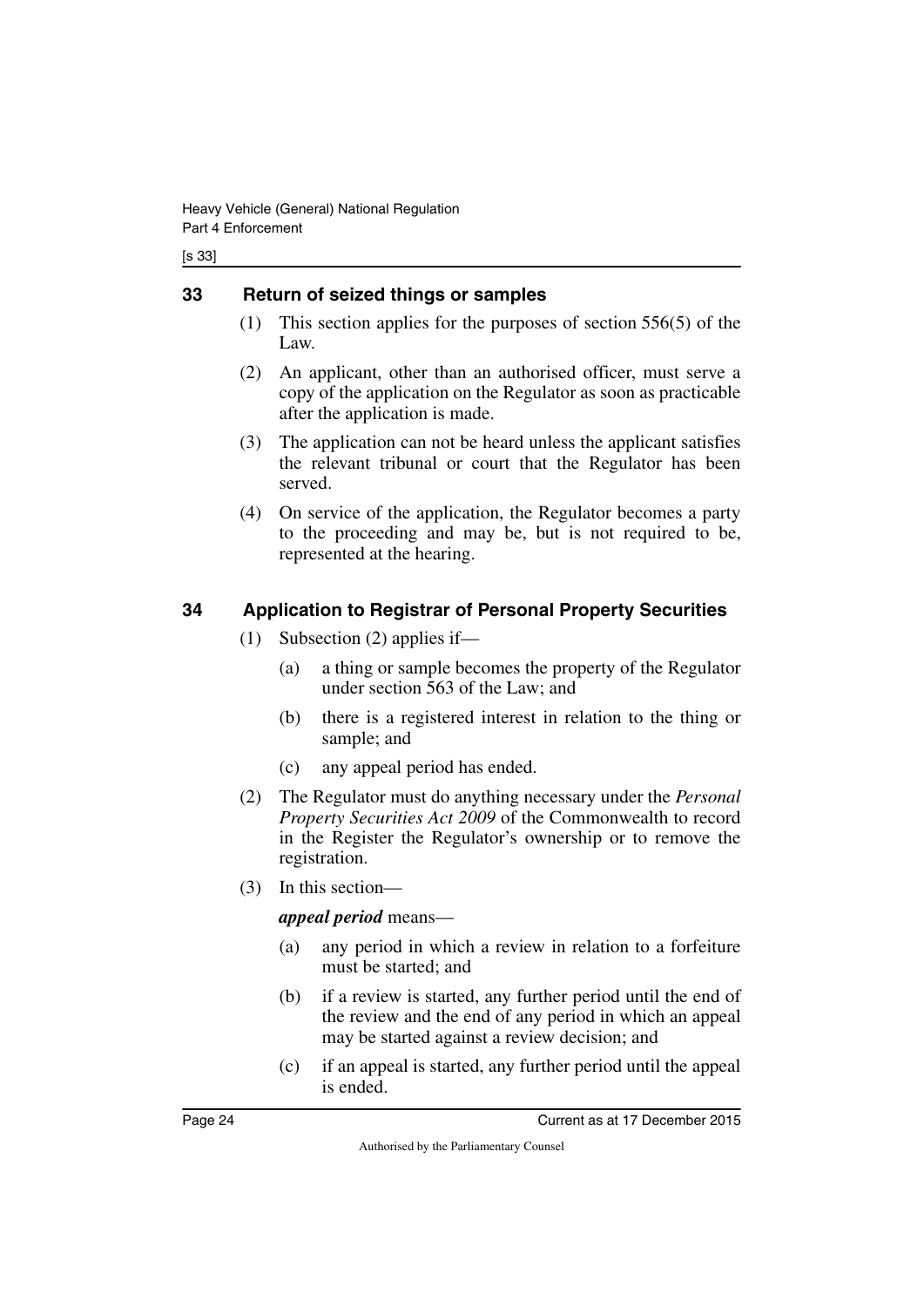## <span id="page-26-0"></span>**35 Application of proceeds of disposal**

- <span id="page-26-1"></span>(1) This section applies—
	- (a) for the purposes of section  $566(b)$  of the Law; and
	- (b) subject to sections  $564(5)$  and  $565(8)$  and (9) of the Law.
- (2) The proceeds of the disposal of a thing or sample under Division 3 of Part 9.4 of the Law are to be applied in payment of—
	- (a) first—the Regulator's expenses—
		- (i) of disposal, including of retention for disposal; and
		- (ii) of searching any register for a relevant purpose, including to give notice of forfeiture or to find out if any action has to be taken in relation to the register; and
	- (b) second, if there is an amount owing to the holder of a registered interest—the amount owing to the holder; and
	- (c) last—the balance to the person who was the owner of the thing or sample before it became the property of the Regulator.

## <span id="page-26-2"></span>**Part 5 Annual report provisions**

#### <span id="page-26-4"></span>**36 Application**

<span id="page-26-7"></span><span id="page-26-5"></span><span id="page-26-3"></span>This Part applies for the purposes of section 693 of the Law.

### <span id="page-26-6"></span>**37 Definitions for Pt 5**

In this Part—

*Auditor-General* means an Auditor-General (however described) of a participating jurisdiction.

*public sector auditor* means—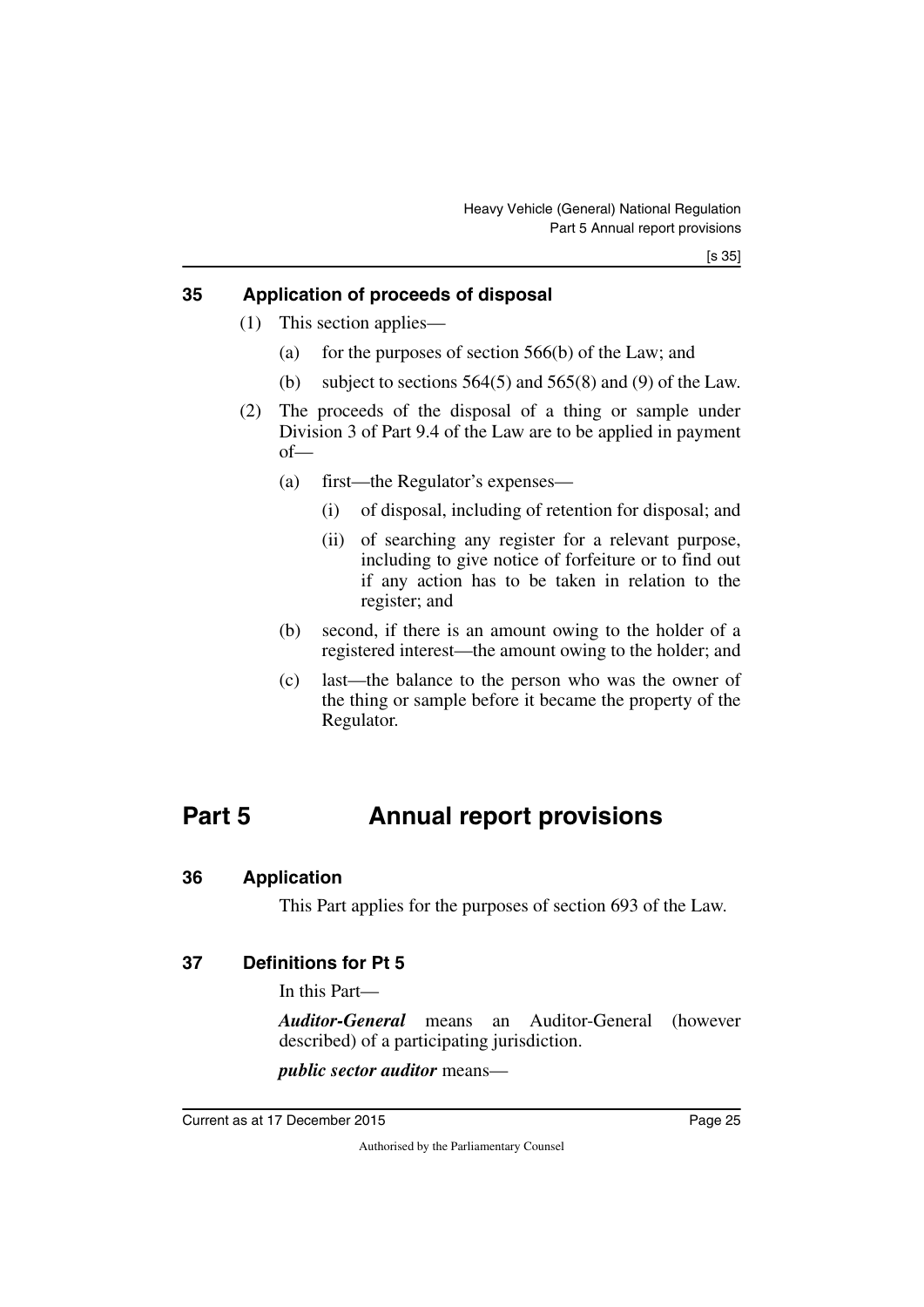- (a) an Auditor-General; or
- (b) an auditor employed, appointed or otherwise engaged by an Auditor-General.

### <span id="page-27-1"></span><span id="page-27-0"></span>**38 Australian Accounting Standards and Australian Auditing Standards**

The financial statements are to be prepared in accordance with the Australian Accounting Standards and audited in accordance with the Australian Auditing Standards.

## <span id="page-27-2"></span>**39 Auditor**

- <span id="page-27-3"></span>(1) The financial statements must be audited by 1 of the following decided by the responsible Ministers—
	- (a) a public sector auditor;
	- (b) an appropriately qualified person other than a public sector auditor.
- (2) For the purposes of subsection  $(1)(a)$ , the responsible Ministers may arrange with an Auditor-General for the Auditor-General to appoint or engage a contract auditor to perform the audit under the Auditor-General's management.
- (3) Subsection (2) does not limit subsection (1)(a).
- (4) In this section—

### *appropriately qualified person* means—

- (a) a member of CPA Australia who is entitled to use the letters 'CPA' or 'FCPA' and holds a current public practice certificate issued by CPA Australia; or
- (b) a member of the Institute of Chartered Accountants in Australia who is entitled to use the letters 'CA' or 'FCA' and holds a current certificate of public practice issued by the institute; or
- (c) a member of the Institute of Public Accountants who is entitled to use the letters 'MIPA' or 'FIPA' and holds a professional practice certificate issued by the institute.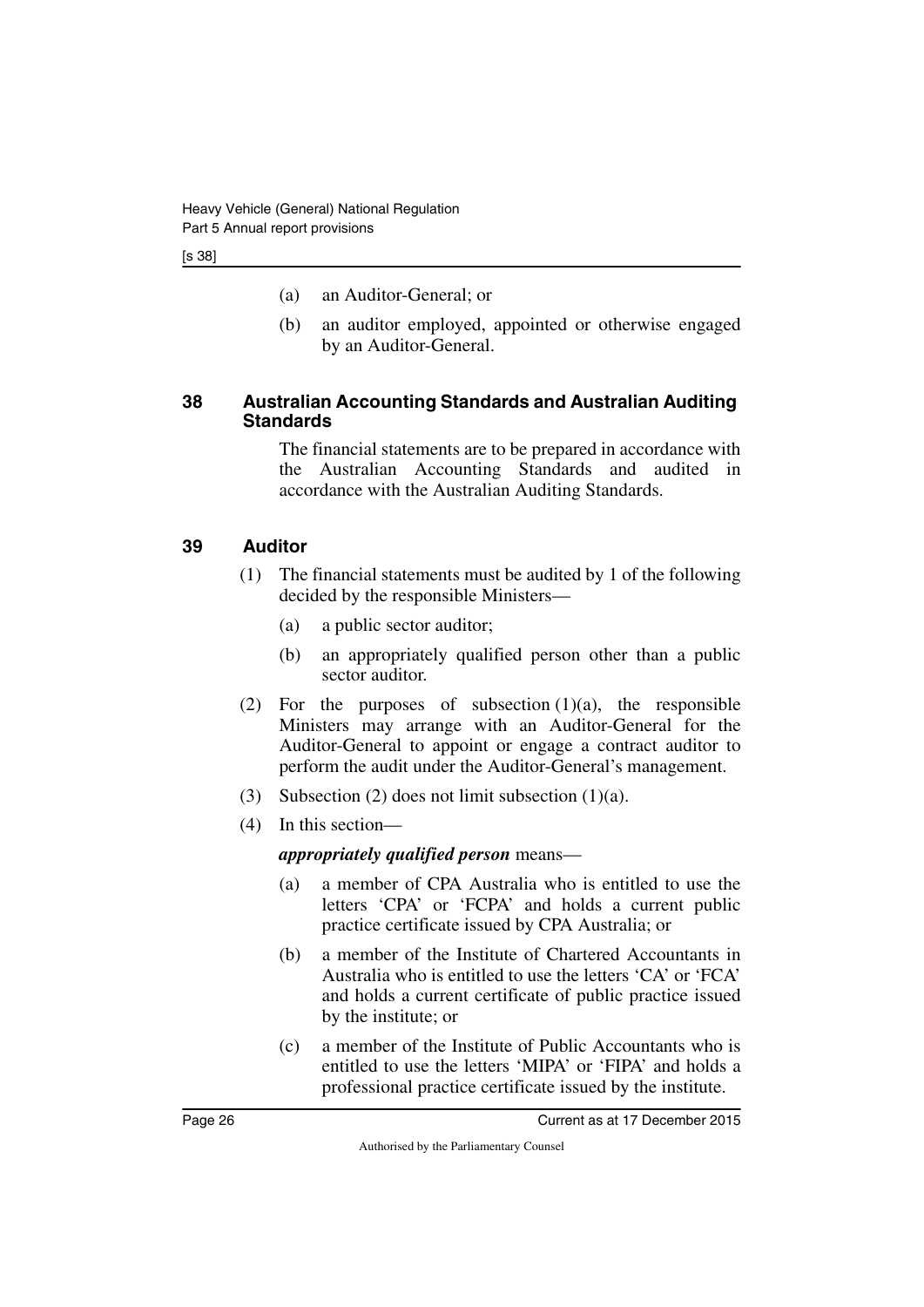*contract auditor* means a person appointed or engaged by an Auditor-General as a contract auditor who is not a member of the staff of the office managed by the Auditor-General.

## <span id="page-28-0"></span>**40 Application of Auditor-General Act**

- <span id="page-28-1"></span>(1) This section applies if a public sector auditor of a particular participating jurisdiction is to audit the financial statements of the Regulator.
- (2) The Auditor-General Act of the participating jurisdiction applies—
	- (a) to the audit; and
	- (b) to the Regulator as a statutory body.
- (3) In this section—

*Auditor-General Act*, of a participating jurisdiction, means the Act of the participating jurisdiction under which the Auditor-General of the jurisdiction audits statutory bodies.

## <span id="page-28-2"></span>**41 Production of authorisation**

<span id="page-28-3"></span>An auditor may perform a function under section 39 in relation to a person only if the auditor produces to the Regulator, or other person in relation to whom the function is being performed, documentary proof of the decision of the responsible Ministers under section 39.

*Example of documentary proof—*

a letter outlining the decision endorsed by or on behalf of the responsible Ministers

## <span id="page-28-4"></span>**42 Annual report to include performance assurance report**

- <span id="page-28-5"></span>(1) The performance statements included in the annual report must be accompanied by a report prepared by an independent auditor who has reviewed the performance statements in accordance with ASAE 3000.
- (2) In this section—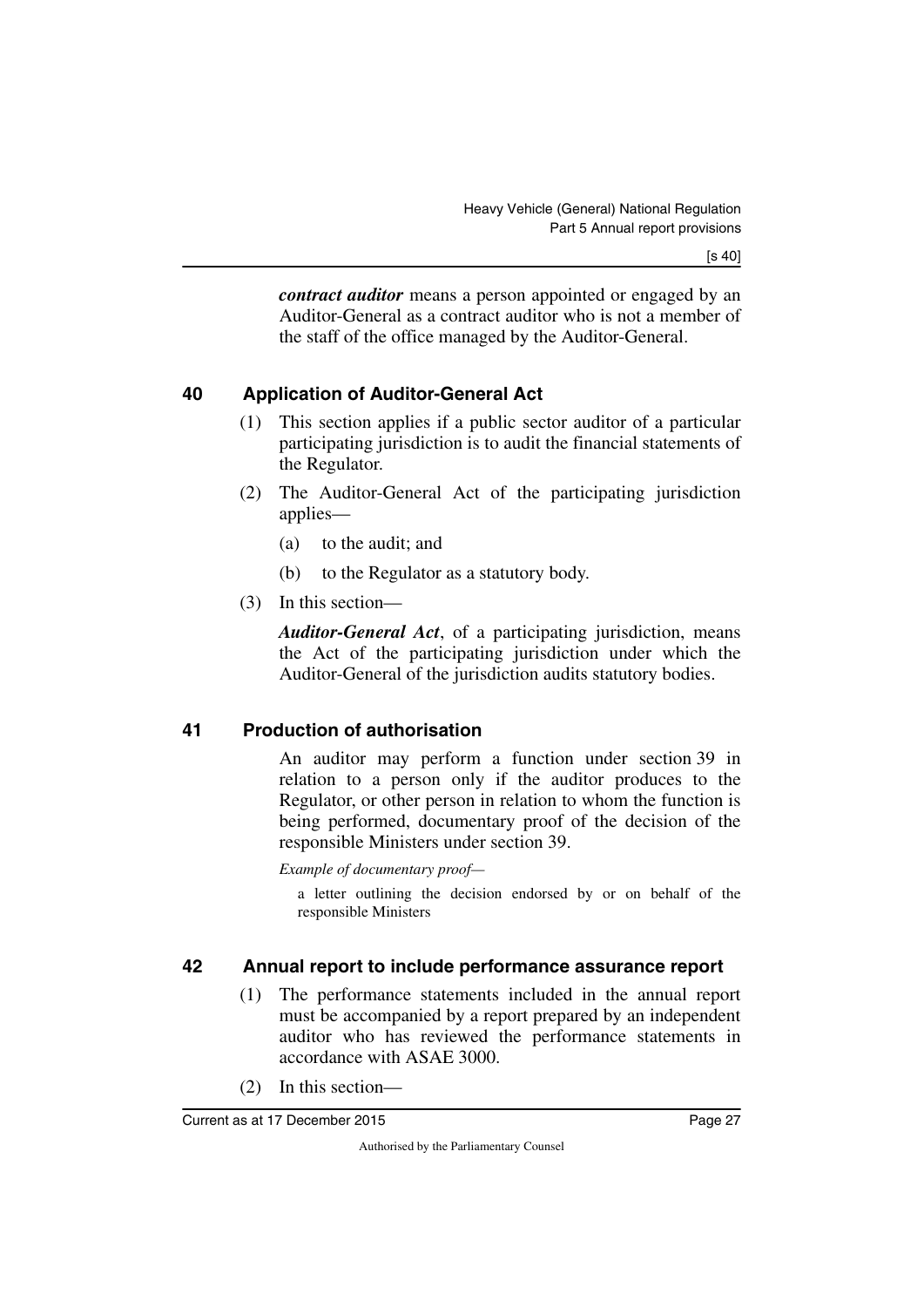#### [s 43]

*ASAE 3000* means the standard on assurance engagements ASAE 3000 (Assurance Engagements Other than Audits or Reviews of Historical Financial Information) published in July 2007 by the Auditing and Assurance Standards Board.

*performance statements* means the statements mentioned in section  $693(2)(a)(ii)$  to (iv) of the Law.

## <span id="page-29-0"></span>**43 Auditor not subject to direction**

- <span id="page-29-1"></span>(1) An auditor who conducts an audit under section 39 or prepares a report under section 42 is not subject to direction by any person about—
	- (a) the way in which the auditor's functions in relation to the audit or report are to be performed; or
	- (b) the priority to be given to the audit or report.
- (2) Despite subsection (1)(b), the Regulator and the auditor may enter into an agreement to ensure an audit or report is provided in sufficient time for it to be included in the annual report given to the responsible Ministers in compliance with section 693(1) of the Law.
- <span id="page-29-3"></span>(3) Subsection (1) does not limit the functions of the Auditor-General of any participating jurisdiction under whose authority an audit is being conducted or a report is being prepared.

## <span id="page-29-2"></span>**Part 6 Oversight of Regulator and Board**

## <span id="page-29-4"></span>**Division 1 Preliminary**

## <span id="page-29-6"></span>**44 Definitions for Pt 5**

<span id="page-29-7"></span><span id="page-29-5"></span>In this Part—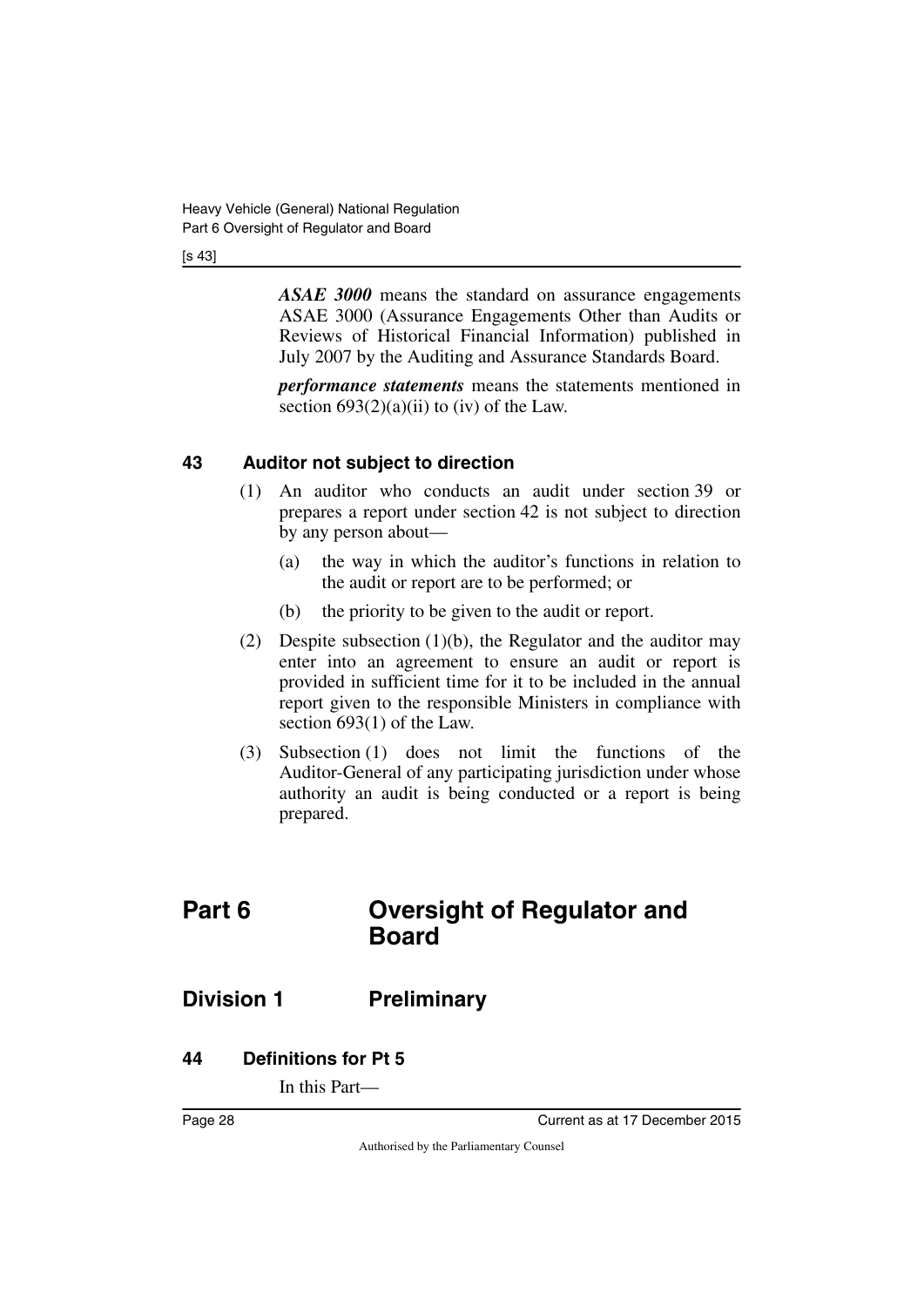#### *applied Act* means—

- (a) in another Division of this Part—the Act applied under the Division in the form applied; and
- (b) in sections 45 and 46—any of the Acts applied under this Part.

<span id="page-30-1"></span>*Regulator* includes the Board.

## <span id="page-30-0"></span>**45 Enforcement jurisdiction for applied Acts**

An applied Act is taken to provide, in relation to an offence against its provisions—

- (a) that the offence is a summary offence; and
- (b) that the value of a penalty unit is the amount prescribed by the *Acts Interpretation Act 1954* (Queensland); and
- (c) that a court of summary jurisdiction of a participating jurisdiction may hear and decide a charge of the offence.

## <span id="page-30-2"></span>**46 Modifications generally applicable to applied Acts**

- <span id="page-30-3"></span>(1) A reference in an applied Act to any Act applied under this Part is taken to be a reference to the Act as applied.
- (2) Subject to subsection (1), a reference in an applied Act to another Act, without stating a particular Act, or to an administrative scheme, is taken to be a reference to an Act or administrative scheme of a participating jurisdiction.
- (3) Other than as mentioned in sections  $50(9)$  and  $(13)(b)$ ,  $53(10)(b)$  and (c) and  $57(8)$  and  $(15)(a)$ , a reference to the State is taken to be—
	- (a) a reference to a participating jurisdiction; or
	- (b) if the reference to the State is a reference to the Crown in right of the State—the Crown in right of a participating jurisdiction.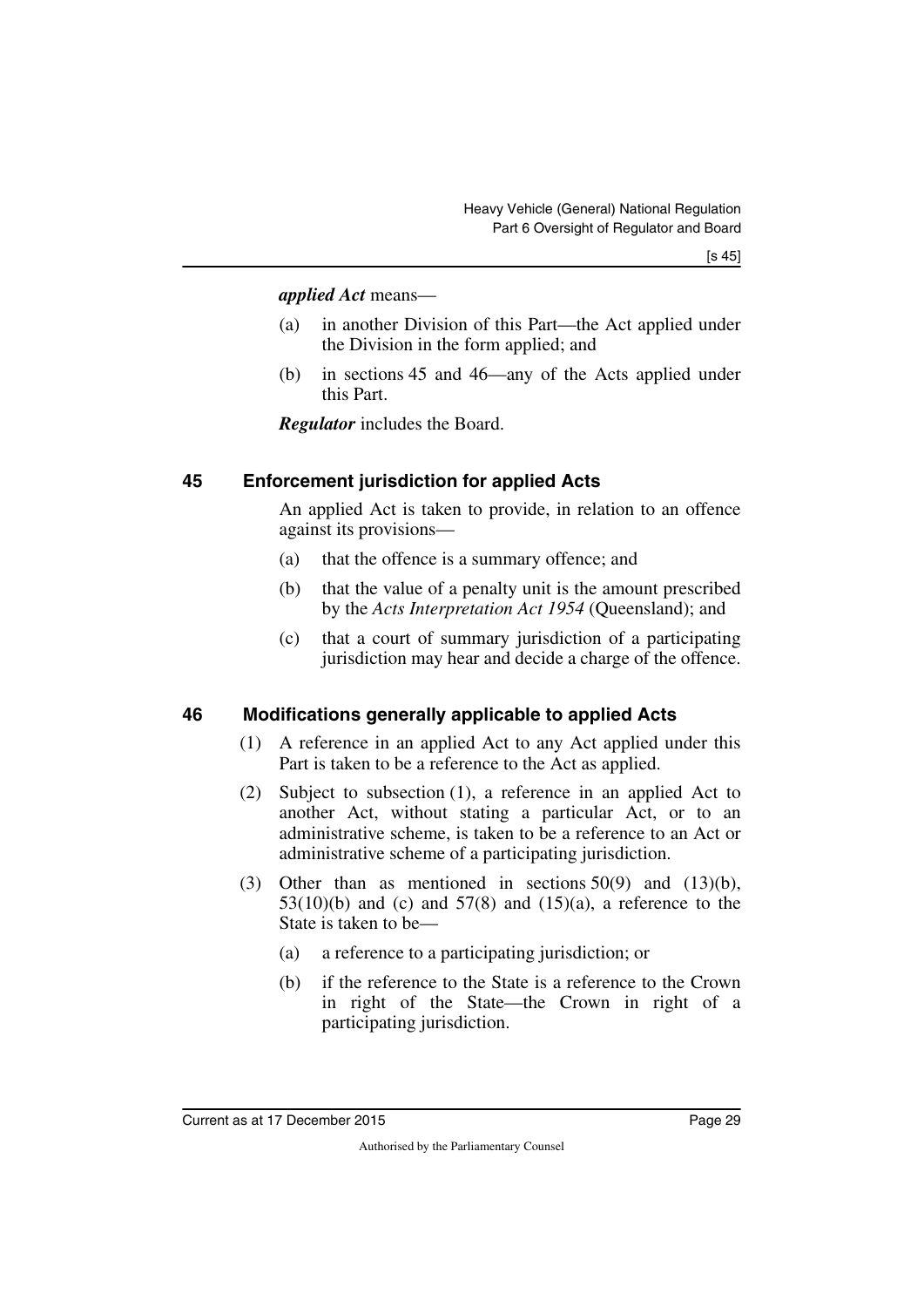#### [s 47]

## <span id="page-31-0"></span>**Division 2 Information Privacy Act 2009 (Queensland)**

## <span id="page-31-2"></span>**47 Application**

- <span id="page-31-3"></span><span id="page-31-1"></span>(1) This Division applies for the purposes of applying the *Information Privacy Act 2009* of Queensland (the *IP Act*) under section  $696(1)(a)$  of the Law.
- (2) The IP Act applies for the purposes of the Law with—
	- (a) the modifications stated in this Division and Division 1; and
	- (b) any other necessary modifications.

## <span id="page-31-5"></span><span id="page-31-4"></span>**48 Queensland entities to perform functions and exercise jurisdiction for participating jurisdictions**

- (1) The applied Act is taken to provide that, in relation to the Regulator —
	- (a) the IP Act entities are to perform their IP Act functions in relation to a participating jurisdiction; and
	- (b) the Queensland Civil and Administrative Tribunal is to exercise its IP Act jurisdiction in relation to a participating jurisdiction.
- (2) In this section—

*IP Act entity* means the following within the meaning of the IP Act—

- (a) the OIC;
- (b) the information commissioner;
- (c) the RTI Commissioner;
- (d) the Privacy Commissioner.

*IP Act functions* means the functions conferred by the IP Act.

*IP Act jurisdiction* means jurisdiction conferred by the IP Act.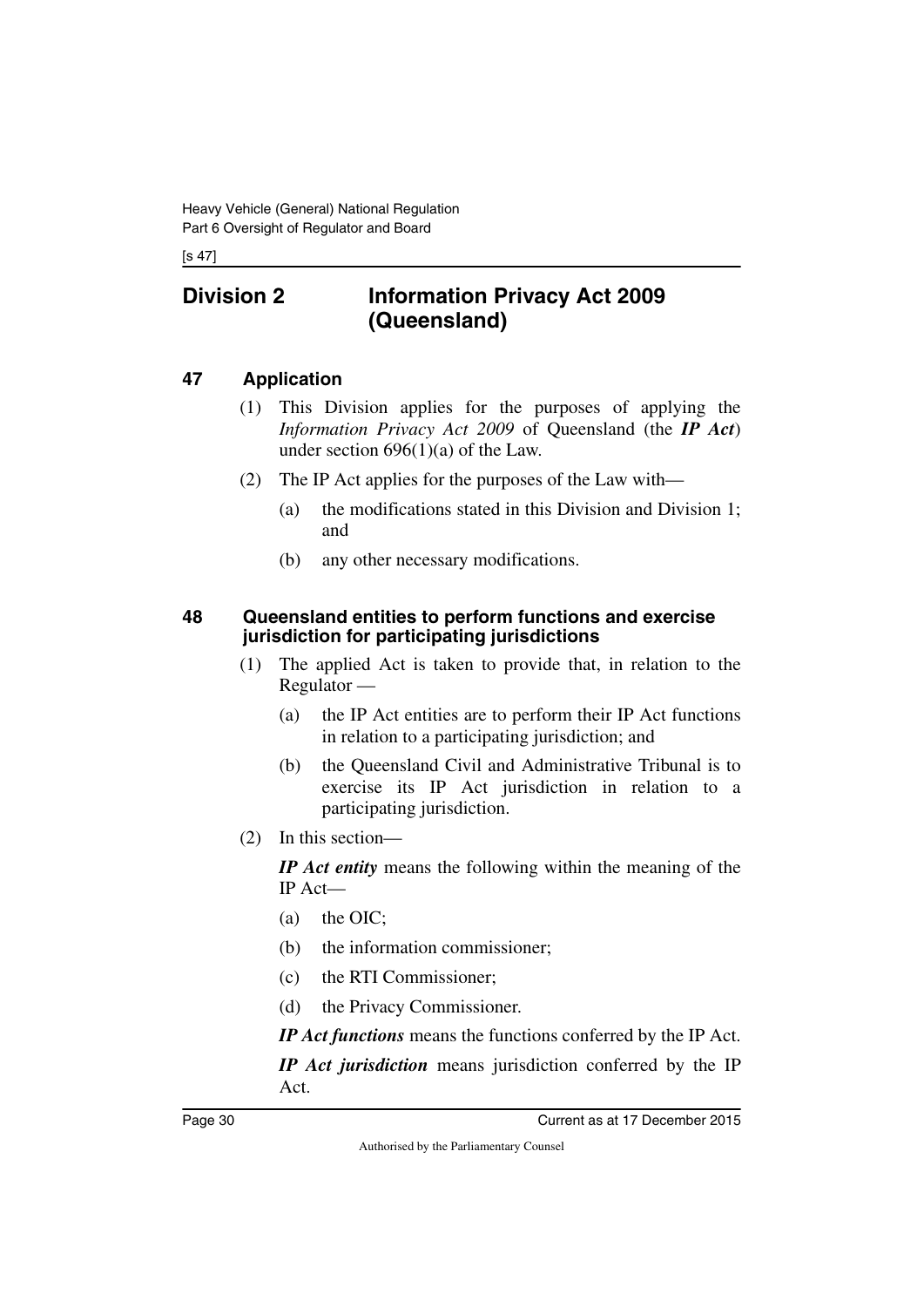## <span id="page-32-0"></span>**49 Modifications generally**

- <span id="page-32-1"></span>(1) The IP Act is modified as stated in this section.
- (2) A reference to the intention of Parliament, or to anything the Parliament considers, is taken to refer to the Parliament of a participating jurisdiction.
- (3) A reference to an agency is taken to be a reference to the Regulator, except in a reference in sections 50 and 57 to an agency other than the agency to which an application has been made.
- (4) A reference to a document of an agency, or the decision of an agency in relation to a document, is taken to be a reference to a document or decision of the Regulator.
- (5) To the extent a provision applies to a document of a Minister, a decision of a Minister in relation to a document or the Minister as an agency, the provision does not apply.
- (6) A reference to an agency's principal officer, for the Regulator, is taken to be a reference to the chief executive officer of the Regulator.

## <span id="page-32-2"></span>**50 Modifications of particular provisions**

- <span id="page-32-3"></span>(1) The IP Act is modified as stated in this section.
- (2) Sections 2, 14, 19, Part 2 of Chapter 2 (and all references in the Act to the NPPs),  $40(1)(b)$ ,  $41(1)(b)$ ,  $51$ ,  $126(2)$  and  $(3)$ , 191(3), 192 and Schedules 2 and 4 do not apply.
- (3) In section 3, a reference to the government is taken to be a reference to the government of a participating jurisdiction.
- (4) In sections 18 and 21, a reference to any entity is taken to be a reference to that entity of a participating jurisdiction.

*Note—*

These sections have a limited application because of section 49(3).

 $(5)$  In sections 43(4) and 44(6), a reference to evidence of identity includes a reference to any evidence available in a participating jurisdiction that corresponds to the evidence of identity prescribed for the section.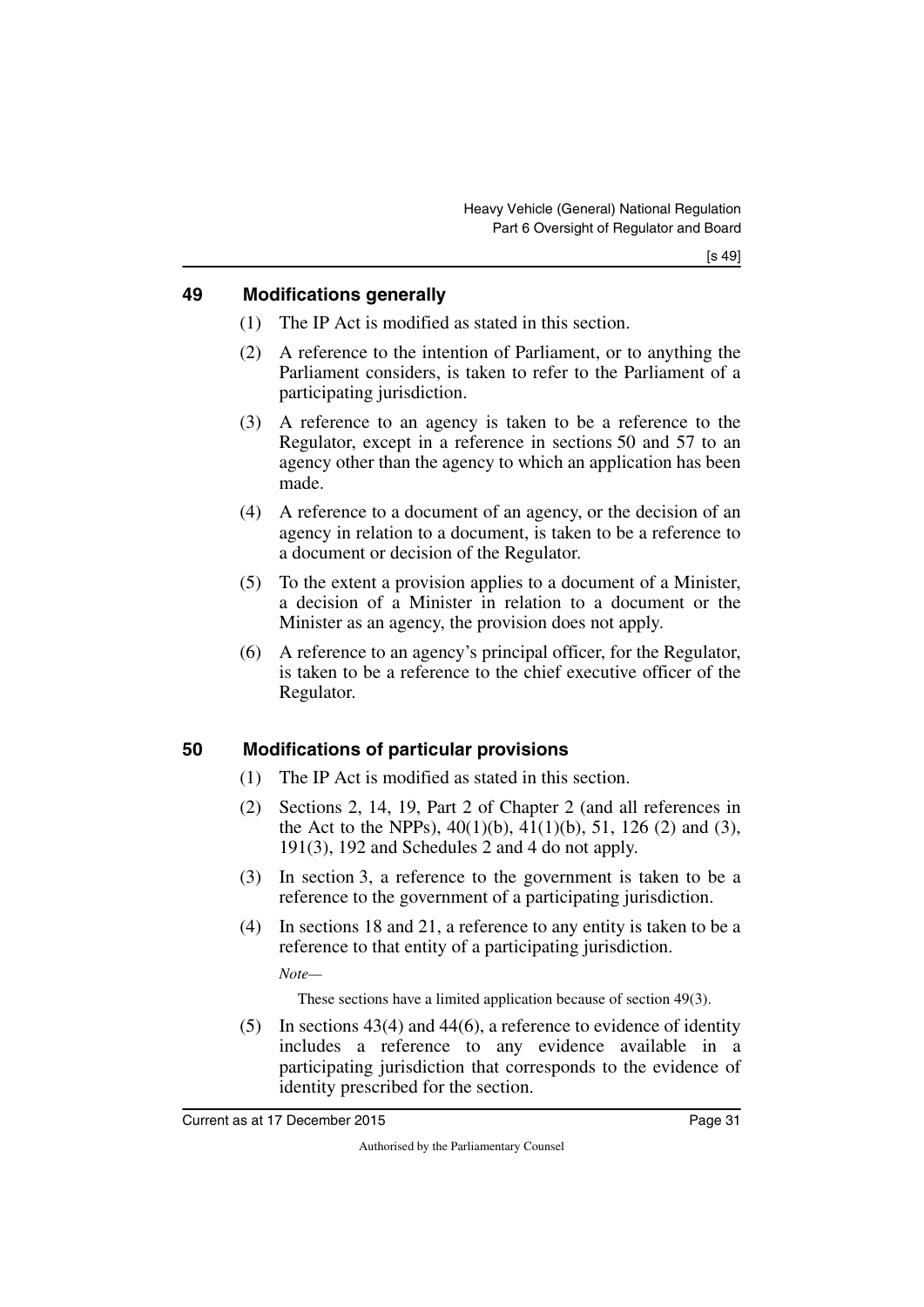[s 50]

- $(6)$  In section 126(1), a reference to the responsible Minister is taken to be a reference to the responsible Ministers under the Law.
- (7) A reference in section 156 to the Attorney-General is taken to be a reference to the Attorney-General of a participating jurisdiction.
- (8) In sections 169 and 170, a reference to the ombudsman and the *Ombudsman Act 2001* is taken to include a reference to the corresponding entity and Act of a participating jurisdiction.
- (9) In section 183, a reference to the State is taken to be—
	- (a) in relation to a liability of the information commissioner or a member of the staff of the OIC—a reference to the Crown in right of the State of Queensland; or
	- (b) in relation to any other liability—a reference to the Regulator.
- (10) Section 194 is taken to require a report on the operation of the applied Act to be included in the annual report on the operation of the IP Act prepared by the Minister administering that Act for tabling in the Legislative Assembly of Queensland.
- (11) In Schedules 1 and 3—
	- (a) a reference to any entity or matter connected to Queensland is taken to include a reference to a corresponding entity or matter connected to a participating jurisdiction; and
	- (b) a reference to a provision of a Queensland Act, or to a document relating to a Queensland Act, is taken to include a reference to a corresponding provision of, or document relating to, an Act of a participating jurisdiction.
- (12) In Schedule 5, the definitions *health agency*, *health department*, *health information*, *health professional*, *health service*, *health service chief executive*, *Hospital and Health Service*, *Minister*, *NPP*, *relevant chief executive*, *sensitive information* and *subsidiary* do not apply.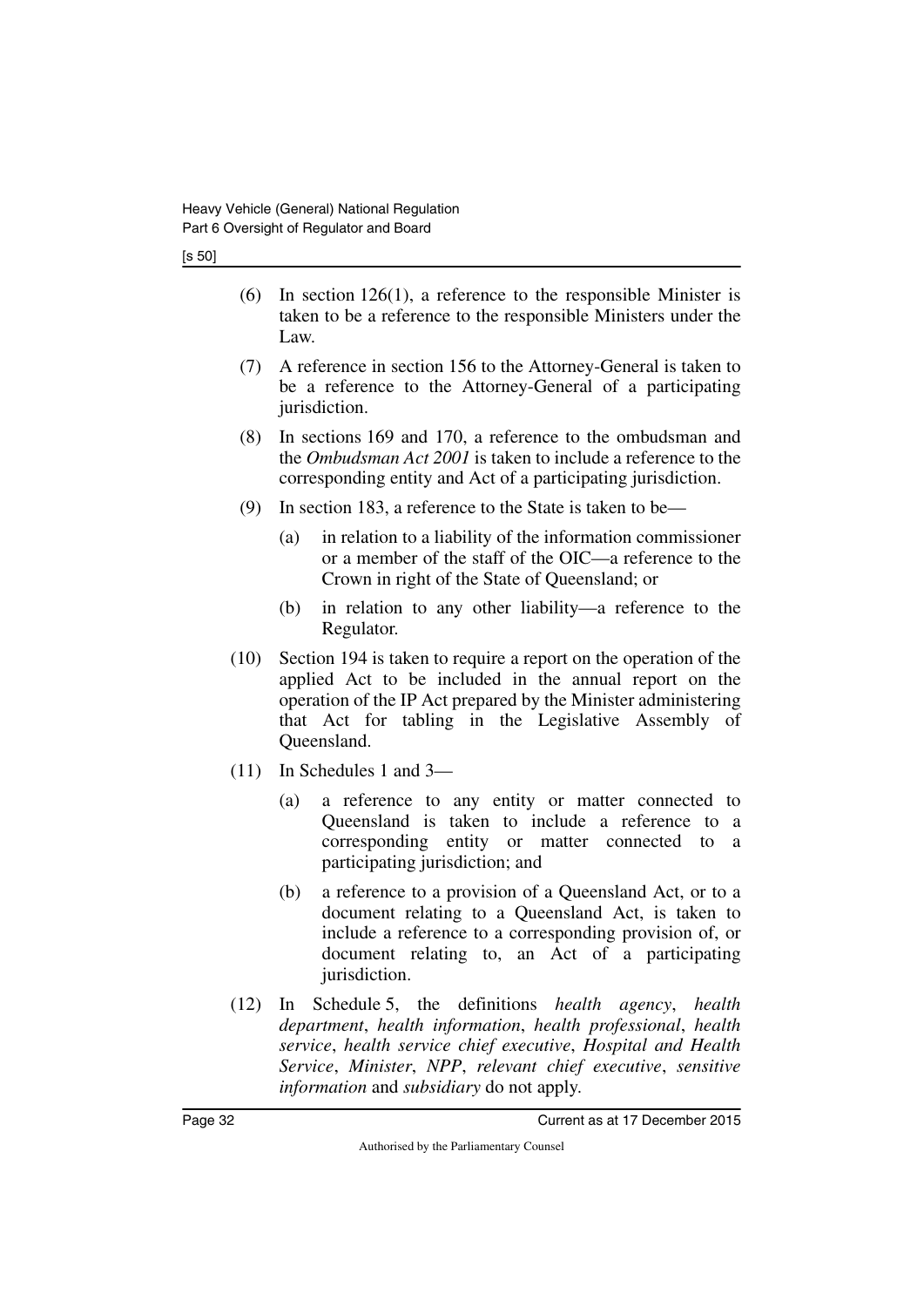- (13) To avoid doubt, in the applied Act—
	- (a) in Part 3 of Chapter 4, a reference to the Minister is a reference to the Minister administering the IP Act; and
	- (b) in section 154, a reference to the State is a reference to the Crown in right of Queensland; and
	- (c) in sections 193 and 195, a reference to the Speaker, the parliamentary committee or the Assembly is a reference to those entities of the Parliament of Queensland.

## <span id="page-34-0"></span>**Division 3 Public Records Act 2002 (Queensland)**

### <span id="page-34-2"></span>**51 Application**

- <span id="page-34-3"></span><span id="page-34-1"></span>(1) This Division applies for the purposes of applying the *Public Records Act 2002* (Queensland) (the *PR Act*) under section  $696(1)(b)$  of the Law.
- (2) The PR Act applies for the purposes of the Law with—
	- (a) the modifications stated in this Division and Division 1; and
	- (b) any other necessary modifications.

#### <span id="page-34-5"></span><span id="page-34-4"></span>**52 Queensland entities to perform functions for participating jurisdictions**

- (1) The applied Act is taken to provide that, in relation to the Regulator, the PR Act entities are to perform their PR Act functions in relation to a participating jurisdiction.
- (2) For the purposes of subsection (1), the fee prescribed under section 17(2) of the PR Act applies for the applied Act.
- (3) In this section—

*PR Act entity* means the following within the meaning of the PR Act—

(a) the State Archivist;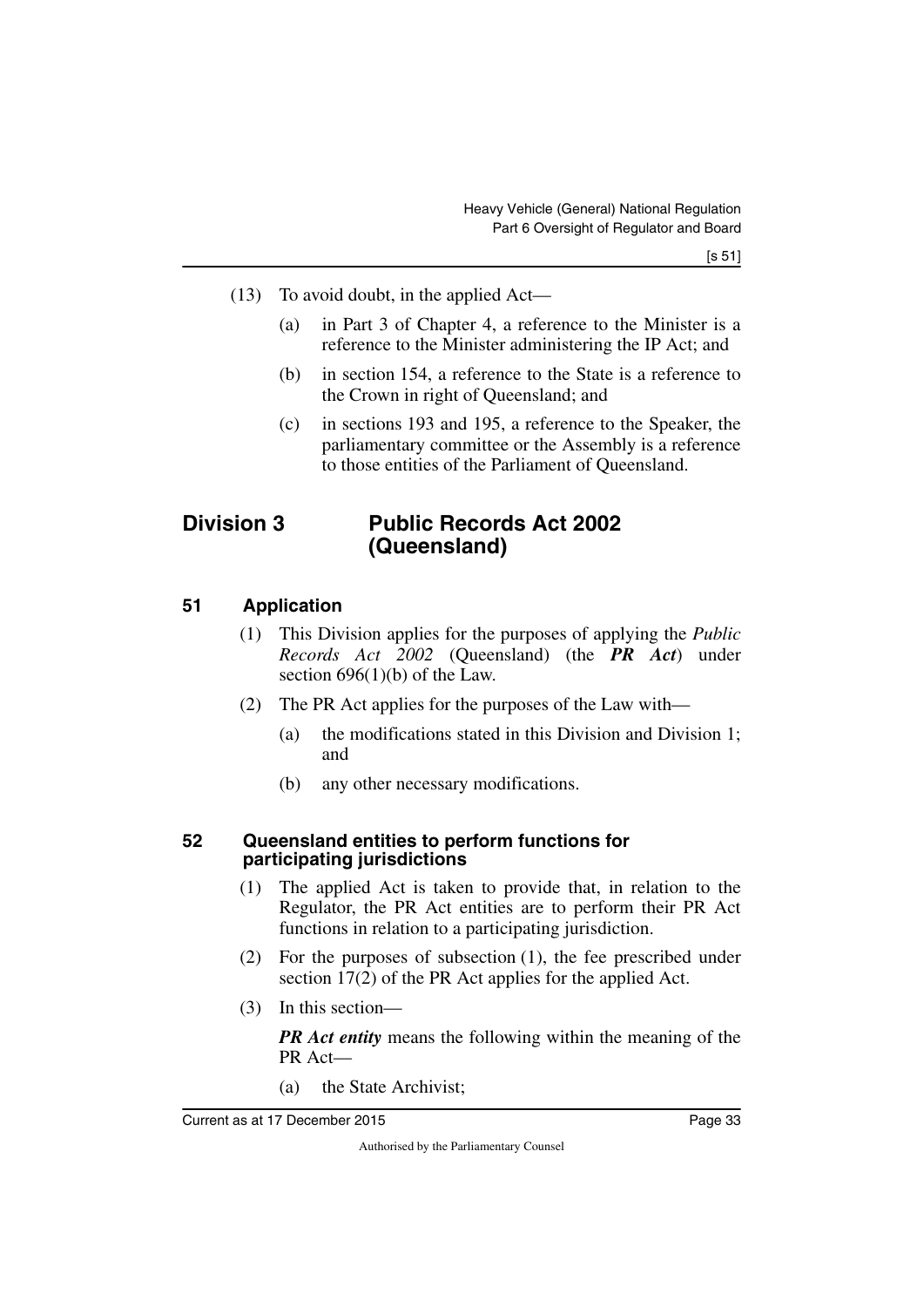[s 53]

- (b) the Queensland State Archives;
- (c) the Public Records Review Committee;
- (d) authorised officers.

*PR Act functions* means functions conferred under Part 3 or 4 of the PR Act.

## <span id="page-35-0"></span>**53 Modifications**

- <span id="page-35-1"></span>(1) The PR Act is modified as stated in this section.
- (2) Sections 2, 6, 7(3), 8(3), 9(1), 15, 16(1)(b) and (c), 26(3), 42(1)(b), 47(2) to (4), 50(2)(a), 52, 58 and Parts 6 and 7 do not apply.
- (3) A reference to a public authority or responsible public authority, other than in section 8(4), is taken to be a reference to the Regulator.
- (4) A reference to the executive officer of a public authority is taken to be a reference to the chief executive officer of the Regulator.
- (5) A reference to a public record or a public record in or of Queensland is taken to be a reference to a record made for use by, or a purpose of, the Regulator and includes a copy of the record, a part of the record and a copy of a part of the record.
- (6) A general reference to Queensland as a jurisdiction is taken to be a reference to a participating jurisdiction.
- (7) Section  $9(2)(a)$  is taken to apply to the public records of the Regulator.
- (8) Section 56 is taken to require a report on the administration of the applied Act to be included in the annual report under the PR Act given to the Minister within the meaning of that Act for tabling in the Legislative Assembly of Queensland.
- (9) In Schedule 2—
	- (a) in the definition *public authority*, a reference to any entity is taken to be a reference to that entity of a participating jurisdiction; and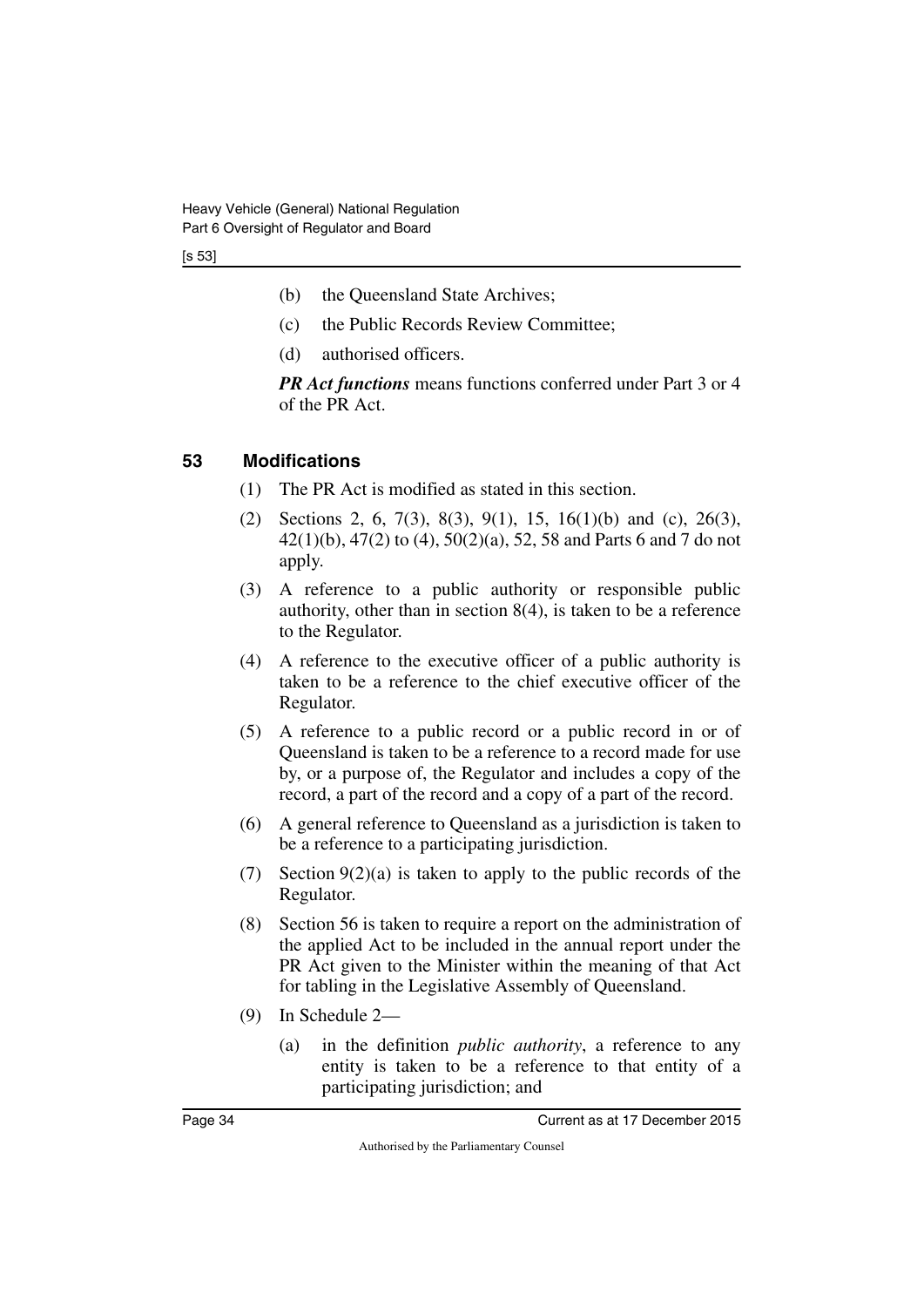*Note—*

This definition has a limited application because of section 53(3).

- (b) the definitions *Assistant Minister*, *court*, *Ministerial record*, *record of an Assistant Minister* and *responsible public authority* do not apply.
- (10) To avoid doubt, in the applied Act—
	- (a) in Part 3, a reference to the Minister (without further description) is a reference to the Minister administering the PR Act; and
	- (b) in sections 9(2) and 54(2), a reference to the State is a reference to the Crown in right of Queensland; and
	- (c) in section 25(2), a reference to the executive government of the State is a reference to the executive government of Queensland.

## <span id="page-36-0"></span>**Division 4 Right to Information Act 2009 (Queensland)**

## <span id="page-36-2"></span>**54 Application**

- <span id="page-36-3"></span><span id="page-36-1"></span>(1) This Division applies for the purposes of applying the *Right to Information Act 2009* (Queensland) (the *RTI Act*) under section  $696(1)(c)$  of the Law.
- (2) The RTI Act applies for the purposes of the Law with—
	- (a) the modifications stated in this Division and Division 1; and
	- (b) any other necessary modifications.

### <span id="page-36-5"></span><span id="page-36-4"></span>**55 Queensland entities to perform functions and exercise jurisdiction for participating jurisdictions**

(1) The applied Act is taken to provide that, in relation to the Regulator —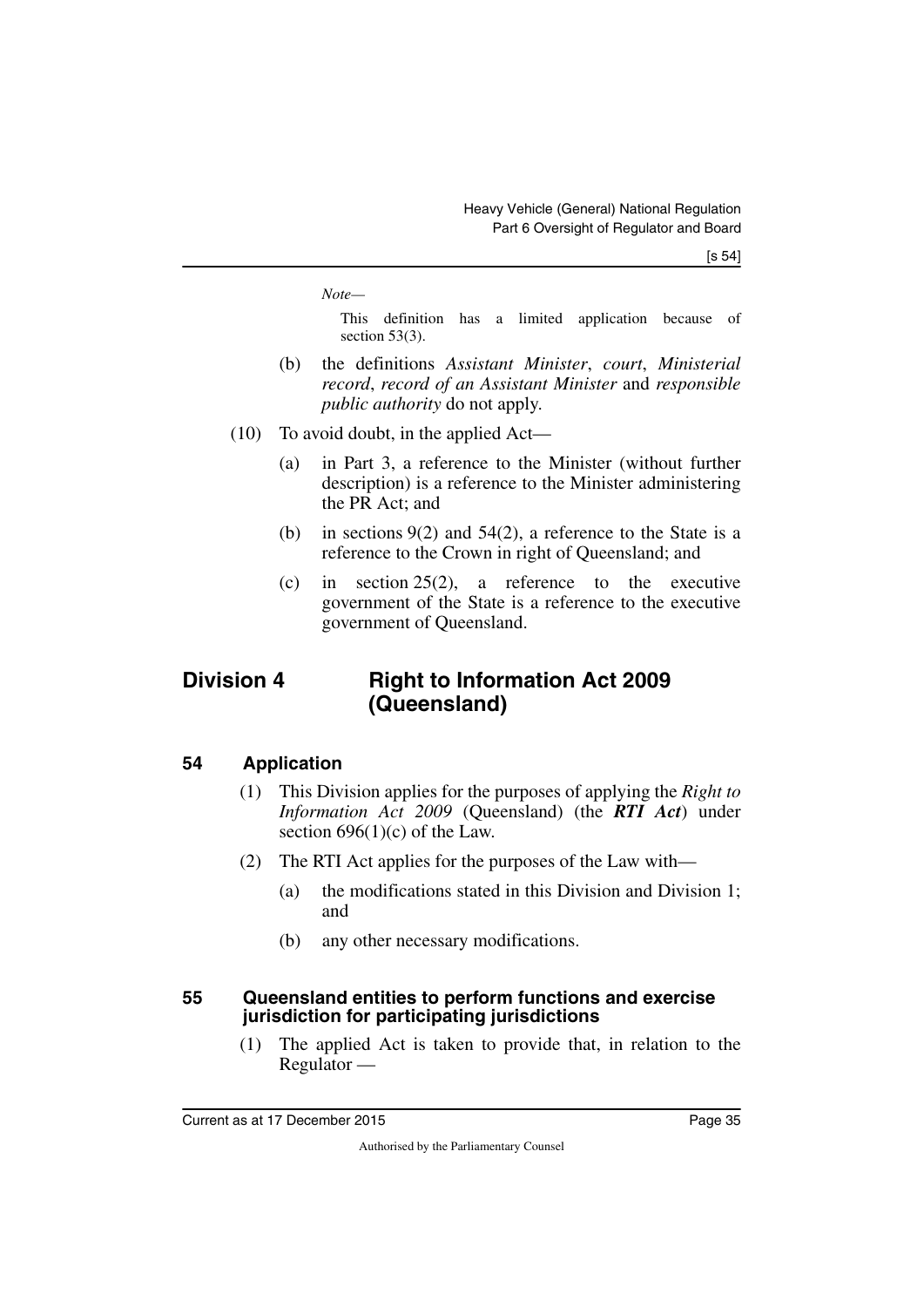[s 56]

- (a) the RTI Act entities are to perform their RTI Act functions in relation to a participating jurisdiction; and
- (b) the Queensland Civil and Administrative Tribunal is to exercise its RTI Act jurisdiction in relation to a participating jurisdiction.
- (2) In this section—

*RTI Act entity* means the following within the meaning of the RTI Act—

- (a) the OIC;
- (b) the Information Commissioner;
- (c) the RTI Commissioner.

*RTI Act functions* means functions conferred by the RTI Act.

*RTI Act jurisdiction* means jurisdiction conferred by the RTI Act.

## <span id="page-37-0"></span>**56 Modifications generally**

- <span id="page-37-1"></span>(1) The RTI Act is modified as stated in this section.
- (2) A reference to the reasons or intention of Parliament, or to anything the Parliament considers, is taken to refer to the Parliament of a participating jurisdiction.
- (3) A reference to an agency is taken to be a reference to the Regulator, except in a reference—
	- (a) in Schedules 3 and 4; and
	- (b) in section 21 to an agency other than the relevant agency; and
	- (c) in sections 30 and 38 to an agency other than the agency to which an application has been made.
- (4) A reference to a document of an agency, or the decision of an agency in relation to a document, is taken to be a reference to a document or decision of the Regulator.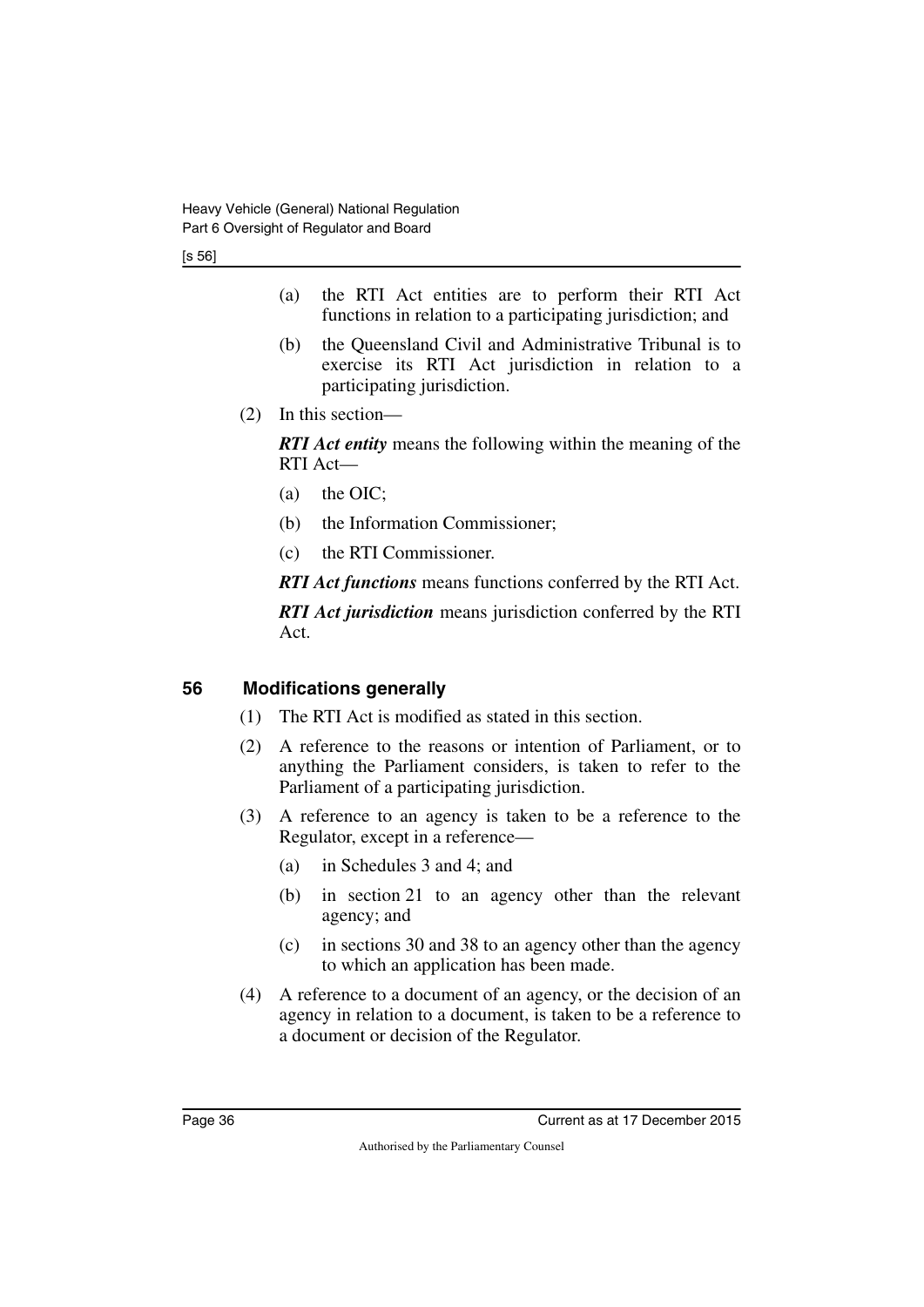- (5) To the extent a provision applies to a document of a Minister, a decision of a Minister in relation to a document or the Minister as an agency, the provision does not apply.
- (6) A reference to an agency's principal officer, for the Regulator, is taken to be a reference to the chief executive officer of the Regulator.

## <span id="page-38-0"></span>**57 Modifications of particular provisions**

- <span id="page-38-1"></span>(1) The RTI Act is modified as stated in this section.
- (2) Sections 13, 15, 17, 21(4), 23(1)(b), 31, 81(c) and (d), 113(2) and (3), 183, 186 to 188 and Schedule 2 do not apply.
- (3) In the Preamble and Part 1 of Chapter 1, a reference to the government is taken to be a reference to the government of a participating jurisdiction.
- (4) In section 24, a reference to evidence of identity includes a reference to any evidence available in a participating jurisdiction that corresponds to the evidence of identity prescribed for the section.
- (5) Section 72(1) is taken to refer to a presentation to any House or committee of a Parliament of a participating jurisdiction.
- (6) A reference in section 113(1) to the responsible Minister is taken to be a reference to the responsible Ministers.
- (7) A reference in section 168 to the Attorney-General is taken to be a reference to the Attorney-General of a participating jurisdiction.
- (8) In section 174, a reference to the State is taken to be—
	- (a) in relation to a liability of the information commissioner, a member of the staff of the OIC or a person acting under the direction of a Minister—a reference to the Crown in right of the State of Queensland; or
	- (b) in relation to any other liability—a reference to the Regulator.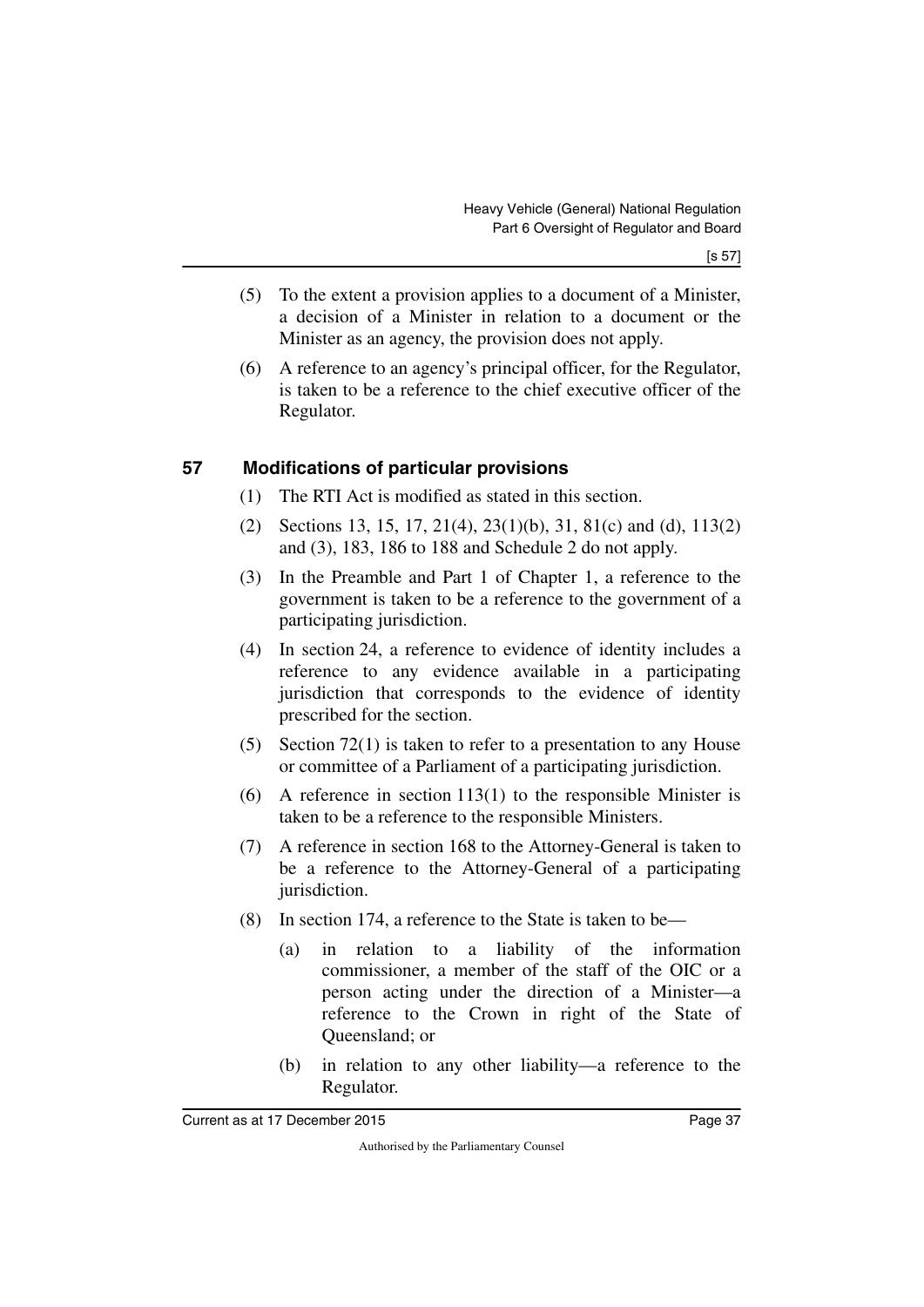[s 57]

- (9) In Chapter 5, a reference to a Minister is taken to be a reference to a Minister of a participating jurisdiction, including all or any of the responsible Ministers.
- (10) Section 185 is taken to require a report on the operation of the applied Act to be included in the annual report on the operation of the RTI Act prepared by the Minister administering that Act for tabling in the Legislative Assembly of Queensland.
- (11) In Schedules 1, 3 and 4—
	- (a) a reference to any entity, scheme or matter connected to Queensland is taken to include—
		- (i) a reference to a corresponding entity, scheme or matter connected to a participating jurisdiction; and
		- (ii) in relation to a general reference to an agency or unit of the public sector—the Regulator; and
	- (b) a reference to a Minister is taken to be a reference to a Minister of a participating jurisdiction including all or any of the responsible Ministers; and
	- (c) a reference to a provision of a Queensland Act, or to a document relating to a Queensland Act, is taken to include a reference to a corresponding provision of, or document relating to, an Act of a participating jurisdiction.
- (12) In Schedule 3, sections 4A and 4B do not apply.
- (13) In Part 4 of Schedule 4, section 5 does not apply.
- (14) In Schedule 6, the definitions *community service obligations*, *entity to which this Act does not apply*, *freight operations*, *member of QR group*, *Minister* and *public library*, and paragraph (b) of the definition *document*, do not apply.
- (15) To avoid doubt, in the applied Act—
	- (a) in section 166, a reference to the State is a reference to the Crown in right of Queensland; and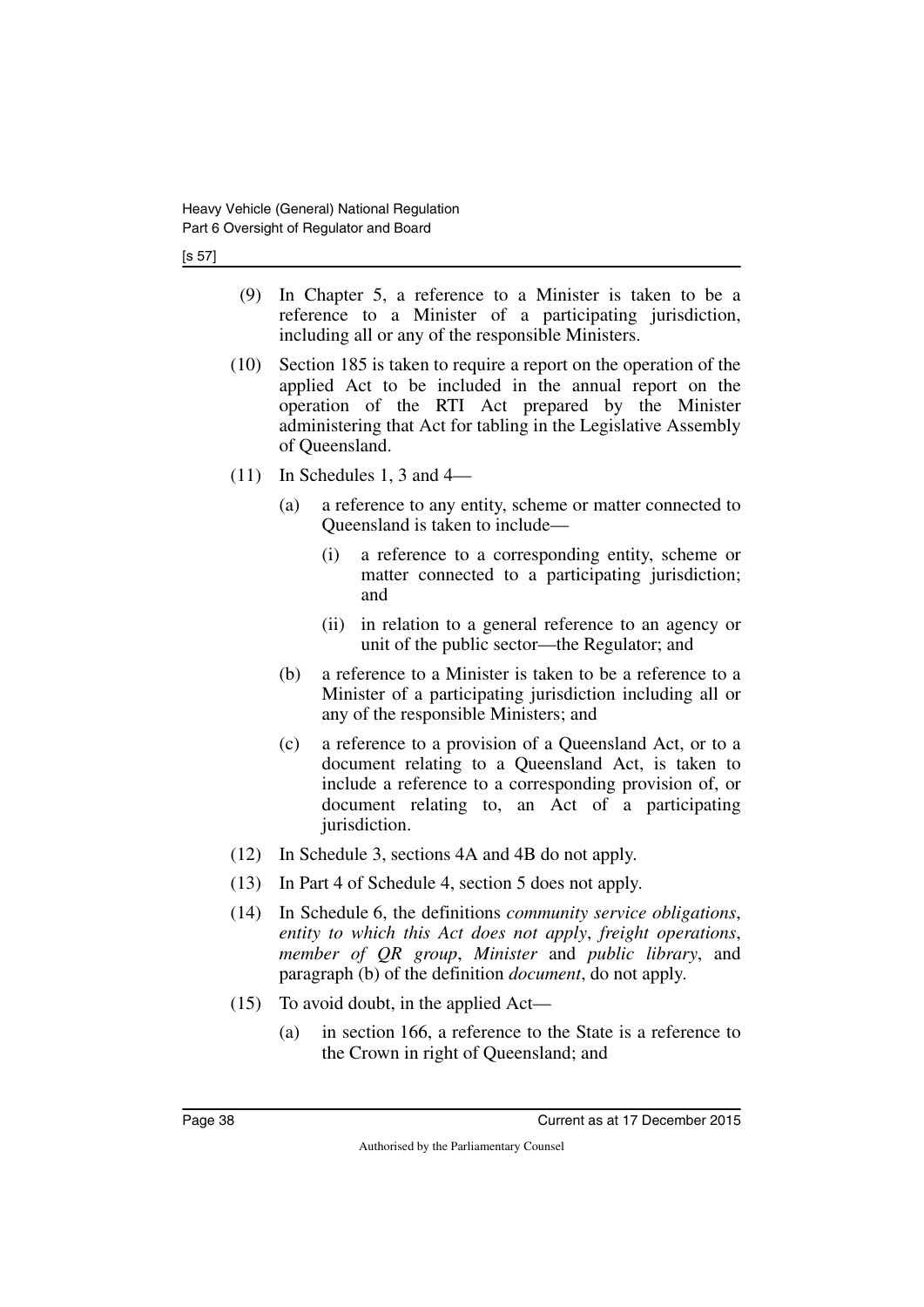[s 58]

- (b) in section 78(2), parts 1 to 5 of Chapter 4 and in sections 184 and 189—
	- (i) a reference to an entity related to Parliament is a reference to an entity of the Parliament of Queensland; and
	- (ii) a reference to the Minister is a reference to the Minister administering the RT Act; and
	- (iii) a reference to the Governor, Governor in Council or the Premier is a reference to those entities of Queensland.

## <span id="page-40-1"></span><span id="page-40-0"></span>**Part 7 Savings and transitional provisions**

## <span id="page-40-2"></span>**Division 1 Preliminary**

## <span id="page-40-4"></span>**58 Application of Pt 7**

<span id="page-40-7"></span><span id="page-40-5"></span><span id="page-40-3"></span>This Part applies for the purposes of section 755 of the Law.

## <span id="page-40-6"></span>**59 Definitions for Pt 7**

In this Part—

*current PBS scheme*, for Division 3 in relation to a participating jurisdiction, has the same meaning as it has under section 747 of the Law.

*former legislation*, in relation to a participating jurisdiction, has the same meaning as it has under section 747 of the Law.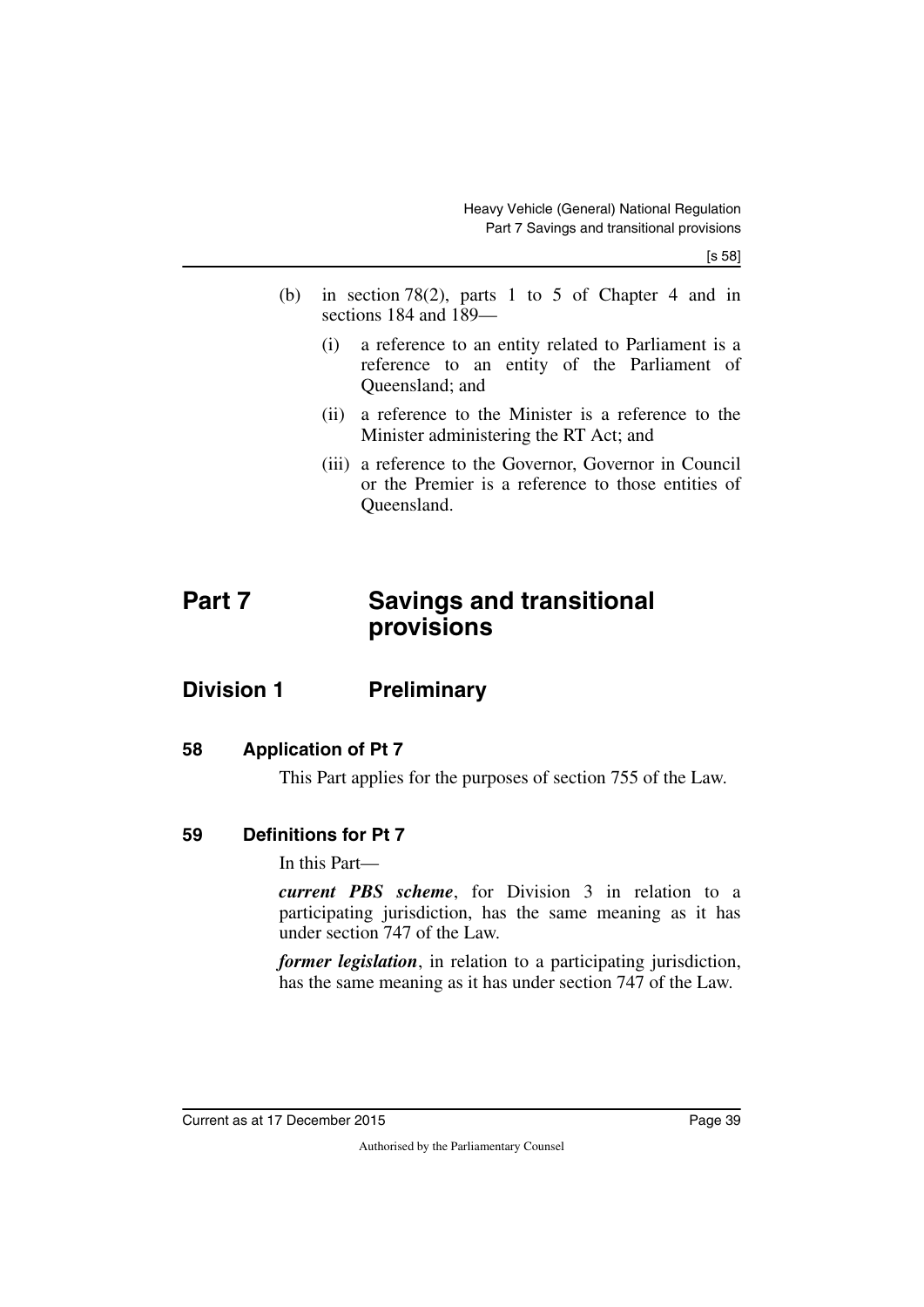[s 60]

## <span id="page-41-0"></span>**Division 2 General**

#### <span id="page-41-2"></span>**60 Expedited procedure for road manager's consent for renewal of mass or dimension authority**

- <span id="page-41-3"></span><span id="page-41-1"></span>(1) This section applies for the purposes of section  $167(1)(a)$  of the Law.
- (2) A reference to a previous authority includes a reference to an authority, corresponding to a mass or dimension authority under the Law, that was granted under the former legislation of a participating jurisdiction and saved under section 748 of the Law.
- (3) The relevant road manager is taken to have previously consented to the grant of the authority.

## <span id="page-41-4"></span>**61 Accreditations not granted under former legislation**

- <span id="page-41-5"></span>(1) This section applies to an existing accreditation, to which section 748 of the Law does not apply, that was granted for the purposes of the former legislation.
- (2) The existing accreditation has effect as if—
	- (a) the Law had been in force when the accreditation was granted; and
	- (b) the accreditation were the accreditation to which it corresponds under section 458 of the Law; and
	- (c) the accreditation had been granted under the Law for a period of 3 years commencing on the date it was granted.
- (3) In this section—

*existing accreditation* means an accreditation corresponding to an accreditation mentioned in, and in existence immediately before the commencement of, section 458 of the Law.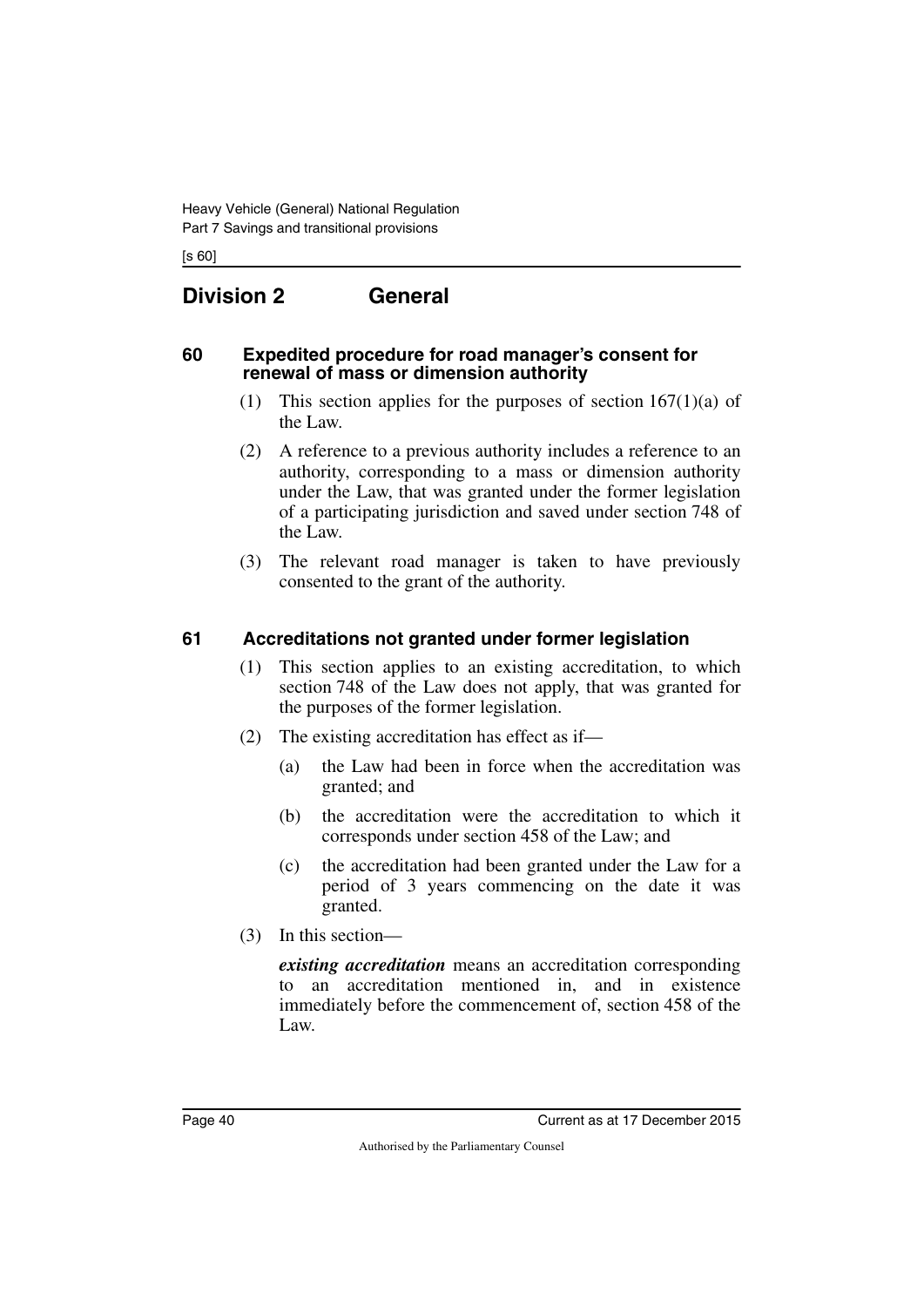[s 62]

## <span id="page-42-0"></span>**62 Approved vehicle examiner transitional provision**

<span id="page-42-1"></span>For a person to be an approved vehicle examiner under section 30 in relation to a function, it does not matter whether the person was authorised to perform the same or equivalent function under an AVE jurisdictional scheme before or after the commencement of the section.

## <span id="page-42-2"></span>**63 Continuation of use of existing work diary**

- <span id="page-42-3"></span>(1) This section applies—
	- (a) for the purposes of Part 6.4 of the Law (the *Part*); and
	- (b) until the end of a period of 6 months after the commencement of this section (the *transitional period*).
- (2) A driver of a fatigue-regulated heavy vehicle may continue to use an existing work diary until the end of the transitional period for the purposes of complying with the Part in relation to the recording of information in a work diary.
- (3) The driver's recording of information in the existing work diary is taken to be sufficient compliance with the requirements of the Part for the recording of information in work diaries if the driver's recording would comply with the corresponding provisions of the former legislation if those provisions had not been repealed.
- (4) In this section—

*existing work diary* means a work diary, however described—

- (a) that has as its purpose the recording of information the same as, or substantially the same as, information required to be recorded in a work diary under the Part; and
- (b) that, immediately before the commencement of this section, the driver was using in compliance with the former legislation.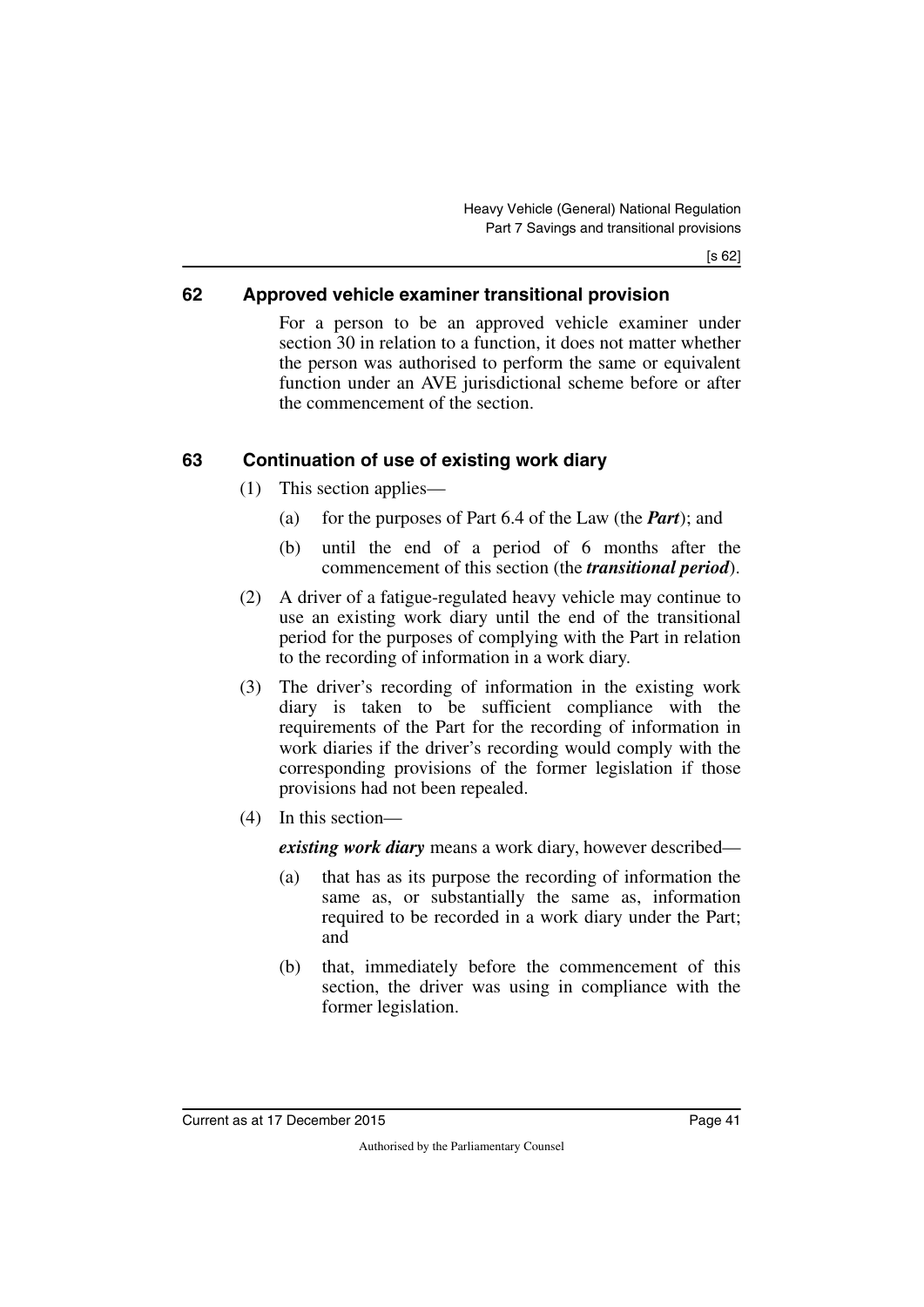[s 64]

## <span id="page-43-0"></span>**Division 3 PBS provisions**

## <span id="page-43-2"></span>**64 Continuation of existing design approvals**

- <span id="page-43-3"></span><span id="page-43-1"></span>(1) This section applies to a design approval for a design given under the current PBS scheme, if the approval was in force immediately before the commencement of this section.
- (2) The design approval is taken to be a PBS design approval given under section 22 of the Law.

## <span id="page-43-4"></span>**65 Continuation of final PRP approvals**

- <span id="page-43-5"></span>(1) This section applies to a final PRP approval given for a vehicle under the current PBS scheme, if the approval was in force immediately before the commencement of this section.
- (2) The final PRP approval is taken to be a PBS vehicle approval given under section 23 of the Law.

### <span id="page-43-7"></span><span id="page-43-6"></span>**66 Extent to which continuation of current PBS scheme affected**

<span id="page-43-9"></span>To remove any doubt, it is declared that Part 2 does not affect the continuation of the instruments that comprise the current PBS scheme under section 753 of the Law, other than to the extent that Part 2 operates in a way that is inconsistent with the instruments.

## <span id="page-43-8"></span>**Division 4 Replacement of particular exemptions and authorisations**

## <span id="page-43-10"></span>**67 Application of Div 4**

- <span id="page-43-11"></span>(1) This Division applies for the purposes of section 748 of the Law and the following saved under the section—
	- (a) an exemption or permit that corresponds to a mass or dimension exemption (notice) (a *previous exemption*);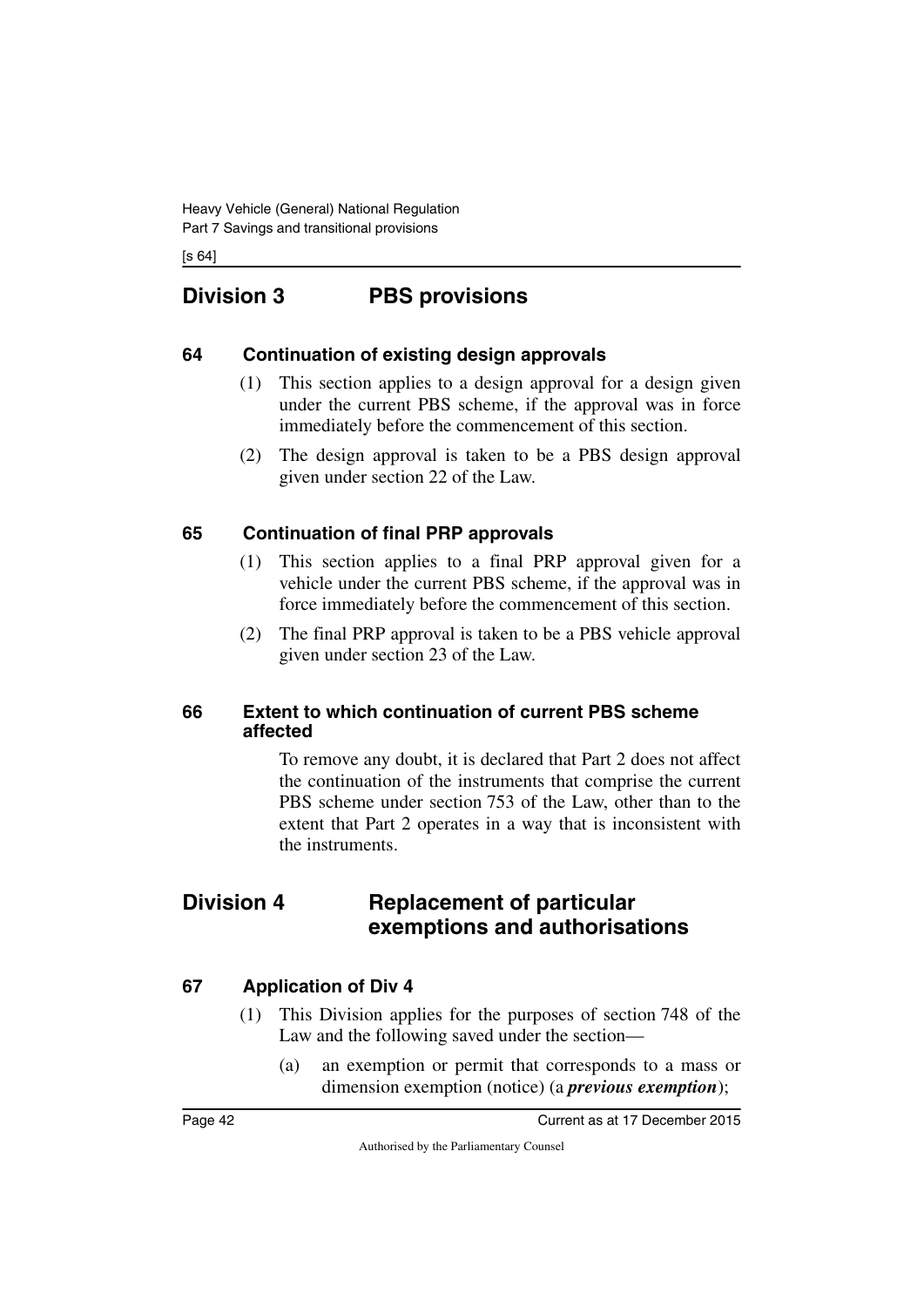[s 68]

- (b) an authorisation or permit that corresponds to a class 2 heavy vehicle authorisation (notice) (a *previous authorisation*).
- (2) This Division does not limit any provision of the Law under which a previous exemption or previous authorisation may be replaced by the Regulator.

## <span id="page-44-0"></span>**68 Definitions for Div 4**

<span id="page-44-1"></span>In this Division—

*previous authorisation* has the meaning given by section  $67(1)(b)$ .

*previous conditions*, in relation to areas and routes to which a replacement exemption or replacement authorisation applies, means conditions that are the same, or substantially the same, as the conditions that applied to the previous exemption or previous authorisation in relation to the same areas or routes.

*previous exemption* has the meaning given by section  $67(1)(a)$ .

*relevant consent provisions* means—

- (a) in relation to a replacement exemption—section 118(1) (b) and (c) of the Law; or
- (b) in relation to a replacement authorisation—section 139(1)(b) and (c) of the Law.

*replacement authorisation* means the single consolidated class 2 heavy vehicle authorisation (notice) mentioned in section  $69(1)(b)$ .

*replacement exemption* means the single consolidated mass or dimension exemption (notice) mentioned in section  $69(1)(a)$ .

## <span id="page-44-2"></span>**69 Replacement**

<span id="page-44-3"></span>(1) The Regulator may—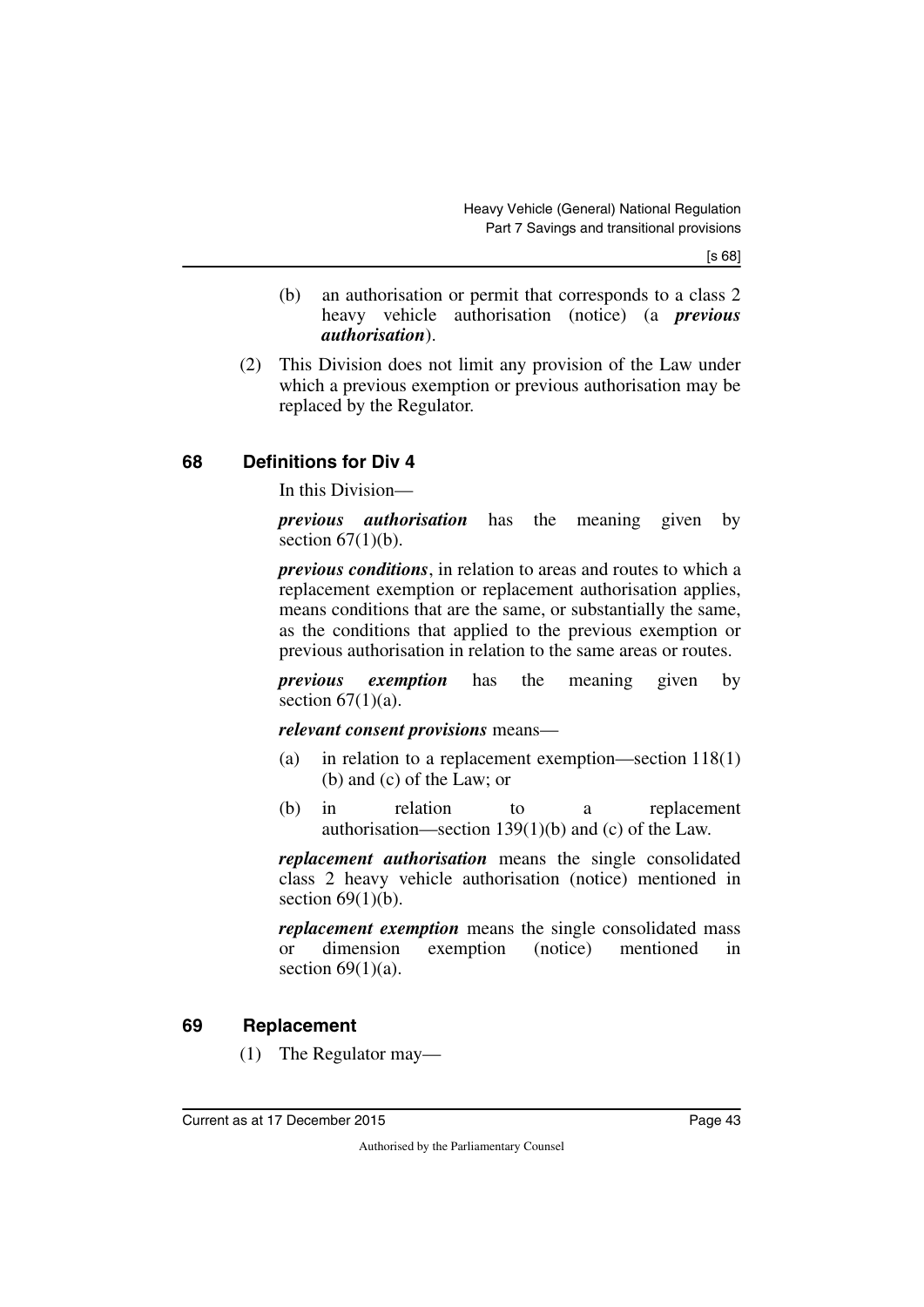[s 69]

- (a) under Division 2 of Part 4.5 of the Law, replace more than 1 previous exemption with a single consolidated mass or dimension exemption (notice); or
- (b) under Division 3 of Part 4.6 of the Law, replace more than 1 previous authorisation with a single consolidated class 2 heavy vehicle authorisation (notice).
- (2) The relevant consent provisions do not apply if—
	- (a) the replacement exemption or replacement authorisation applies to the areas and routes to which the previous exemption or previous authorisation applied; and
	- (b) in relation to those areas and routes, the replacement exemption or replacement authorisation is subject to—
		- (i) the previous conditions; or
		- (ii) those conditions as amended in relation to any area or route with the consent of the road manager for the area or route.
- (3) Under subsection (1), a previous exemption or previous authorisation may be replaced entirely or partly.
- (4) However, if a previous exemption or previous authorisation is only partly replaced—
	- (a) the remainder is not affected; and
	- (b) section 750 of the Law applies.
- (5) Subsections (6) and (7) apply in relation to a replacement exemption or replacement authorisation if, to the extent the conditions that apply to the replacement exemption or replacement authorisation are the previous conditions, those previous conditions included—
	- (a) a road condition; or
	- (b) a travel condition; or
	- (c) a vehicle condition applying to every previous authorisation (a *common vehicle condition*).
- (6) The road condition is taken to be a road condition imposed under section 160 of the Law because it is a condition on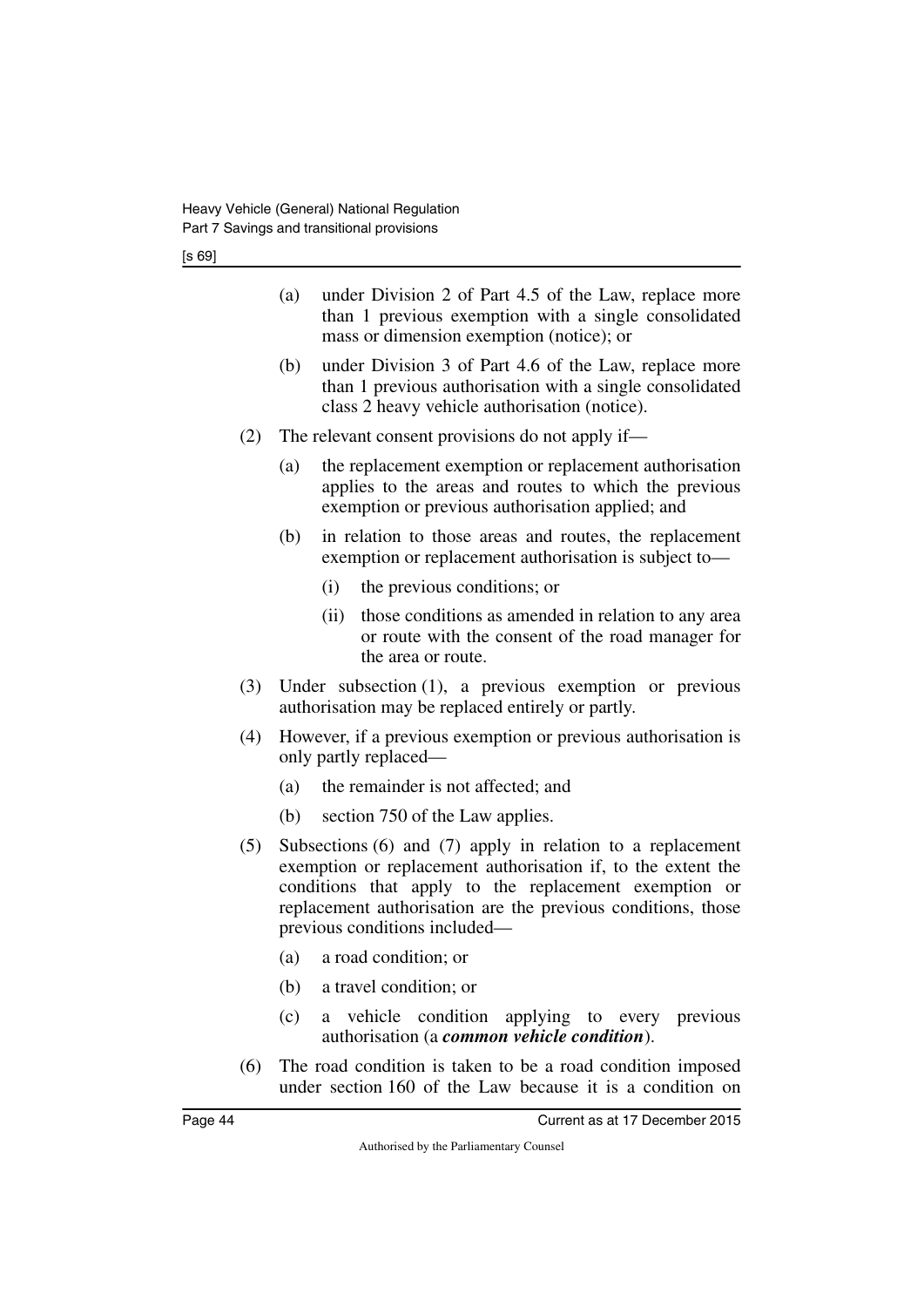which the relevant road manager consented to the grant of the replacement exemption or replacement authorisation.

- (7) The travel condition is taken to be a travel condition imposed under section 161 of the Law because it is a condition on which the relevant road manager consented to the grant of the replacement exemption or replacement authorisation.
- (8) The common vehicle condition is taken to be a vehicle condition imposed under section 162 of the Law at the request of the relevant road manager.

## <span id="page-46-0"></span>**Part 8 Other provisions**

## <span id="page-46-2"></span>**70 Increase of penalty amounts**

- <span id="page-46-3"></span><span id="page-46-1"></span>(1) This section applies for the purposes of section 737(2) of the Law.
- (2) The amount of the increase of each penalty that is to happen on each 1 July, as stated in section 737 of the Law, is the amount decided in accordance with the following formula—

## **CPI** indexation factor  $\times$  Maximum penalty amount

- (3) The amount decided under subsection (2) is to be rounded up or down to the nearest multiple of \$10.00 (rounding an amount of \$5.00 upwards).
- (4) If the amount worked out under subsections (2) and (3) for a particular 1 July is less than nil, no increase happens on that 1 July.
- (5) The *CPI indexation factor* for a particular 1 July is the amount of percentage points worked out using the following formula—

**CPI** indexation factor  $=$ 

Sum of index numbers for the 4 quarters in the recent calendar year Sum of index numbers for the 4 quarters in the previous calendar year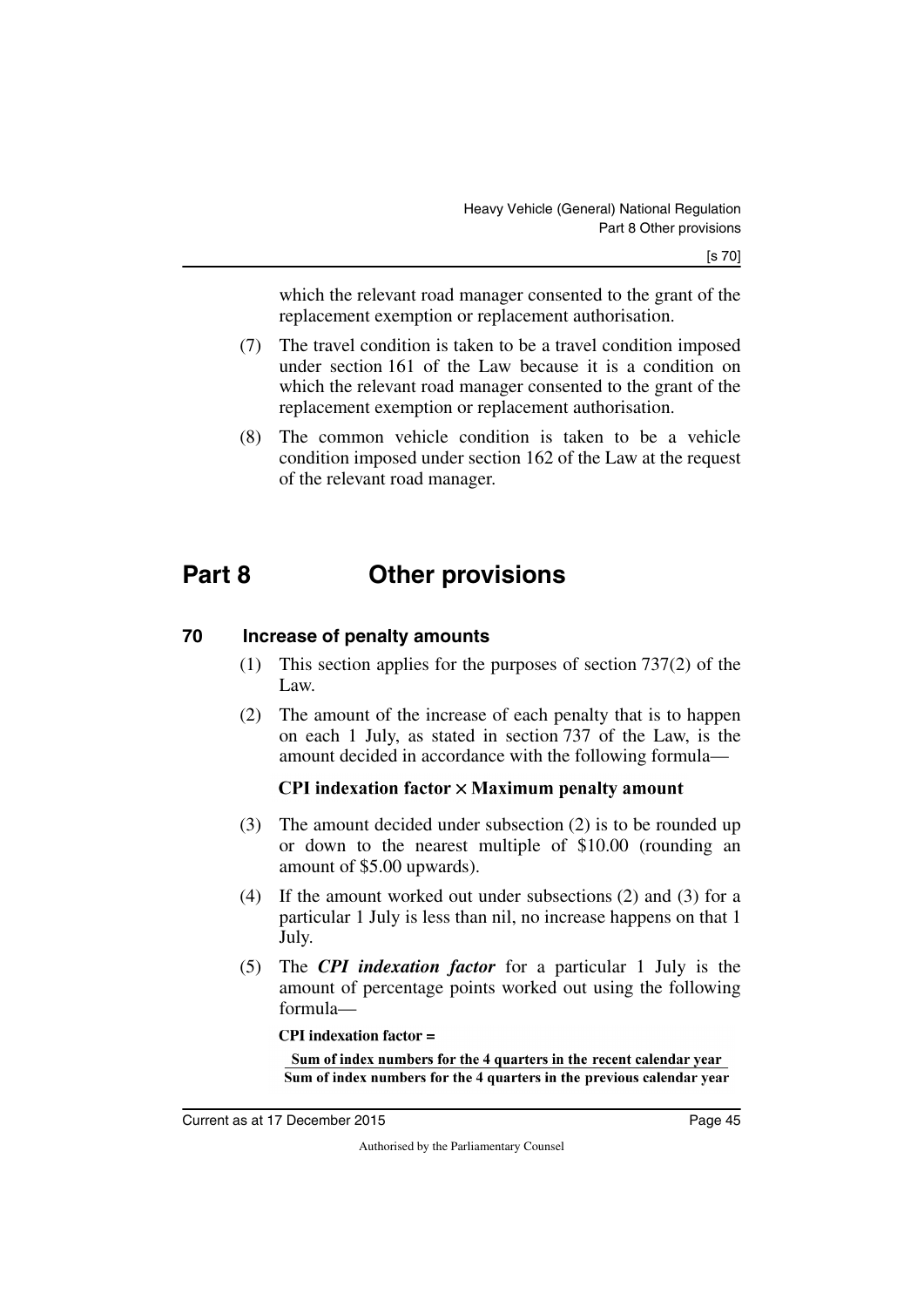Heavy Vehicle (General) National Regulation Part 8 Other provisions

[s 71]

where—

*index number*, for a quarter, means the All Groups Consumer Price Index number that is the weighted average of the 8 capital cities and is published by the Australian Statistician for that quarter.

*previous calendar year* means the last calendar year before the recent calendar year.

*recent calendar year* means the calendar year that ended most recently before the 1 July in question.

## <span id="page-47-0"></span>**71 Fees**

- <span id="page-47-1"></span>(1) The fees payable under section 740(1) of the Law are in the Schedule 1.
- (2) For the purposes of section 740(3) of the Law, the Regulator may set all kinds of fees for inspection services, except, for a participating jurisdiction, so far as those fees are provided under another law of the jurisdiction.
- (3) For the purposes of section 740(6) of the Law, the Regulator may waive all or part of a fee for reasonable cause.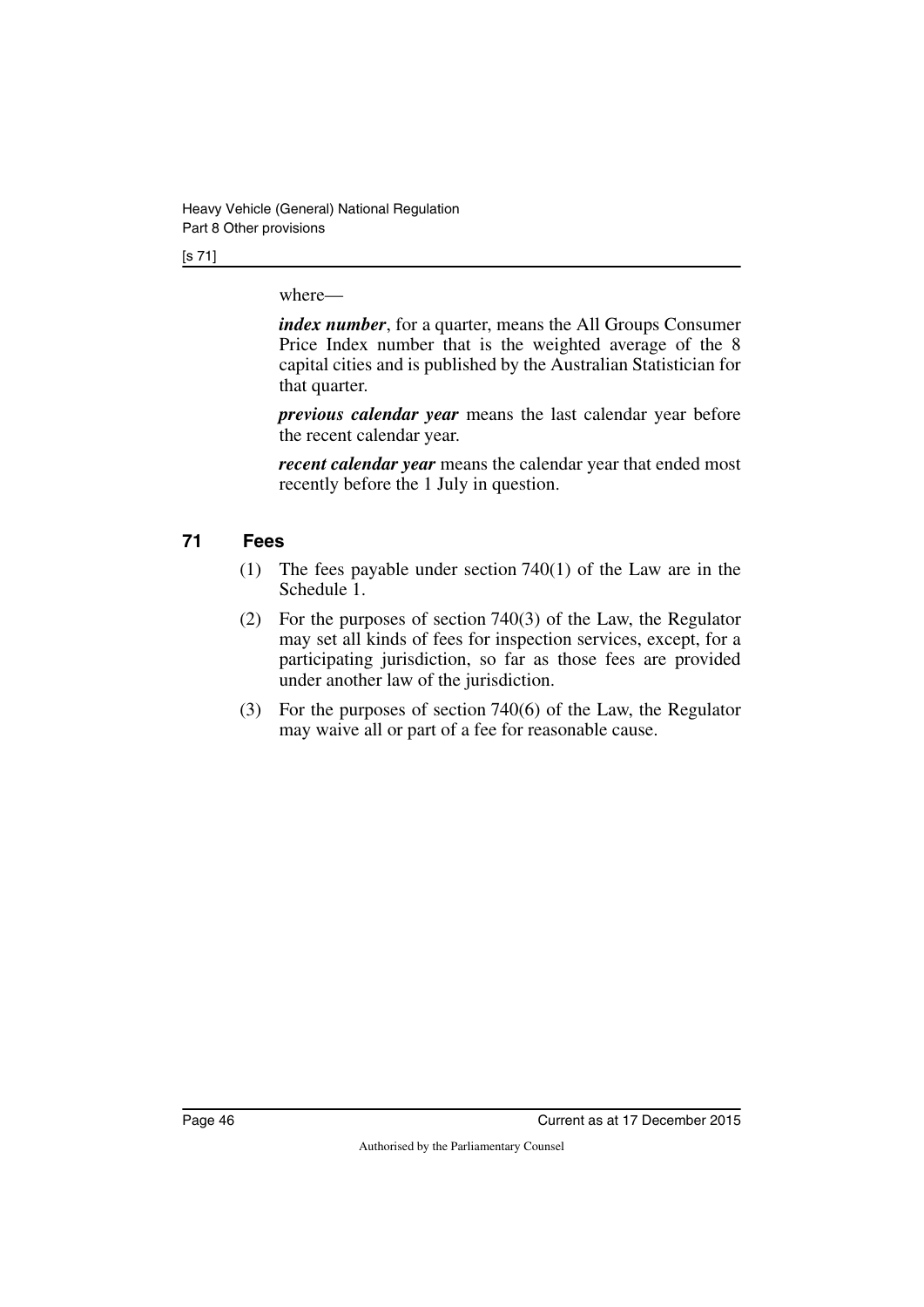Schedule 1

## <span id="page-48-1"></span><span id="page-48-0"></span>**Schedule 1 Fees**

section 71

|                | <b>Application</b>                                                                                                                                                                          | <b>Amount</b> |
|----------------|---------------------------------------------------------------------------------------------------------------------------------------------------------------------------------------------|---------------|
|                |                                                                                                                                                                                             | S             |
| $\mathbf{1}$   | application under<br>section $459(1)$<br>for<br>An<br><i>maintenance management accreditation</i> by an<br>operator of a heavy vehicle                                                      | 84.00         |
| 2              | An application to add vehicles to or change<br>vehicles currently nominated under <i>maintenance</i><br><i>management accreditation</i> (per vehicle) by an<br>operator of a heavy vehicle  | 27.00         |
| $\overline{4}$ | An application under section $459(1)$ for <i>mass</i><br><i>management accreditation</i> by an operator of a<br>heavy vehicle                                                               | 84.00         |
| 5              | An application by an operator to add vehicles to or<br>change vehicles currently nominated under <i>mass</i><br>management accreditation (per vehicle) by an<br>operator of a heavy vehicle | 27.00         |
| 7              | An application under section 459(1) for $BFM$<br><i>accreditation</i> by an operator of a heavy vehicle                                                                                     | 84.00         |
| 9              | An application under section 459(1) for $AFM$<br><i>accreditation</i> by an operator of a heavy vehicle                                                                                     | 127.00        |
| 11             | An application for a written work diary under<br>section $339(1)$ by a driver of a fatigue-regulated<br>heavy vehicle                                                                       | 20.00         |
| 12             | An application for a mass or dimension exemption<br>(permit) under section $123(1)$                                                                                                         | 70.00         |
| 13             | An application for the renewal of a mass or<br>dimension exemption (permit)                                                                                                                 | 70.00         |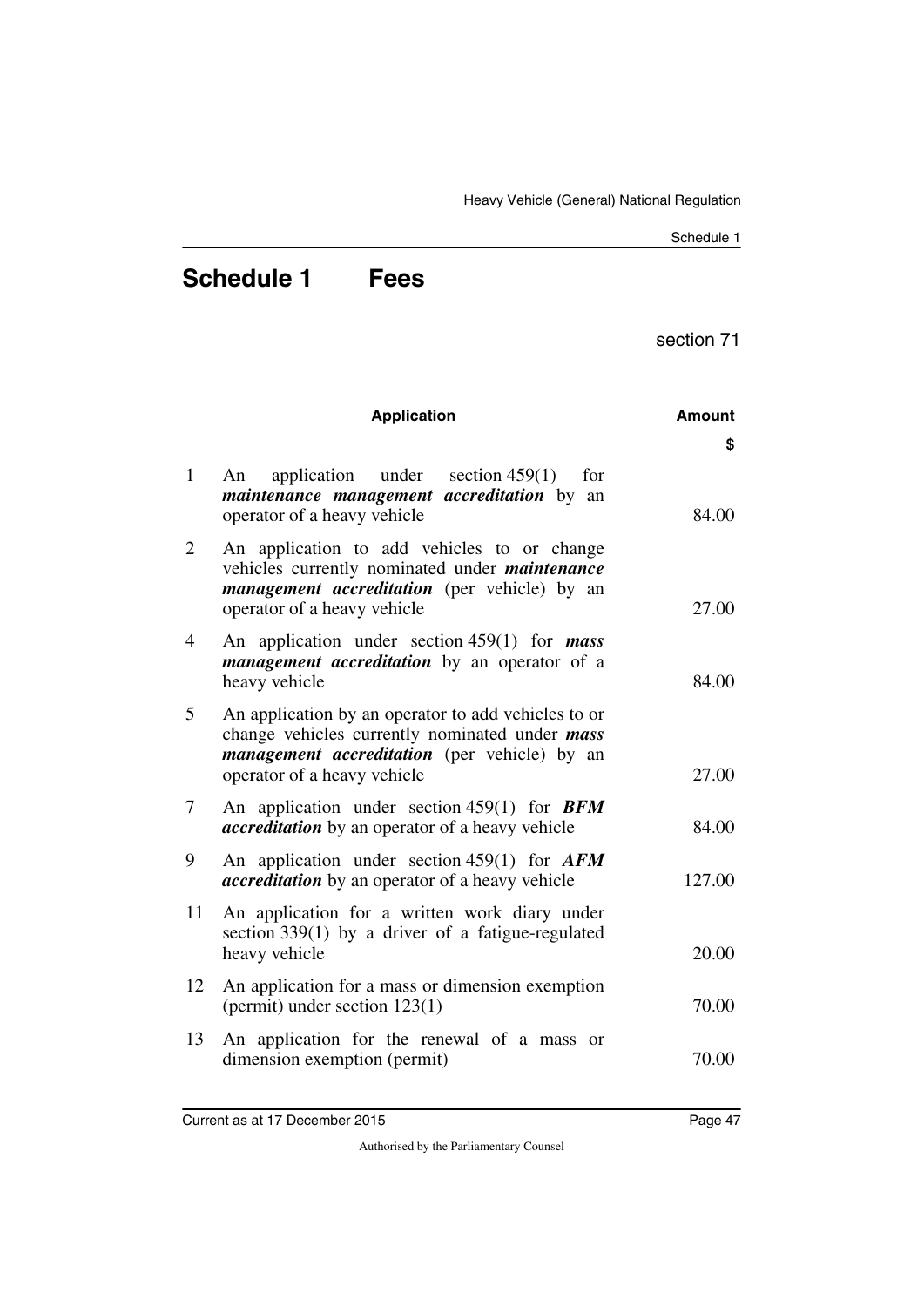Schedule 1

|    | <b>Application</b>                                                                             | Amount |
|----|------------------------------------------------------------------------------------------------|--------|
|    |                                                                                                |        |
|    | 14 An application for a class 2 heavy vehicle<br>authorisation (permit) under section $144(1)$ | 70.00  |
| 15 | An application for the renewal of a class 2 heavy<br>vehicle authorisation (permit)            |        |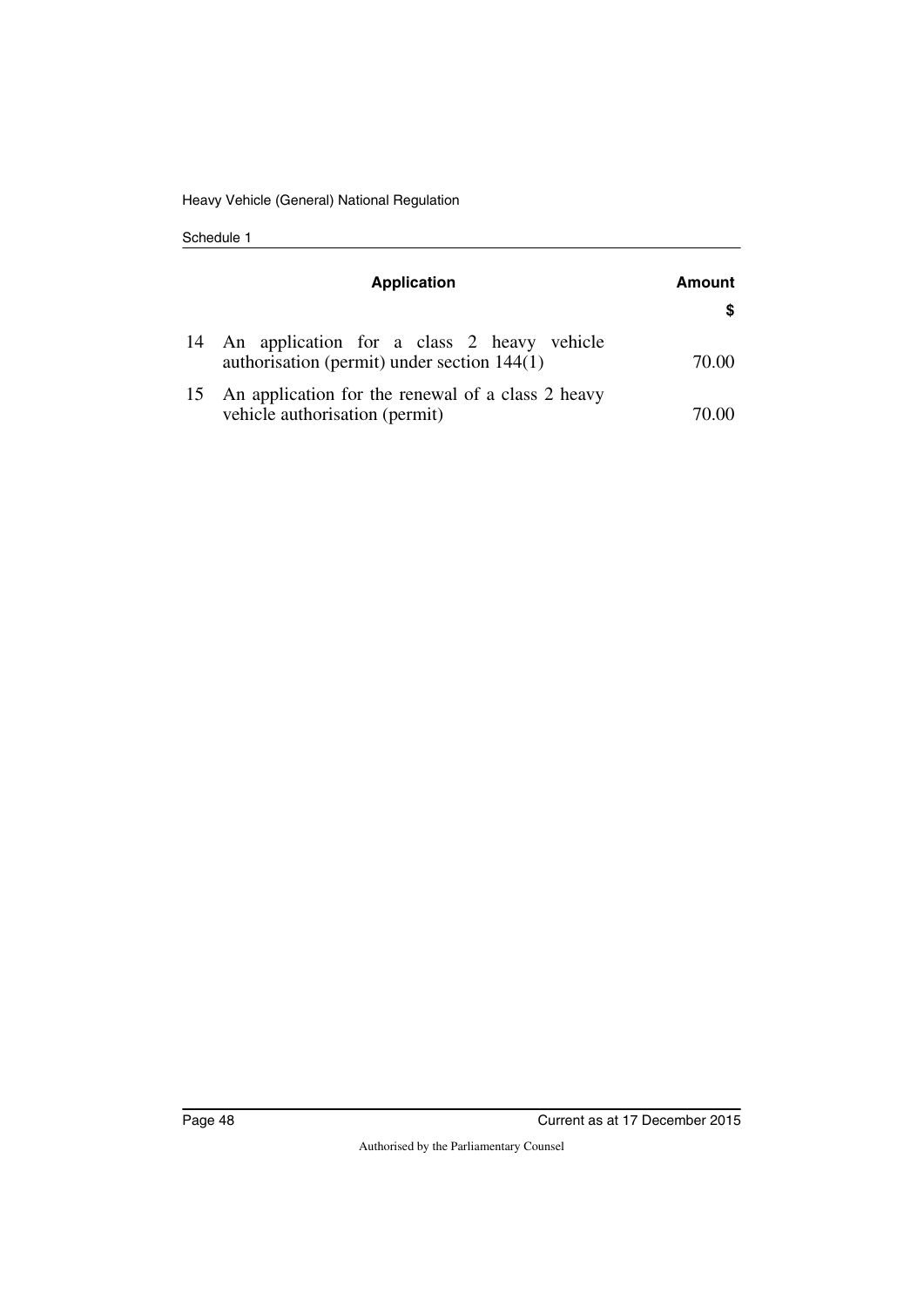## **1 Index to endnotes**

2 Key

- 3 Table of reprints
- 4 List of legislation
- 5 List of annotations

## **2 Key**

**Key to abbreviations in list of legislation and annotations**

| Key | <b>Explanation</b>                                                                                     | Key          | <b>Explanation</b>              |
|-----|--------------------------------------------------------------------------------------------------------|--------------|---------------------------------|
|     | $AIA = Acts Interpretation Act (prev) = previously$<br>1954                                            |              |                                 |
|     | $\mathbf{a} \mathbf{m} \mathbf{d} = \mathbf{a} \mathbf{m} \mathbf{e} \mathbf{n} \mathbf{d} \mathbf{e}$ |              | $proc = production$             |
| t   | $\mathbf{a} \mathbf{m} \mathbf{d}$ = amendment                                                         |              | $\mathbf{prox} = \mathbf{prox}$ |
|     | $ch = chapter$                                                                                         | $pt = part$  |                                 |
|     | $def = definition$                                                                                     |              | $pubd = published$              |
|     | $div = division$                                                                                       |              | $R[X] =$ Reprint No. [X]        |
| exp | $=$ expires/expired                                                                                    |              | $RA$ = Reprints Act 1992        |
|     | $\mathbf{gaz} = \mathbf{gazette}$                                                                      |              | $reloc = relocated$             |
|     | $hdg =$ heading                                                                                        | m            | renu = renumbered               |
|     | $ins = inserted$                                                                                       |              | $rep = rep\text{ }$             |
|     | $\mathbf{lap} = \mathbf{lapsed}$                                                                       | $\mathbf{)}$ | $(retro = retrospectively)$     |
| d   | $\text{notf} = \text{notified}$                                                                        |              | $rv = revised version$          |
|     | $num = numbered$                                                                                       |              | $s = section$                   |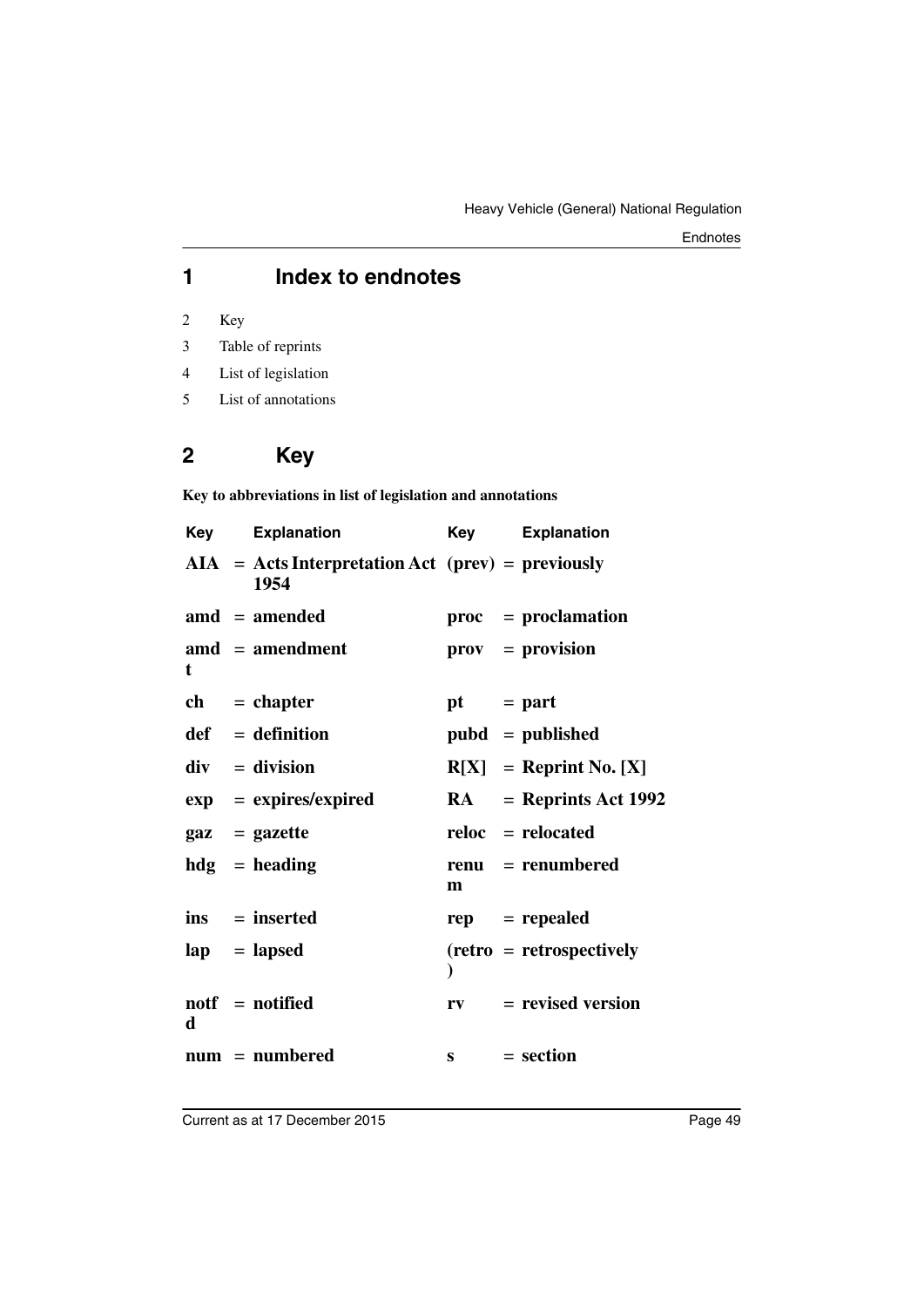Heavy Vehicle (General) National Regulation

#### **Endnotes**

|              | <b>Key</b> Explanation         | Kev        | <b>Explanation</b>                                  |
|--------------|--------------------------------|------------|-----------------------------------------------------|
| c            | $\theta$ in = order in council | sch        | $=$ schedule                                        |
|              | $om = omitted$                 |            | $sdiv = subdivision$                                |
|              | $orig = original$              | SIA –      | $=$ Statutory Instruments Act<br>1992               |
| $\mathbf{p}$ | $=$ page                       | <b>SIR</b> | $=$ Statutory Instruments<br><b>Regulation 2012</b> |
|              | $para = paragraph$             | SL         | $=$ subordinate legislation                         |
|              | $prec = preceding$             | sub        | $=$ substituted                                     |
|              | $pres = present$               | m          | $unnu = unnumbered$                                 |

**prev** = **previous**

## **3 Table of reprints**

A new reprint of the legislation is prepared by the Office of the Queensland Parliamentary Counsel each time a change to the legislation takes effect.

The notes column for this reprint gives details of any discretionary editorial powers under the **Reprints Act 1992** used by the Office of the Queensland Parliamentary Counsel in preparing it. Section  $5(c)$  and (d) of the Act are not mentioned as they contain mandatory requirements that all amendments be included and all necessary consequential amendments be incorporated, whether of punctuation, numbering or another kind. Further details of the use of any discretionary editorial power noted in the table can be obtained by contacting the Office of the Queensland Parliamentary Counsel by telephone on 3003 9601 or email legislation.queries@oqpc.qld.gov.au.

From 29 January 2013, all Queensland reprints are dated and authorised by the Parliamentary Counsel. The previous numbering system and distinctions between printed and electronic reprints is not continued with the relevant details for historical reprints included in this table.

| <b>Current as at</b> | <b>Amendments</b><br>included | <b>Notes</b> |
|----------------------|-------------------------------|--------------|
| 10 February 2014     | none                          |              |
| 17 December 2015     | 2015 SL No. 188               |              |